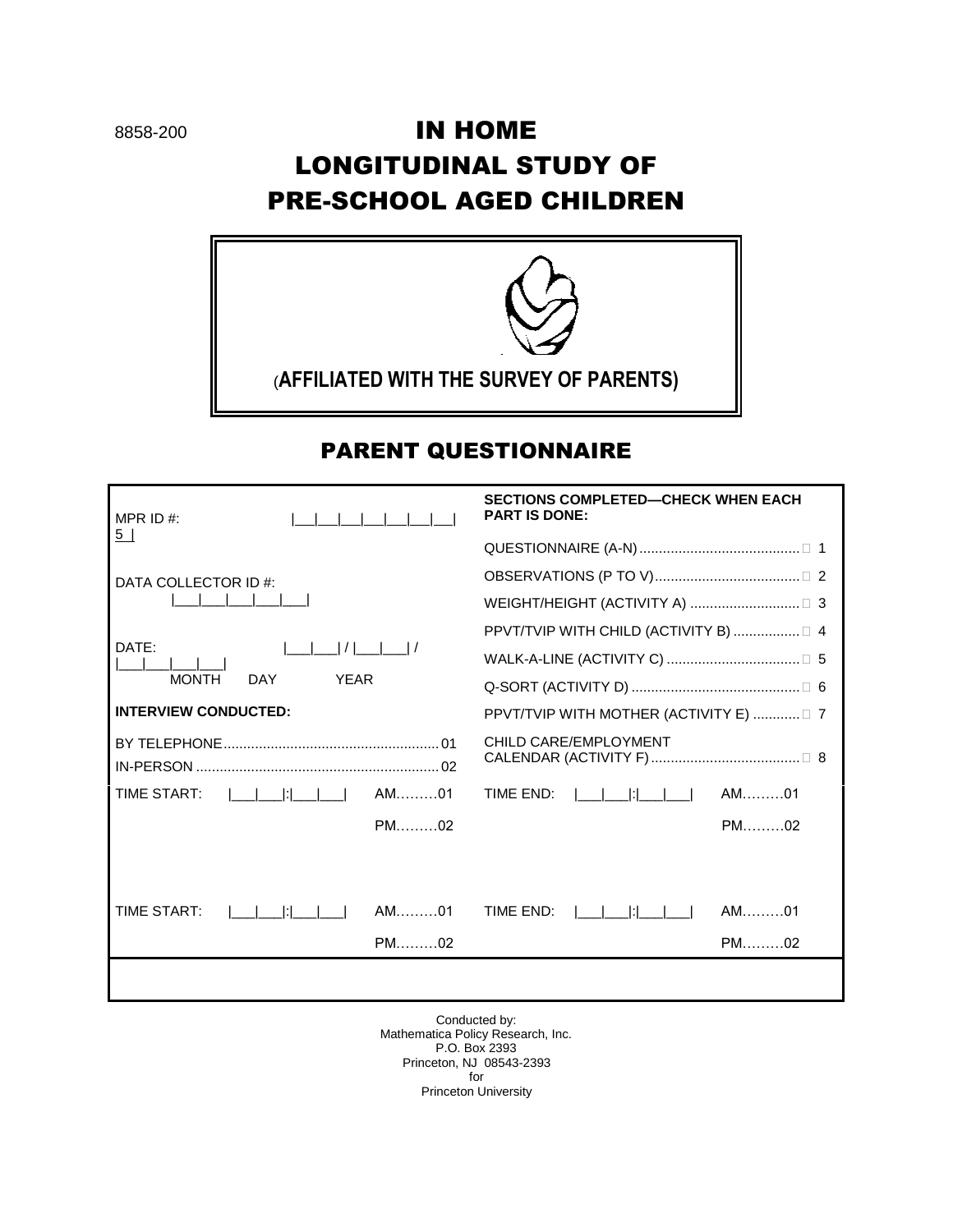### **INTRODUCTION**

### **NOTE: IF CORE SURVEY OF PARENTS NEEDS TO BE ADMINISTERED, READ BOLD TEXT TO PARENTS.**

Hello. Thank you for agreeing to talk with us again. As I mentioned (on the phone/when we made the appointment), the entire visit will take about 1½ **(2½ for parents, 2 for caregiver)** hours. The visit has three **(four)** parts. **(First, I need to ask you the survey questions we weren't able to complete on the telephone.)** I will do a short word task with you and with (CHILD) and measure (CHILD's) height and weight. Also, I will ask you some questions about (CHILD), your family routines, and how you are managing. Finally, a little later I will tell you about an opportunity to participate in another special project related to the Study.

While you, (CHILD) and I are working together, it would be best if we were not interrupted. As we go along, I will be telling you what we need you to do. Please, if you have any questions, feel free to ask! If at any time you need to take a break to take care of (CHILD) (or your other children), please let me know.

All the information you give me is confidential. Neither your name nor (CHILD's) will be attached to any of the information you give us. If there is anything you are not comfortable talking about or doing, please let me know and we will skip those questions. You will get \$50 for your time, and we have a book for (CHILD).

Before we start, I need you to read and sign this consent form agreeing to be part of the In-Home Study. Please let me know if you have any questions as you read the form.

#### **HAND FORM TO RESPONDENT. CHECK FOR SIGNATURE. WRITE CASE ID # ON THE FORM.**

Is this a good time for (CHILD)? We can start with some activities or with the interview if you think (he/she) isn't at (his/her) best right now.

#### 0.1 **IS THIS A GOOD TIME FOR CHILD?**

|  | LINE; ATTACHMENT Q-SORT;<br><b>HEIGHT/WEIGHT: KIDS/MOMS</b><br><b>PPVT/TVIP: CHILD CARE</b> |
|--|---------------------------------------------------------------------------------------------|
|  |                                                                                             |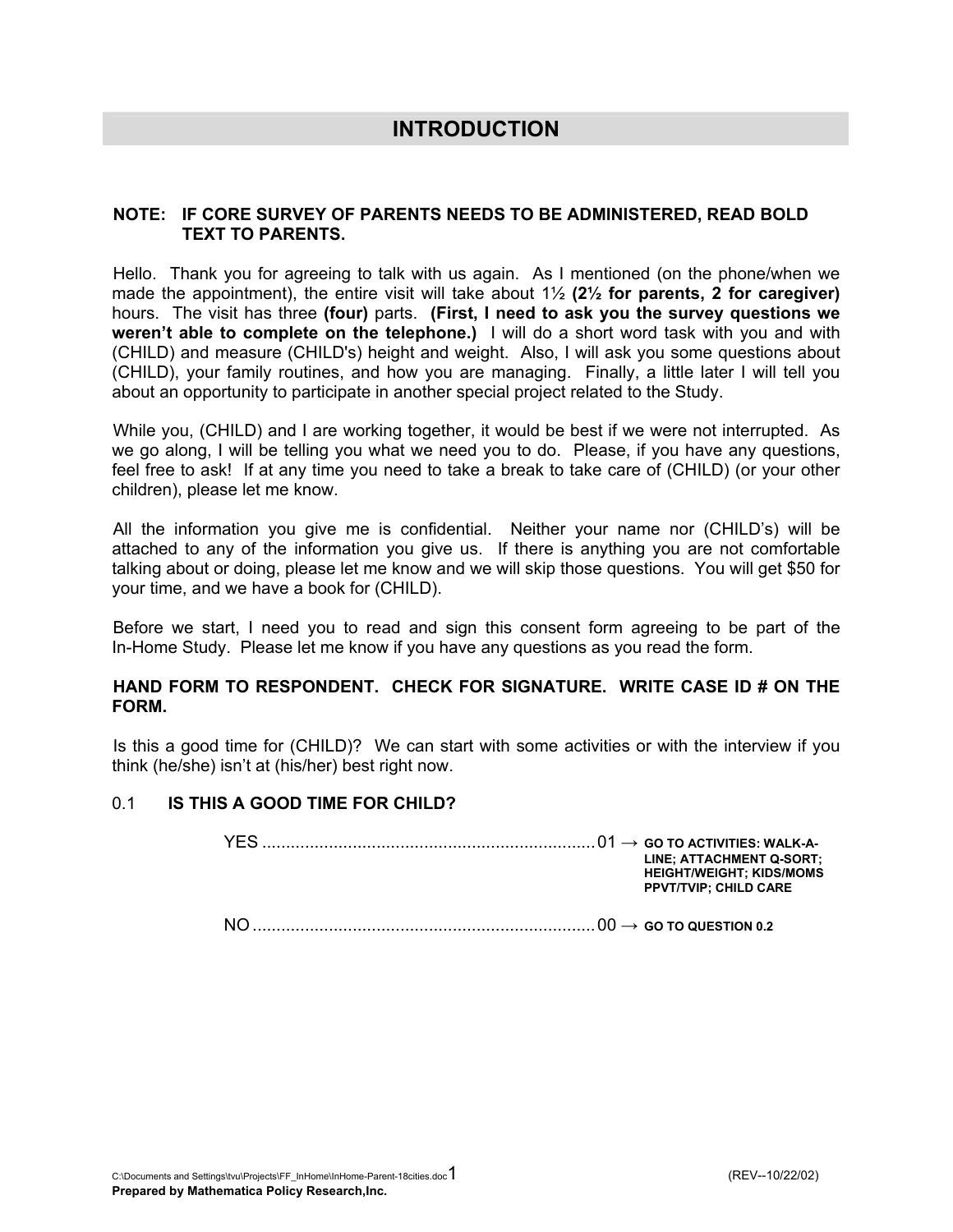### 0.2 **WAS THE CORE SURVEY OF PARENTS QUESTIONNAIRE COMPLETED?**

|  |  | $\mapsto$ GO TO QUESTION 0.5   |
|--|--|--------------------------------|
|  |  |                                |
|  |  | THEN RETURN TO<br>QUESTION 0.3 |

### 0.3 **[CORE COMPLETED] HAVE YOU COMPLETED THE ACTIVITIES WITH RESPONDENT AND CHILD?**

| $\text{``}\dots\text{``}\dots\text{``}\dots\text{``}\dots\text{``}\dots\text{``}\dots\text{``}\dots\text{``}\dots\text{``}\dots\text{``}\dots\text{``}\dots\text{``}\dots\text{``}\dots\text{``}\dots\text{``}\dots\text{``}\dots\text{``}\dots\text{``}\dots\text{``}\dots\text{``}\dots\text{``}\dots\text{``}\dots\text{``}\dots\text{``}\dots\text{``}\dots\text{``}\dots\text{``}\dots\text{``}\dots\text{``}\dots\text{``}\dots\text{``}\dots\text{``}\dots\text{``}\dots\text{``}\dots\text{``}\dots\text{``}\dots\text{``$ |
|------------------------------------------------------------------------------------------------------------------------------------------------------------------------------------------------------------------------------------------------------------------------------------------------------------------------------------------------------------------------------------------------------------------------------------------------------------------------------------------------------------------------------------|
|                                                                                                                                                                                                                                                                                                                                                                                                                                                                                                                                    |

### 0.4 **IS THIS A GOOD TIME FOR CHILD?**

|                                              | LINE; ATTACHMENT Q-SORT;<br><b>HEIGHT/WEIGHT: KIDS/MOMS</b><br><b>PPVT/TVIP: CHILD CARE</b> |
|----------------------------------------------|---------------------------------------------------------------------------------------------|
| $\ldots$ 00 $\rightarrow$ GO TO QUESTION 0.5 |                                                                                             |

### 0.5 **WHAT IS THE RELATIONSHIP OF THE RESPONDENT TO THE CHILD?**

#### **START INTERVIEW, SECTION A**

#### **IF ACTIVITIES NOT YET COMPLETED, COMPLETE ACTIVITY BOOKLET WHEN CHILD IS READY.**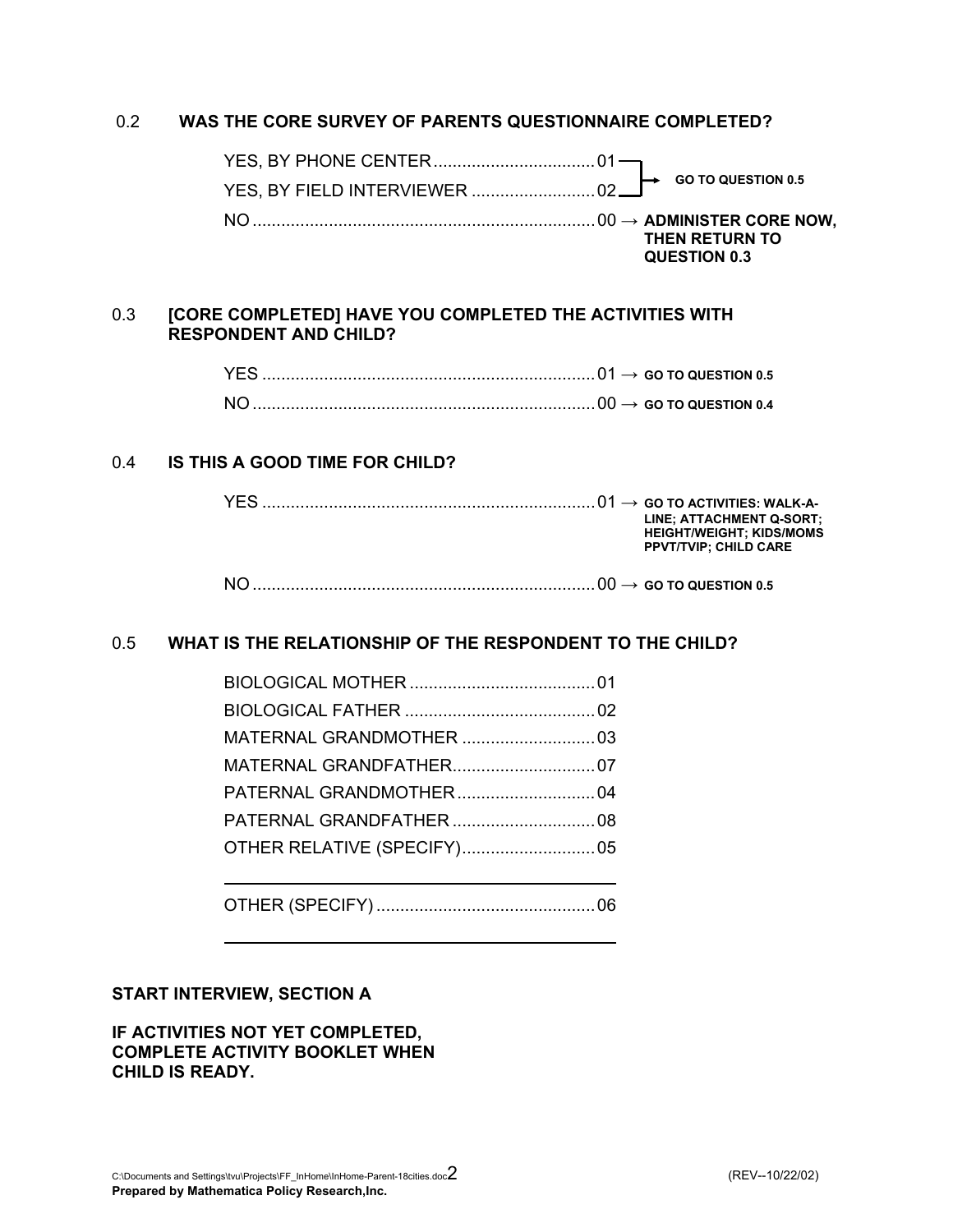# **A. HEALTH AND ACCIDENTS**

Our first questions are about (CHILD's) health and development and how he/she is doing.

A1. In general, would you say (CHILD's) health is . . .

A2. Does (CHILD) have any physical disabilities?

A3. What type of physical disability does (he/she) have?

**PROBE:** Any other disabilities?

### CIRCLE ALL THAT APPLY

OTHER (SPECIFY) ..................................................00

 $\mathcal{L}_\mathcal{L}$  , which is a set of the set of the set of the set of the set of the set of the set of the set of the set of the set of the set of the set of the set of the set of the set of the set of the set of the set of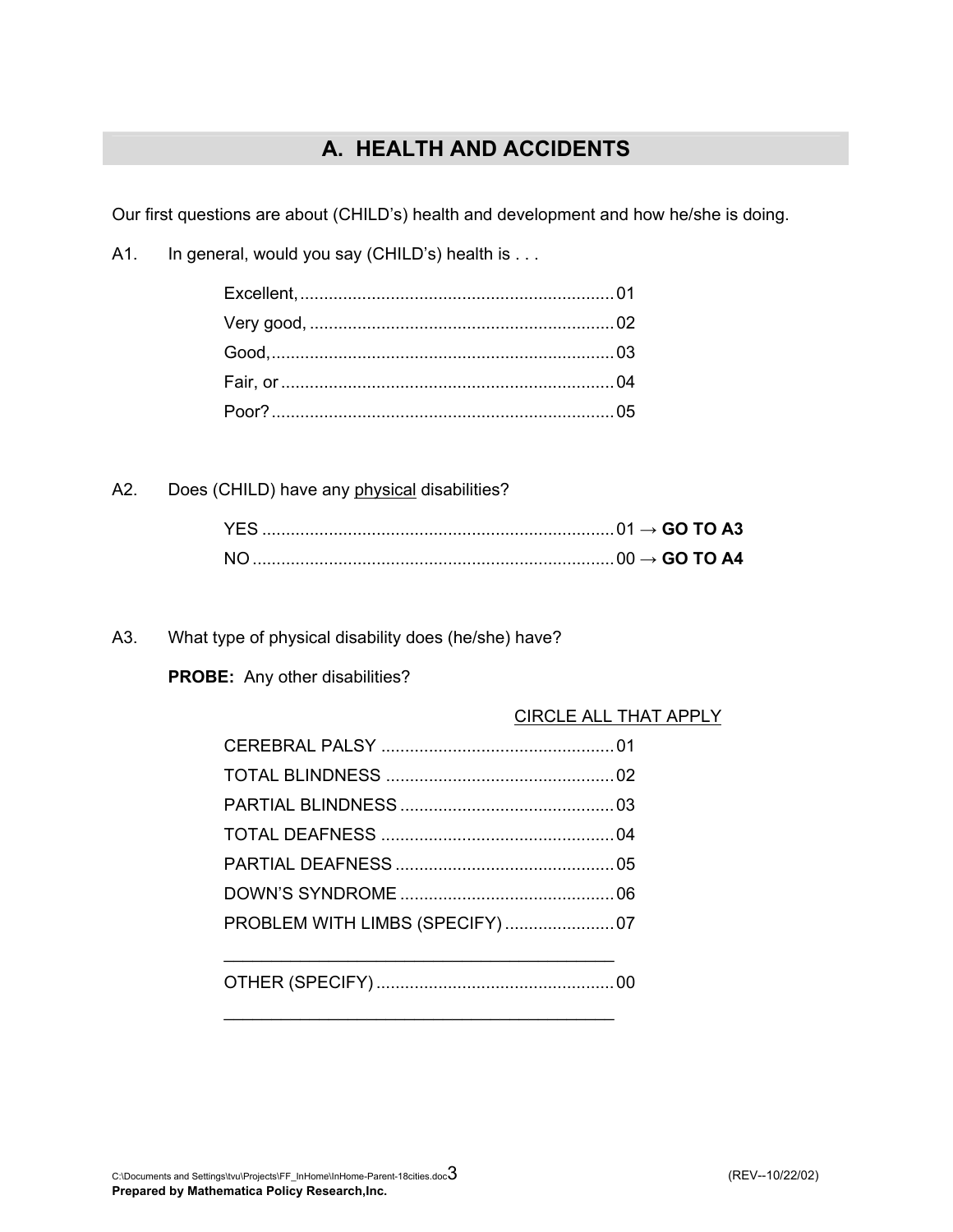- A4. In the last 12 months, approximately how many times has (CHILD) been seen by a doctor, nurse, or other health care professional for a regular check-up or "well-child visit?" Would you say . . .
	- **PROBE:** This is a visit to the doctor when (he/she) is not sick, but to get checked out or to get vaccinations.

A5. Does (CHILD) have a usual place for routine health care, such as regular check-ups?

**PROBE:** Do not include the emergency room.

- A5A. Where does (CHILD) usually go for health care?
	- **PROBE:** Does (he/she) see a doctor in a private office; a doctor in a clinic or HMO facility; another type of health care provider in a clinic, hospital or emergency room, a walk-in or emergency care center; or does (he/she) go somewhere else for health care?

| DOCTOR'S OFFICE/PRIVATE CLINIC/HMO 02 |  |
|---------------------------------------|--|
|                                       |  |
|                                       |  |
|                                       |  |
| WALK-IN/EMERGENCY CARE CENTER 06      |  |
|                                       |  |
|                                       |  |
|                                       |  |

REFUSED ................................................................r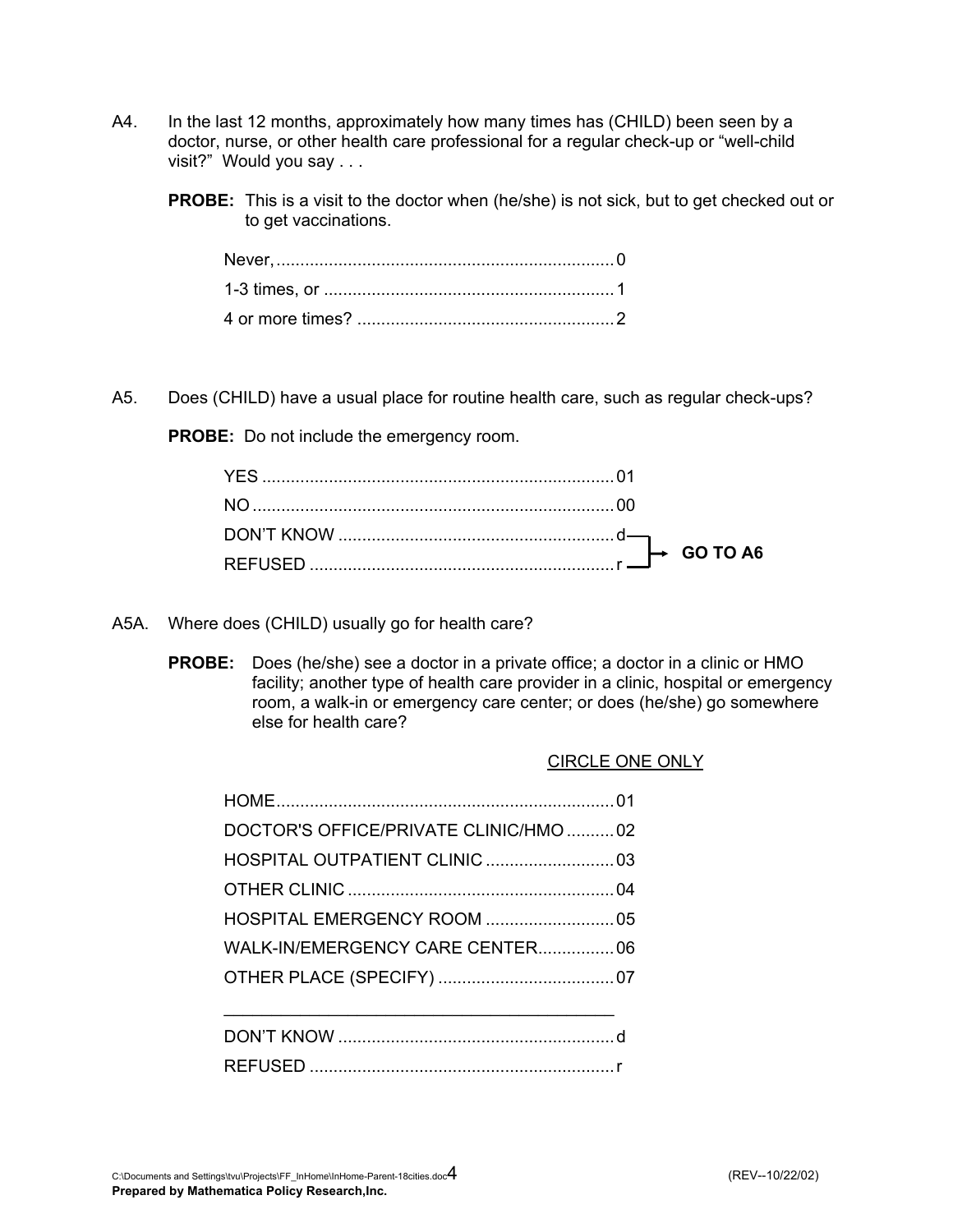A6. Is there a place that you usually go when you need routine health care, such as a physical examination or check-up?

|  | $\rightarrow$ GO TO A6B |
|--|-------------------------|

- A6A. Where do you usually go for health care?
	- **PROBE:** Do you see a doctor in a private office; a doctor in a clinic or HMO facility; another type of health care provider in a clinic, hospital or emergency room, a walk-in or emergency care center; or do you go somewhere else for health care?

CIRCLE ONE ONLY

| DOCTOR'S OFFICE/PRIVATE CLINIC/HMO 02 |  |
|---------------------------------------|--|
|                                       |  |
|                                       |  |
|                                       |  |
| WALK-IN/EMERGENCY CARE CENTER 06      |  |
|                                       |  |
|                                       |  |
|                                       |  |
|                                       |  |
|                                       |  |

A6B. How long has it been since your last routine check-up by a doctor or other health care professional? Please do not include any visits related to your pregnancy. Was it . . .

| More than 6 months ago but not more |  |
|-------------------------------------|--|
| More than 1 year, but not more than |  |
|                                     |  |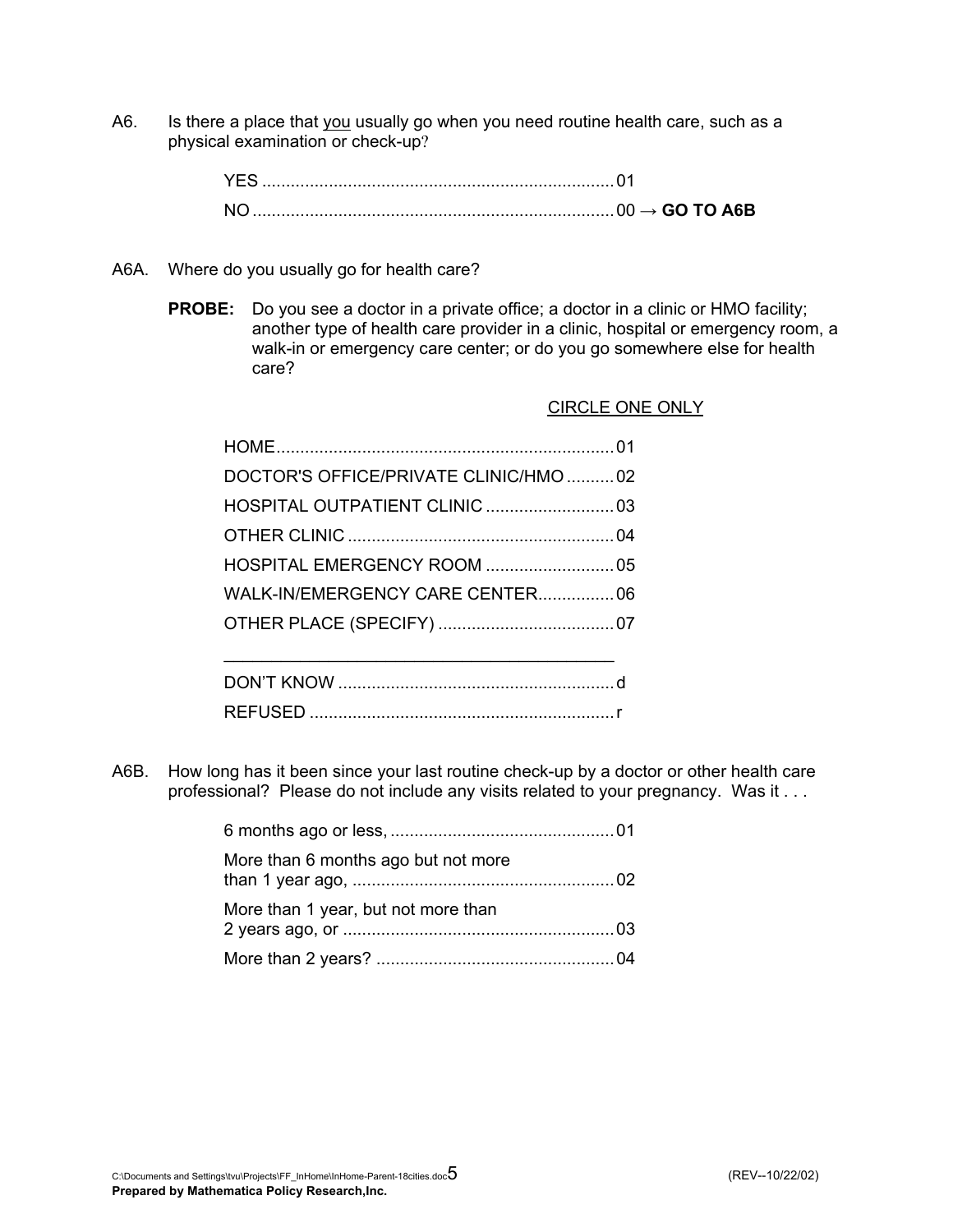A7. In the last 12 months, how many times has (CHILD) been seen by a doctor, nurse, or other health care professional because of an illness, accident, or injury? Do not count visits to the emergency room.

|      | <b>TIMES</b>                                                                                                             |
|------|--------------------------------------------------------------------------------------------------------------------------|
|      |                                                                                                                          |
|      |                                                                                                                          |
| A8.  | (Was this visit/How many of those ([NUMBER IN A7] visits were), because of an<br>accident or injury?                     |
|      | TIMES                                                                                                                    |
|      |                                                                                                                          |
|      |                                                                                                                          |
| A9.  | In the last 12 months, how many times has (CHILD) been taken to the emergency room?                                      |
|      | <b>TIMES</b>                                                                                                             |
|      |                                                                                                                          |
| A10. | (Was this visit/How many of these [NUMBER IN A9] visits were) to the emergency room<br>because of an accident or injury? |
|      | TIMES FOR ACCIDENT/INJURY                                                                                                |
|      |                                                                                                                          |
|      |                                                                                                                          |
| A11. | In the last 12 months, has (CHILD) stayed overnight in a hospital?                                                       |
|      |                                                                                                                          |
|      |                                                                                                                          |
| A12. | In the last 12 months, how many times has (CHILD) stayed overnight in a hospital?                                        |

**PROBE:** Count each stay, even if it lasted a few nights, as one stay.

| I IIMES |  |
|---------|--|
|         |  |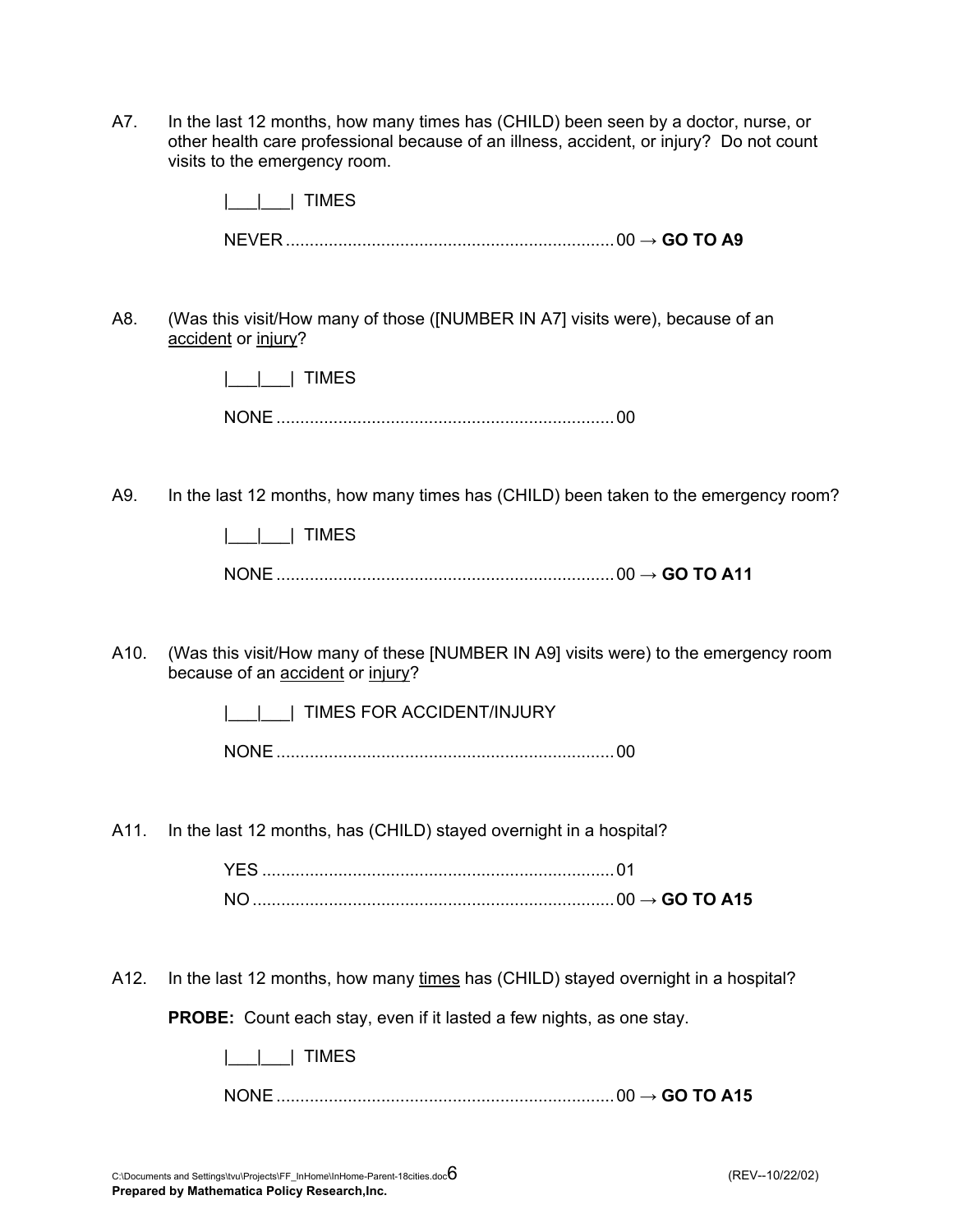A13. (Was this hospitalization/How many of these hospitalizations were) because of an accident or injury?

| | | | TIMES FOR ACCIDENT/INJURY

NONE .......................................................................00

A14. How long did (CHILD) stay in the hospital during (his/her) (longest) stay?

|\_\_\_|\_\_\_|\_\_\_| DAYS

#### A15. **INTERVIEWER: CHECK A8, A10 AND A13. WERE THERE ANY DOCTOR OR EMERGENCY ROOM VISITS BECAUSE OF AN ACCIDENT OR INJURY (A8 OR A10 OR A13 = 1 OR MORE?)**

 YES, AT LEAST ONE VISIT FOR ACCIDENT OR INJURY...........................................01

NO VISITS FOR AN ACCIDENT OR INJURY .........00 → **GO TO A17**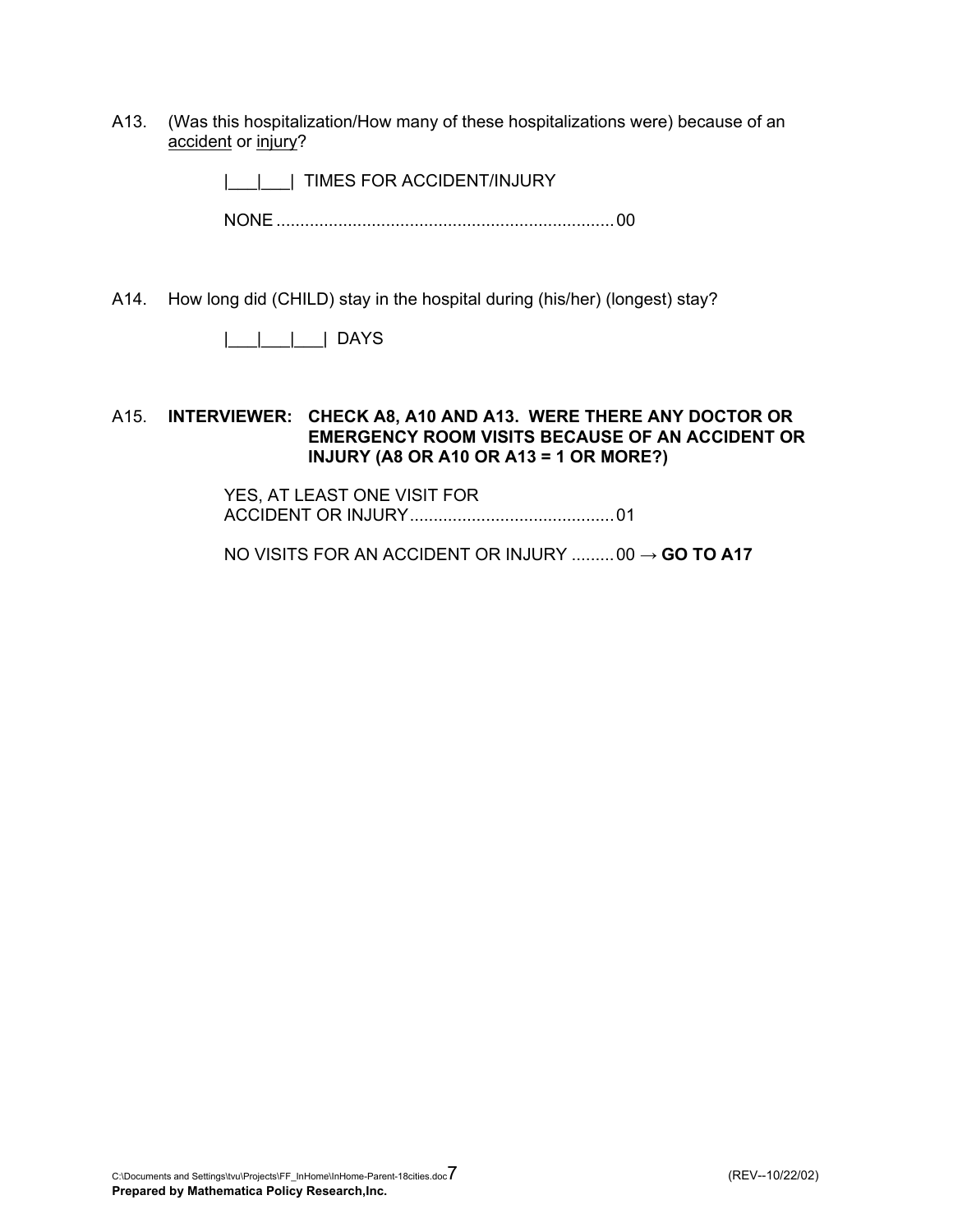A16. Children often have accidents or get hurt. We'd like to ask you a few questions about (the time/the most recent times) when (CHILD) had an accident or was injured. Please just tell me about accidents or injuries that required medical care.

|       |                                                                                                                    | <b>MOST RECENT</b><br><b>ACCIDENT OR INJURY</b>                          | <b>NEXT MOST RECENT</b><br><b>ACCIDENT OR INJURY</b>                     | <b>NEXT MOST RECENT</b><br><b>ACCIDENT OR INJURY</b>         |
|-------|--------------------------------------------------------------------------------------------------------------------|--------------------------------------------------------------------------|--------------------------------------------------------------------------|--------------------------------------------------------------|
| A16A. | Please tell me about<br>(CHILD's) (most recent/<br>next most recent)<br>accident or injury. When<br>did it happen? | I <br><b>MONTH</b><br><b>YEAR</b>                                        | MONTH<br><b>YFAR</b>                                                     | <b>MONTH</b><br><b>YEAR</b>                                  |
|       | <b>RECORD DATES FOR</b><br>UP TO 3 ACCIDENTS.<br><b>THEN-ASK A16B TO</b><br>A16E FOR EACH ONE.                     |                                                                          |                                                                          |                                                              |
| A16B. | Please tell me about the                                                                                           |                                                                          |                                                                          |                                                              |
|       | accident or injury on<br>(DATE ABOVE). What<br>happened?                                                           | in (his/her) home,                                                       | in (his/her) home,                                                       | in (his/her) home,                                           |
|       |                                                                                                                    | in someone else's home,                                                  | in someone else's home.                                                  | in someone else's home.                                      |
|       | <b>INTERVIEWER: USE</b><br><b>QUESTIONS TO</b>                                                                     |                                                                          |                                                                          |                                                              |
|       | <b>PROBE FOR</b>                                                                                                   | at day care or a school,  04<br>park playground or other                 | at day care or a school, 04<br>park playground or other                  | at day care or a school,04<br>park playground or other       |
|       | <b>INFORMATION AS</b><br><b>NECESSARY.</b>                                                                         |                                                                          |                                                                          | public place, or05                                           |
|       | (Where did the accident<br>or injury in (MONTH)<br>happen? Was it)                                                 | someplace<br>else? (SPECIFY)  06                                         | someplace<br>else? (SPECIFY) 06                                          | someplace<br>else? (SPECIFY)06                               |
| A16C. | (What kind of injury did                                                                                           | <b>CIRCLE ALL</b>                                                        | <b>CIRCLE ALL</b>                                                        | <b>CIRCLE ALL</b>                                            |
|       | (CHILD) have (that<br>time(?)                                                                                      | THAT APPLY<br>BURNED OR SCALDED01                                        | THAT APPLY<br>BURNED OR SCALDED 01                                       | THAT APPLY<br>BURNED OR SCALDED 01                           |
|       | <b>PROBE: Anything</b><br>else?                                                                                    | BRUISED, CUT OR                                                          | BRUISED, CUT OR                                                          | <b>BRUISED, CUT OR</b>                                       |
|       |                                                                                                                    | <b>SPRAIN OR</b>                                                         | <b>SPRAIN OR</b>                                                         | <b>SPRAIN OR</b>                                             |
|       |                                                                                                                    | <b>BROKEN BONE  04</b>                                                   | <b>BROKEN BONE 04</b>                                                    | <b>BROKEN BONE04</b>                                         |
|       |                                                                                                                    | POISONED/MEDICINE                                                        | POISONED/MEDICINE                                                        | POISONED/MEDICINE<br>OVERDOSE05                              |
|       |                                                                                                                    |                                                                          |                                                                          |                                                              |
|       |                                                                                                                    |                                                                          |                                                                          | HEAD INJURY 07                                               |
|       |                                                                                                                    | SWALLOWED AN OBJECT08                                                    | SWALLOWED AN OBJECT 08                                                   | SWALLOWED AN OBJECT08                                        |
|       |                                                                                                                    | SOMETHING ELSE                                                           | SOMETHING ELSE                                                           | SOMETHING ELSE                                               |
|       |                                                                                                                    |                                                                          |                                                                          |                                                              |
| A16D. | (Who was in charge of<br>(CHILD) when (he/she)                                                                     | <b>CIRCLE ALL</b><br><b>THAT APPLY</b>                                   | <b>CIRCLE ALL</b><br><b>THAT APPLY</b>                                   | <b>CIRCLE ALL</b><br><b>THAT APPLY</b>                       |
|       | was injured (that time)?)                                                                                          |                                                                          |                                                                          | MOTHER 01                                                    |
|       | PROBE: Anyone else?                                                                                                | RESIDENT FATHER 02                                                       | <b>RESIDENT FATHER 02</b>                                                | RESIDENT FATHER 02                                           |
|       |                                                                                                                    | NON-RESIDENT FATHER03                                                    | NON-RESIDENT FATHER  03                                                  | NON-RESIDENT FATHER03                                        |
|       |                                                                                                                    | OTHER HOUSEHOLD<br><b>MEMBER (SPECIFY</b><br>RELATIONSHIP)  04           | OTHER HOUSEHOLD<br><b>MEMBER (SPECIFY</b><br>RELATIONSHIP)  04           | OTHER HOUSEHOLD<br><b>MEMBER (SPECIFY</b><br>RELATIONSHIP)04 |
|       |                                                                                                                    | BABYSITTER/CARETAKER<br><b>TEACHER OR DAYCARE</b>                        | BABYSITTER/CARETAKER<br><b>TEACHER OR DAYCARE</b>                        | BABYSITTER/CARETAKER<br><b>TEACHER OR DAYCARE</b>            |
|       |                                                                                                                    |                                                                          |                                                                          |                                                              |
|       |                                                                                                                    | FOSTER PARENT  07                                                        | <b>FOSTER PARENT</b> 07                                                  | FOSTER PARENT07                                              |
|       |                                                                                                                    | CHILD WAS ALONE OR<br>WITH CHILD UNDER 12 08                             | CHILD WAS ALONE OR<br>WITH CHILD UNDER 12  08                            | CHILD WAS ALONE OR<br>WITH CHILD UNDER 1208                  |
| A16E. | <b>IS THERE ANOTHER</b><br><b>ACCIDENT OR</b><br><b>INJURY TO ASK</b><br>ABOUT?                                    | $YES$ 01 $\rightarrow$ GO TO COLUMN 2<br>$NO$ 00 $\rightarrow$ GO TO A17 | $YES$ 01 $\rightarrow$ GO TO COLUMN 3<br>$NO$ 00 $\rightarrow$ GO TO A17 | <b>GO TO A17</b>                                             |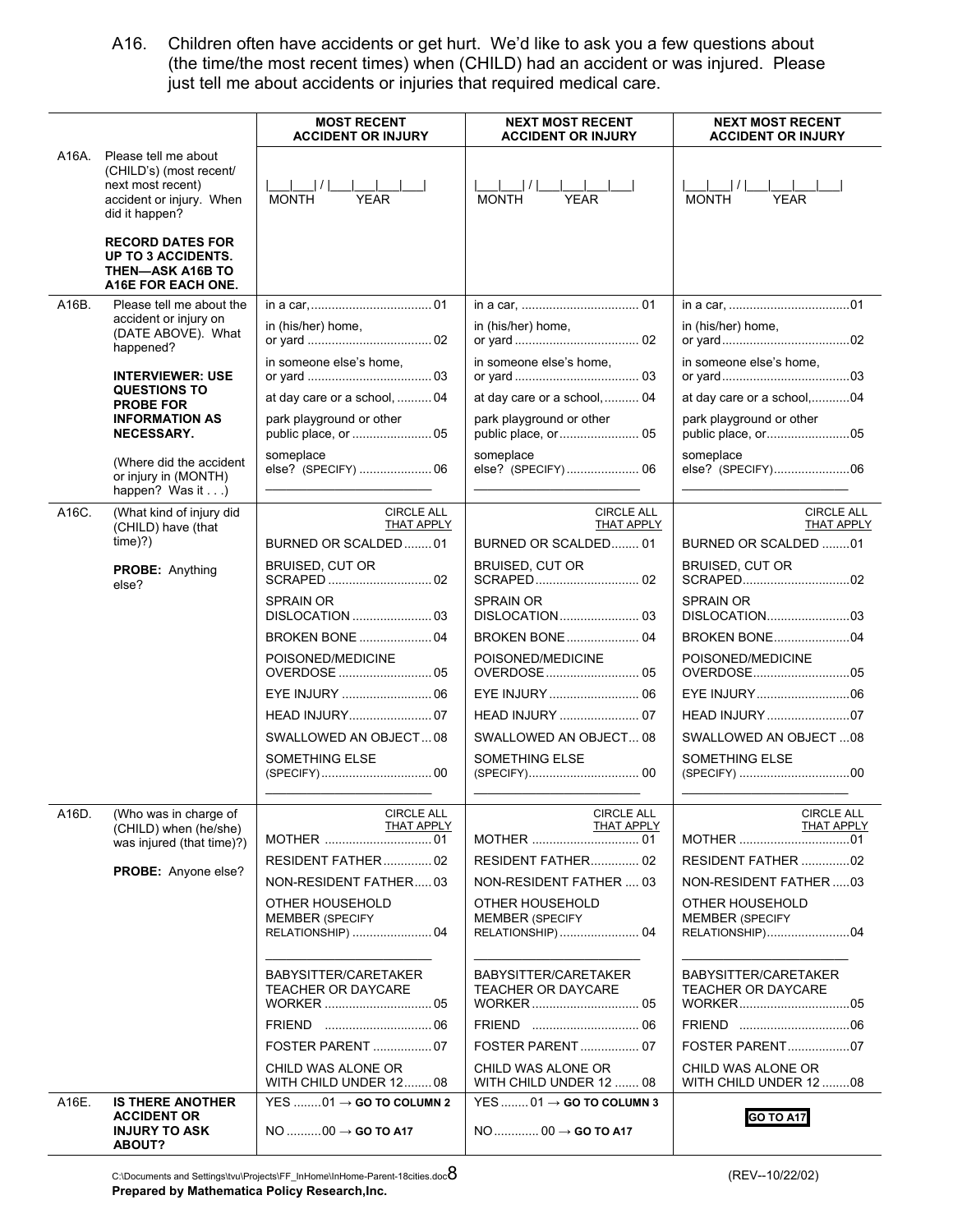A17. Has a doctor or other health professional ever told you that (CHILD) has asthma?

A18. During the past 12 months, has (CHILD) had an episode of asthma or an asthma attack?

A19. During the past 12 months, how often did (CHILD) have to visit an emergency room or urgent care center because of asthma?

A20. Has (CHILD) ever been tested for lead poisoning?

### A20A. What were the results?

| BORDERLINE—DIDN'T REQUIRE |  |
|---------------------------|--|
|                           |  |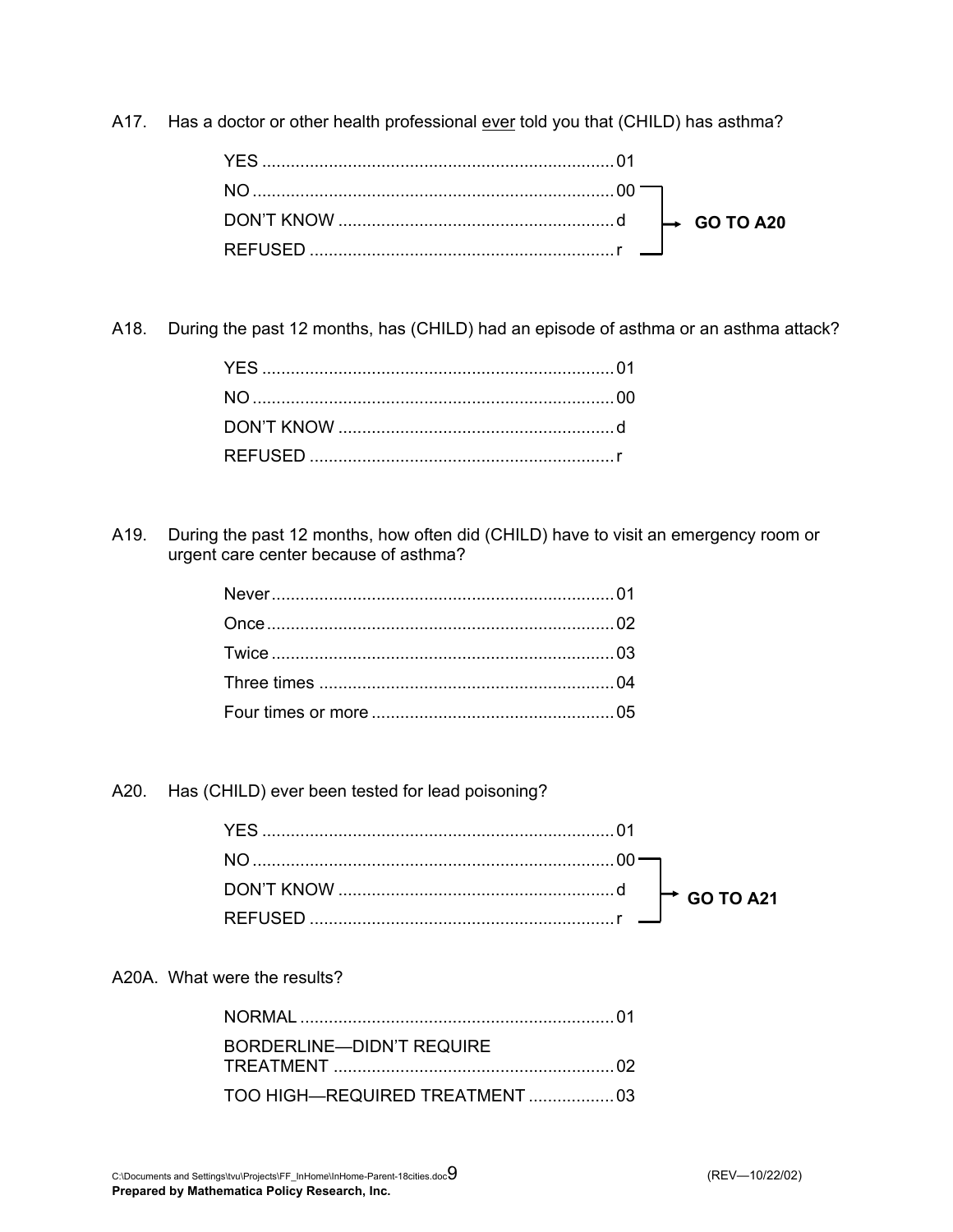A21. On average, how many hours a day does (CHILD) spend in the same room with someone who is smoking? Please include the time (he/she) spends with a babysitter or family member, or anyone else, who has been smoking.

|      | <b>HOURS</b>                                                     |
|------|------------------------------------------------------------------|
|      |                                                                  |
| A22. | Do you or does anyone else in your household smoke?              |
|      |                                                                  |
|      |                                                                  |
|      | A23. Counting yourself, how many people in your household smoke? |
|      | $     $ PEOPLE                                                   |
|      | A23A. In the past month, did you smoke cigarettes?               |
|      |                                                                  |
|      |                                                                  |
|      | A23B. How many packs per day do you usually smoke?               |

### **NOTE: 20 CIGARETTES EQUALS ONE PACK**

A24. Do you smoke in your home?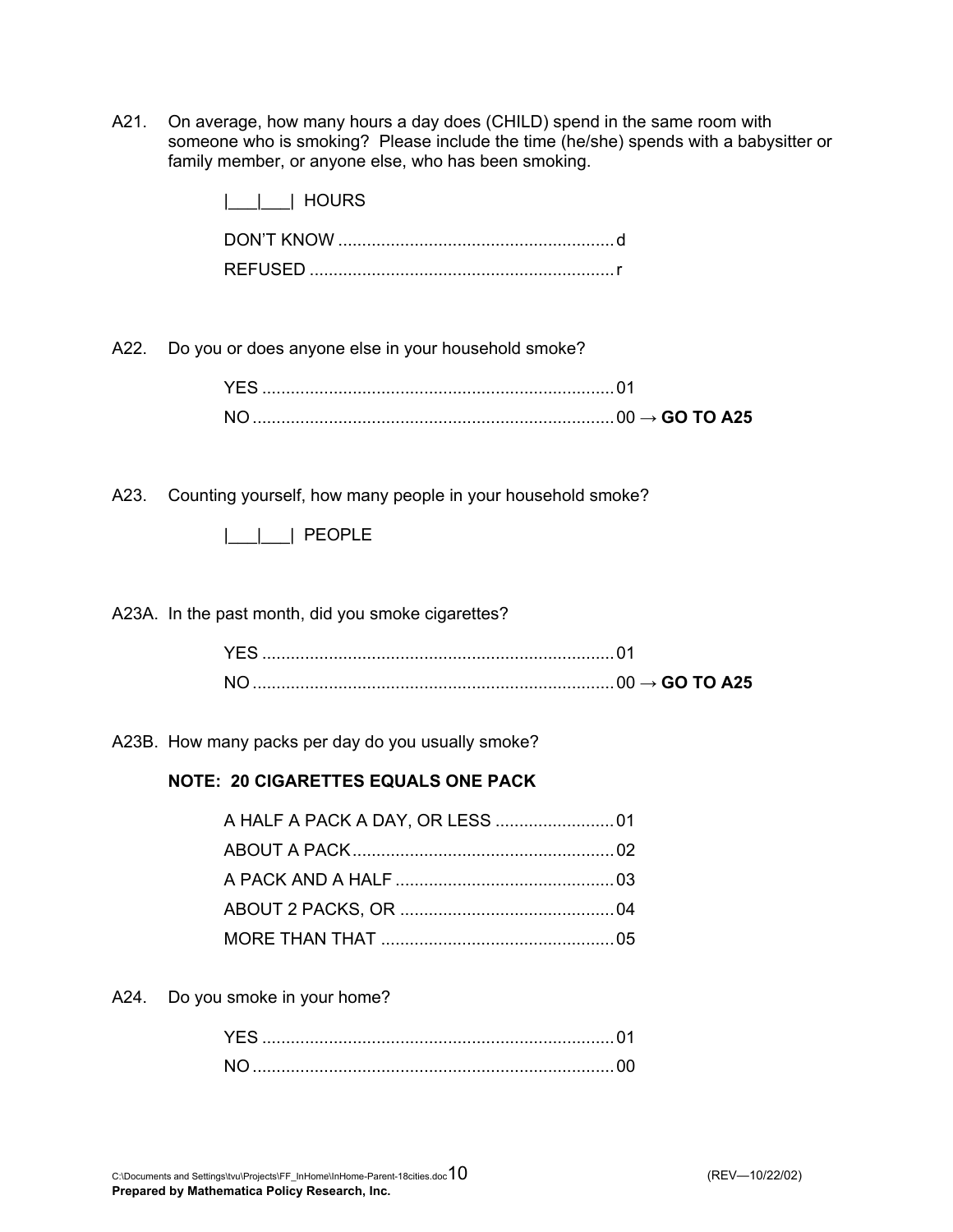A25. How frequently does the (CHILD) ride in a car, van, or other vehicle? Is it . . .

A26. How often does (CHILD) sit in a car seat, booster or wear a seat belt when riding in a car? Is it . . .

A27. My next questions are about the things that (CHILD) is able to do by (himself/herself).

During the last 2 weeks, did (CHILD) . . .

|         |                                                                        | YES  | <b>NO</b> |
|---------|------------------------------------------------------------------------|------|-----------|
| $A_{1}$ |                                                                        | 01   | 00        |
| В.      | Pick up and throw a ball or other object in the intended direction? 01 |      | 00        |
| C.      |                                                                        |      | 00        |
| D.      |                                                                        |      | 00        |
| Е.      |                                                                        | - 01 | 00        |
| F.      |                                                                        | 01   | 00        |
| G.      | Communicate with words so others can understand?                       | 01   | 00        |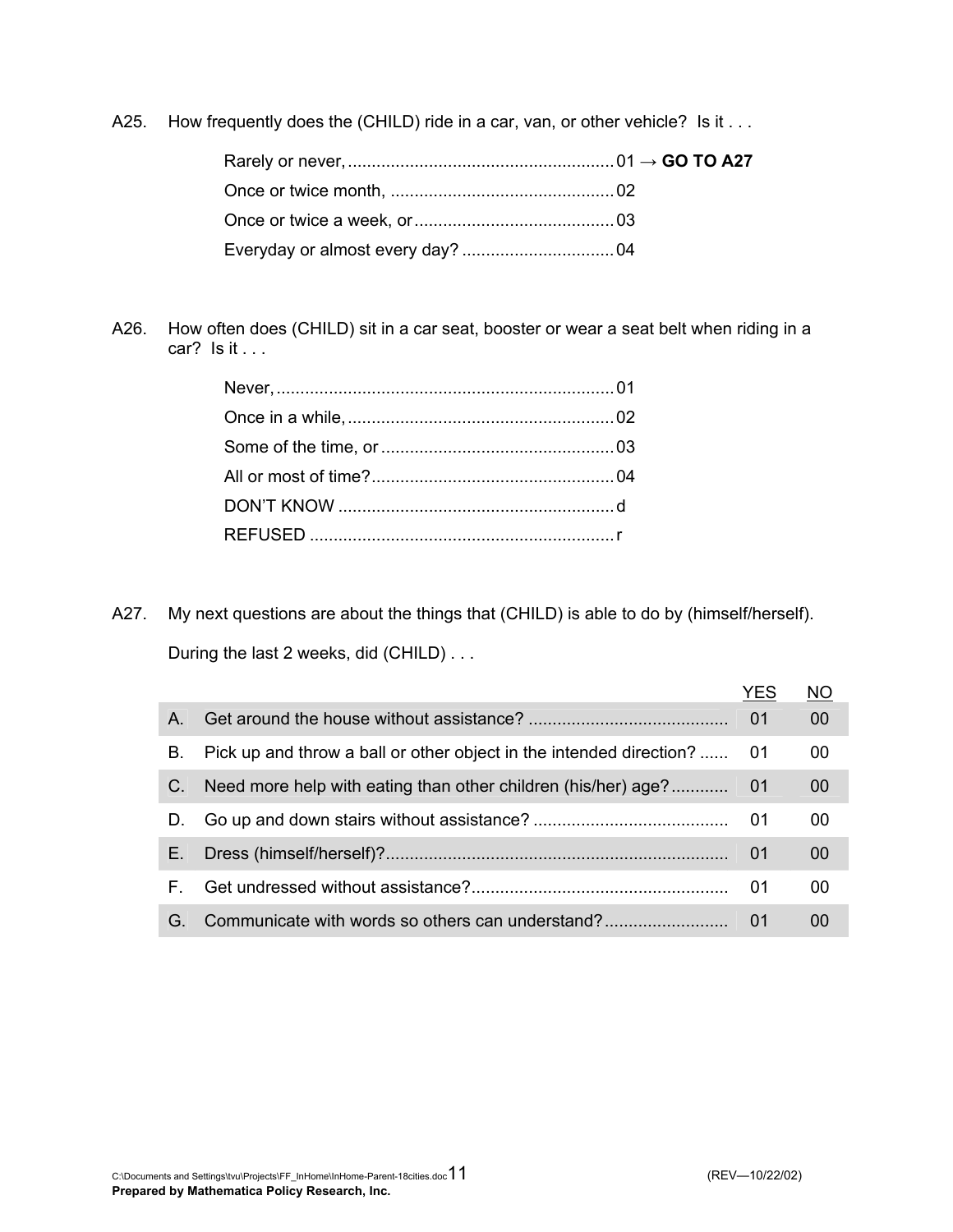## **B. FAMILY ROUTINES**

Now, I have some questions about (CHILD's) routines and other activities.

B1. Think for a moment about a typical **weekday** for your family. How much time would you say (CHILD) spends watching television or watching videos on TV, either in your home or somewhere else?

**PROBE:** Include evening hours as well.

| | | HOURS PER DAY

00 ....................LESS THAN 1 HOUR PER WEEKDAY

B1A. Now, think for a moment about a typical **weekend day** (Saturday or Sunday) for your family. How much time would you say (CHILD) spends watching television or watching videos on TV, either in your home or somewhere else?

**PROBE:** Include evening hours as well.

|\_\_\_|\_\_\_| HOURS PER WEEKEND DAY

00 ....................LESS THAN 1 HOUR PER WEEKEND DAY

B2. Do you have a television?

|  | $\sim$ GO TO B3. |
|--|------------------|

B2A. About how many hours is a television on in your home during a typical day?

**PROBE:** Include time when a television is on even if no one is watching it. Your best estimate will be fine.

|\_\_\_|\_\_\_| NUMBER OF HOURS

B3. Does (CHILD) have a regular bedtime during the week?

|  | $\cdot$ GO TO B6 |
|--|------------------|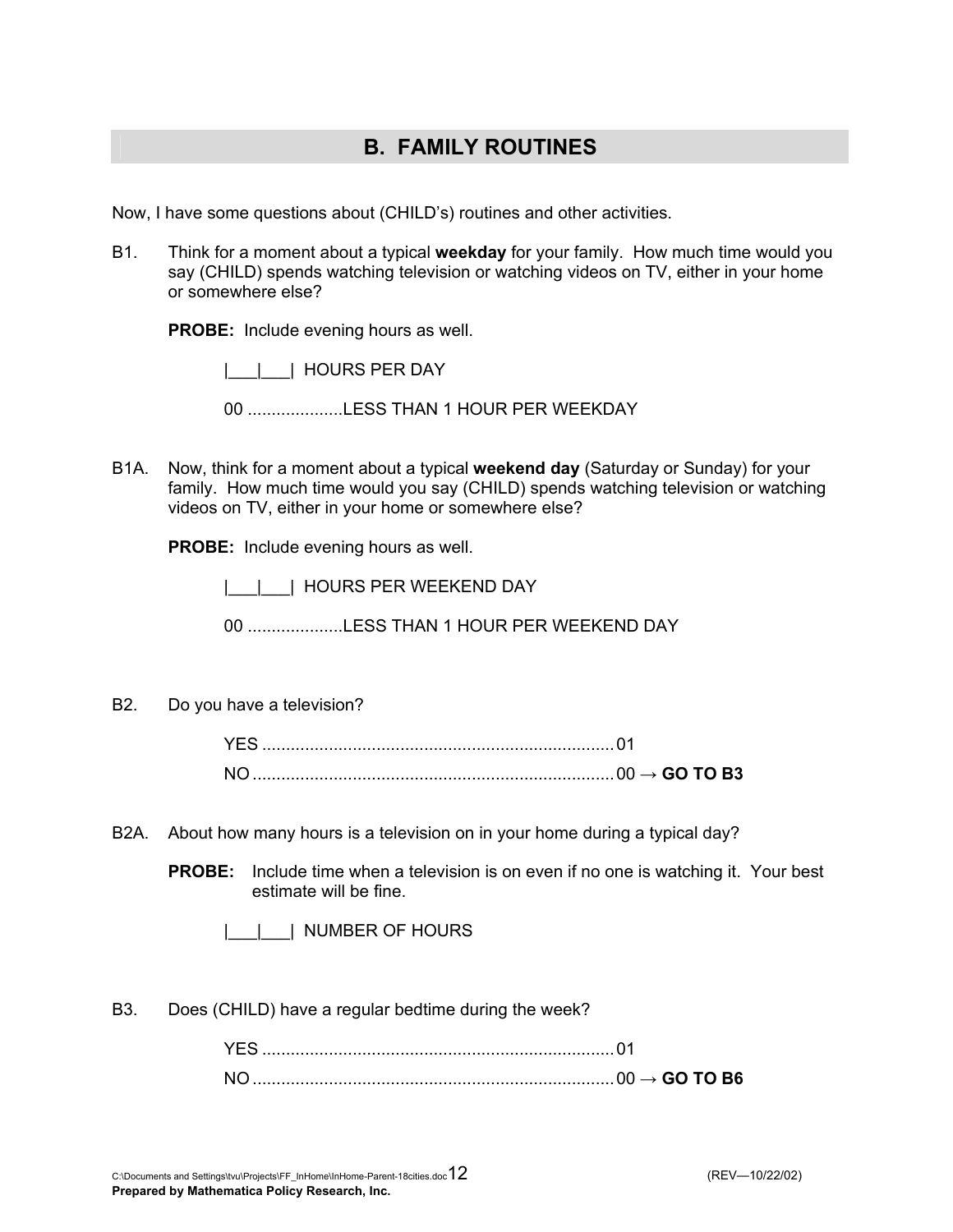B4. When is (his/her) regular bedtime?

 |\_\_\_|\_\_\_|**:**|\_\_\_|\_\_\_| AM.........01 PM.........02

B5. How many times in the last week, Monday through Friday, was (he/she) put to bed at that time?

CIRCLE ONE ONLY

01 02 03 04 05 NIGHTS

B6. Who usually puts (CHILD) to sleep at night?

| RESPONDENTS PARTNER/BOYFRIEND03   |  |
|-----------------------------------|--|
|                                   |  |
|                                   |  |
| OTHER FAMILY MEMBER (SPECIFY)  06 |  |
|                                   |  |
|                                   |  |

B6A. Some families have a routine of things they do when it is time to put a child to sleep. (Do you/Does the person who puts [CHILD] to bed) have a regular routine of things (you/they) do with (him/her) when (CHILD) is put to sleep?

|  | $\rightarrow$ GO TO B9 |
|--|------------------------|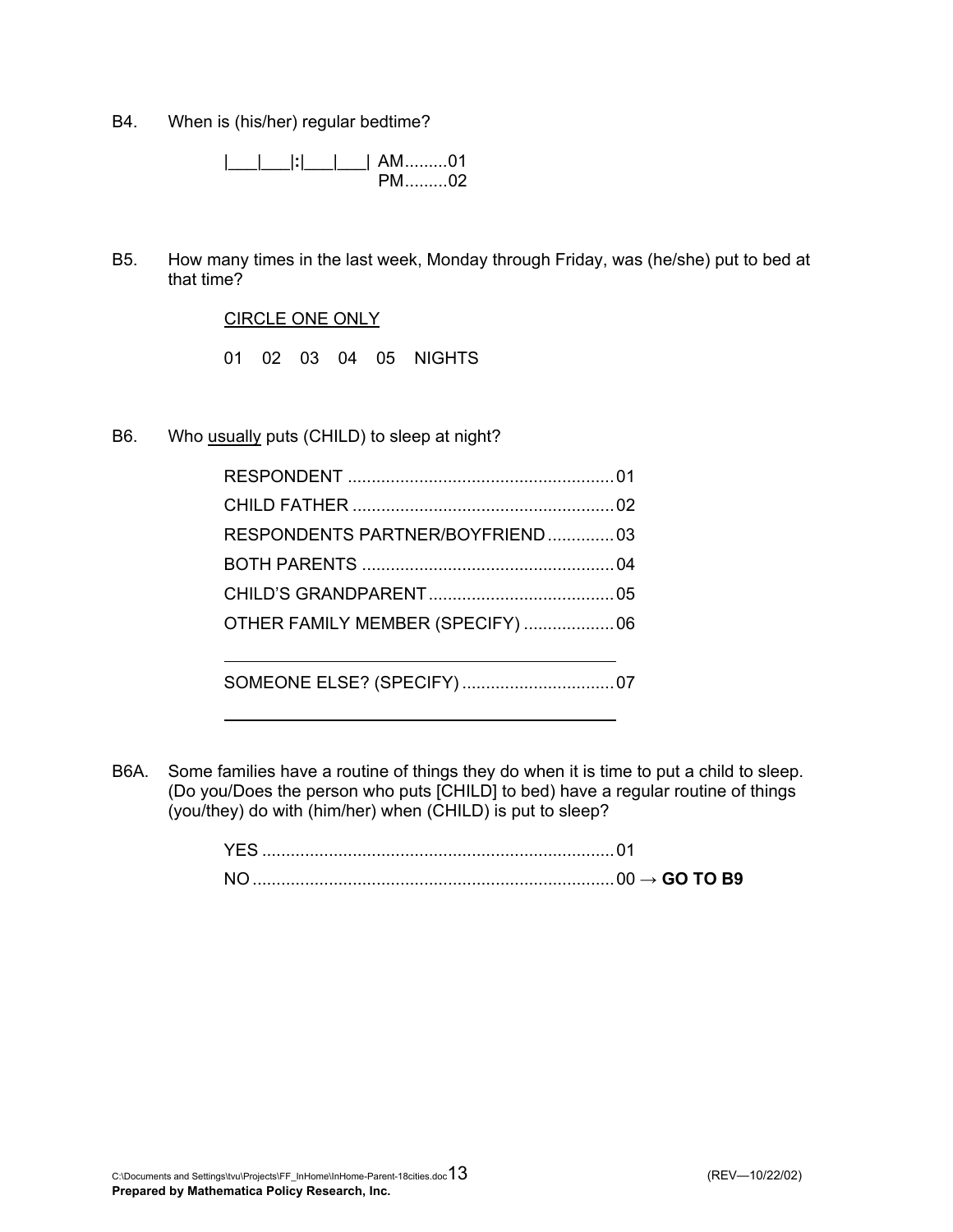B7. What kinds of things are part of the (CHILD's) regular bedtime routine?

**PROBE:** Anything else?

### CIRCLE ALL THAT APPLY

| (PROBE: | COMFORT TOY = TEDDY BEAR,<br>STUFFED ANIMAL, DOLL, ETC.;<br>COMFORT OBJECT = BLANKET,<br>PILLOW, PIECE OF CLOTH, ETC.) |  |
|---------|------------------------------------------------------------------------------------------------------------------------|--|
|         |                                                                                                                        |  |
|         |                                                                                                                        |  |
|         |                                                                                                                        |  |
|         |                                                                                                                        |  |
|         |                                                                                                                        |  |
|         |                                                                                                                        |  |
|         |                                                                                                                        |  |
|         |                                                                                                                        |  |
|         |                                                                                                                        |  |
|         |                                                                                                                        |  |
|         |                                                                                                                        |  |
|         |                                                                                                                        |  |
|         |                                                                                                                        |  |
|         |                                                                                                                        |  |

B8. How many times in the last week, Monday through Friday, (were you/was the person who puts [CHILD] to sleep) able to follow this type of routine?

CIRCLE ONE ONLY

01 02 03 04 05 TIMES

 $\mathcal{L}_\mathcal{L}$  , and the contract of the contract of the contract of the contract of the contract of the contract of the contract of the contract of the contract of the contract of the contract of the contract of the cont

B9. Does (CHILD) take a bottle to bed?

|  | <b>GO TO B10</b> |
|--|------------------|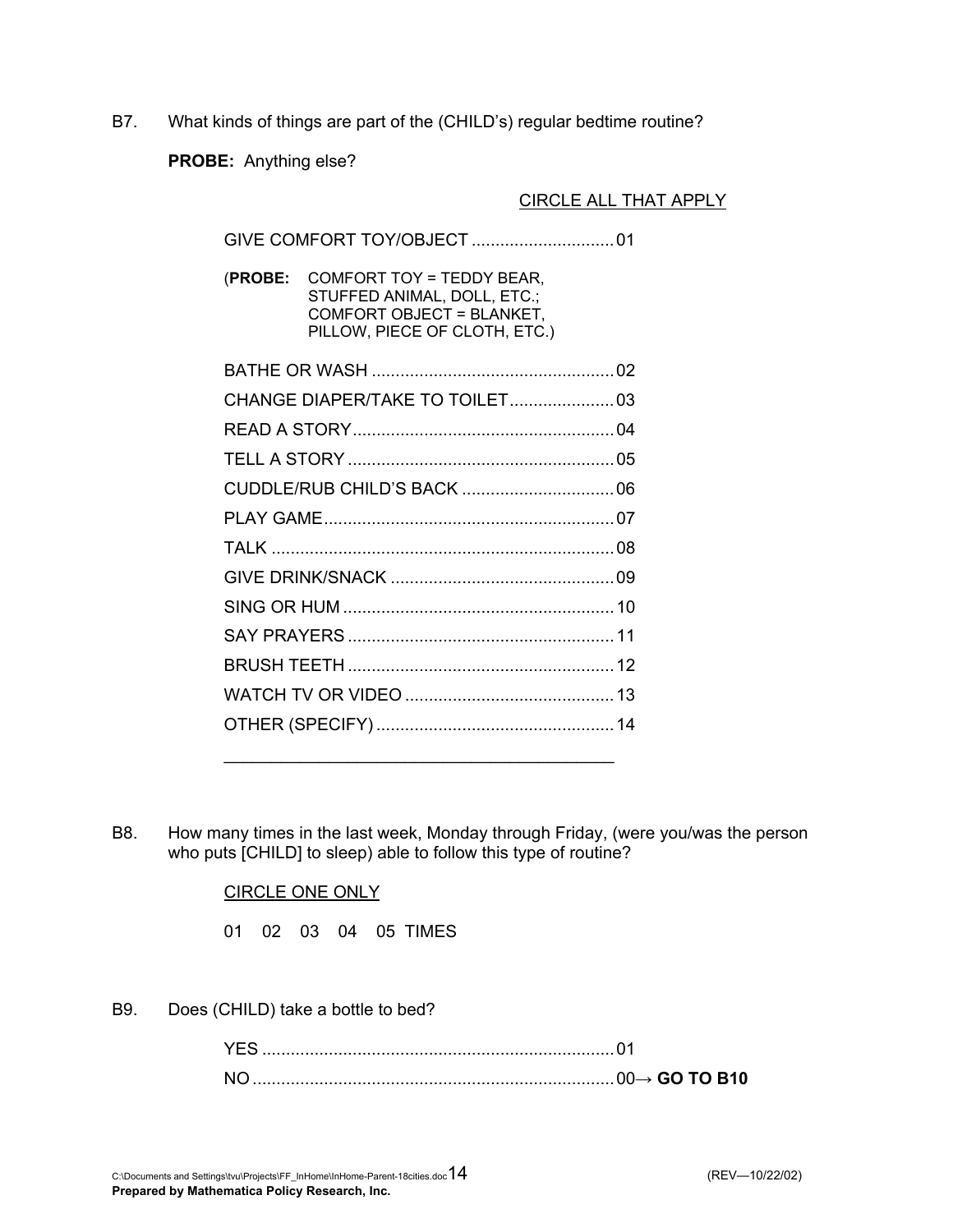### B9A. What is in the bottle?

B10. Have you started brushing (CHILD)'s teeth yet?

B11. Does (CHILD) have one regular place where (he/she) is usually put to bed at night?

**PROBE:** By "regular place" we mean where (he/she) sleeps most nights.

B12. Where does (he/she) usually sleep?

### CIRCLE ONE ONLY

| IN OWN ROOM-WITH OTHER CHILDREN  02 |  |
|-------------------------------------|--|
|                                     |  |
|                                     |  |
|                                     |  |
|                                     |  |
| WITH PARENT AND OTHER CHILDREN      |  |
|                                     |  |
| AT SOMEONE ELSE'S HOME (SPECIFY)09  |  |
|                                     |  |
|                                     |  |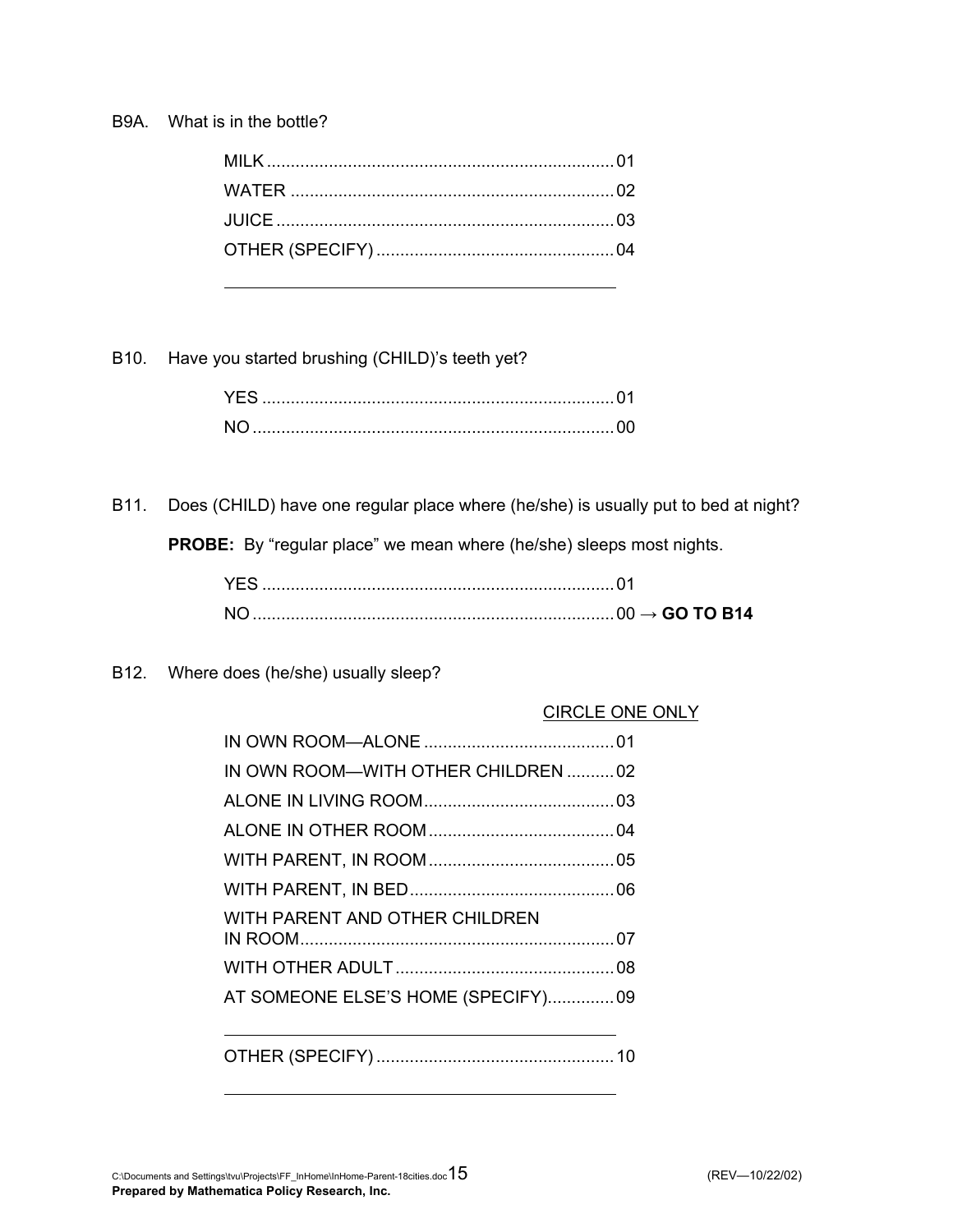B13. How many times in the last week, Monday through Friday, did (CHILD) go to sleep in this place?

CIRCLE ONE ONLY

01 02 03 04 05 TIMES

B14. Think a moment about a typical weekday for your family. How much time would you say (CHILD) spends playing outdoors, either at your home or somewhere else?

|\_\_\_|\_\_\_| HOURS PER DAY

00 ....................LESS THAN 1 HOUR PER WEEKDAY

- B15. Now, think for a moment about a typical weekend day (Saturday or Sunday) for your family. How much time would you say (CHILD) spends playing outdoors, either at your home or somewhere else?
	- |\_\_\_|\_\_\_| HOURS PER DAY

00 ....................LESS THAN 1 HOUR PER WEEKEND DAY

B16. In a typical day, do you and (CHILD) get to eat together?

B16A. In a typical day, do you eat (MEAL) with (CHILD)?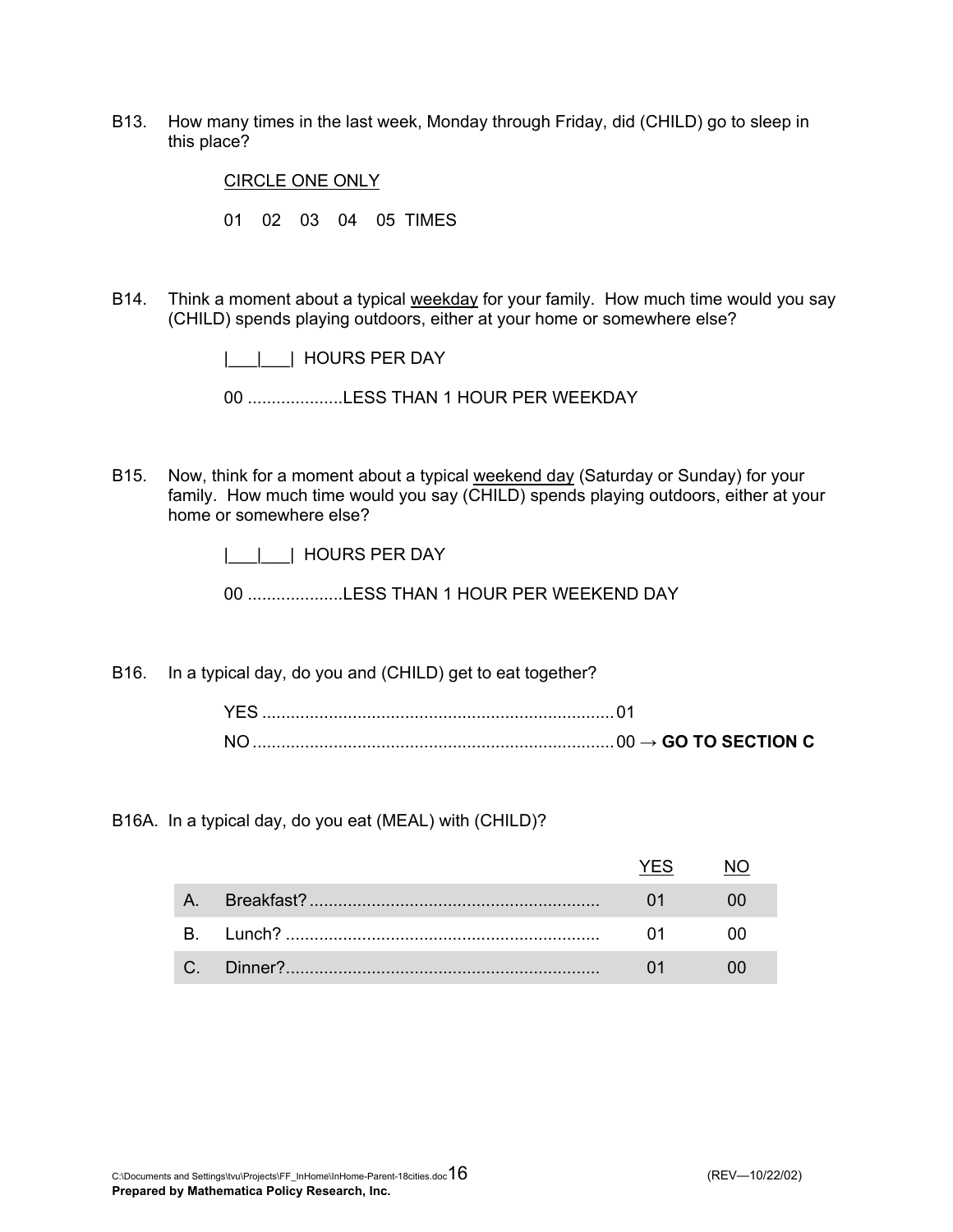# **C. HOME TOY AND ACTIVITY ITEMS**

Now I have some questions about the kinds of toys that (CHILD) has and how (he/she) likes to play.

### **INTERVIEWER NOTE: IN QS. C1-C2 INCLUDE IN THE COUNT IF THE TOY OR OBJECT BELONGS TO CHILD, OR BELONGS TO OTHER CHILD BUT FOCUS CHILD CAN USE.**

### **INCLUDE IN THE COUNT IF THE CHILD HAS TOY BUT DOESN'T PLAY WITH TOY.**

 **DO NOT COUNT IF IT IS LOST, BROKEN, STOLEN OR THE CHILD IS NOT ALLOWED TO PLAY WITH TOY.** 

C1. Thinking about toys that (CHILD) can play with around the (house/apartment) . . .

### NUMBER OF TOYS

| C <sub>1</sub> A.   | About how many, if any, push or pull toys does<br>(CHILD) have? By push and pull toys we mean<br>toys like those on this list. Would you say                                | $02\,$      |
|---------------------|-----------------------------------------------------------------------------------------------------------------------------------------------------------------------------|-------------|
|                     | $(he/she)$ has $\ldots$                                                                                                                                                     |             |
|                     | [car on a string, cart with blocks, cornpopper,<br>doll carriage, lawn mower, music box on a                                                                                |             |
| <b>SHOW CARD #1</b> | stick, shopping cart, stroller, toy vacuum<br>cleaner, wagon, or homemade pull toy]                                                                                         |             |
|                     |                                                                                                                                                                             |             |
| C <sub>1</sub> B.   | About how many, if any, toys that let (CHILD)<br>work (his/her) muscles does (he/she) have?<br>Here are some examples of these types of<br>toys. Would you say (he/she) has | None<br>.01 |
|                     |                                                                                                                                                                             | 02<br>1-2   |
|                     |                                                                                                                                                                             | 03<br>$3-4$ |
|                     | [ball, crib gym, door swing, jump swing, play                                                                                                                               |             |
| <b>SHOW CARD #2</b> | slide, riding toy, rocking horse, sit and spin,<br>trampoline, TYCO treehouse (can be located in                                                                            |             |
|                     |                                                                                                                                                                             |             |

*a playground close by)]*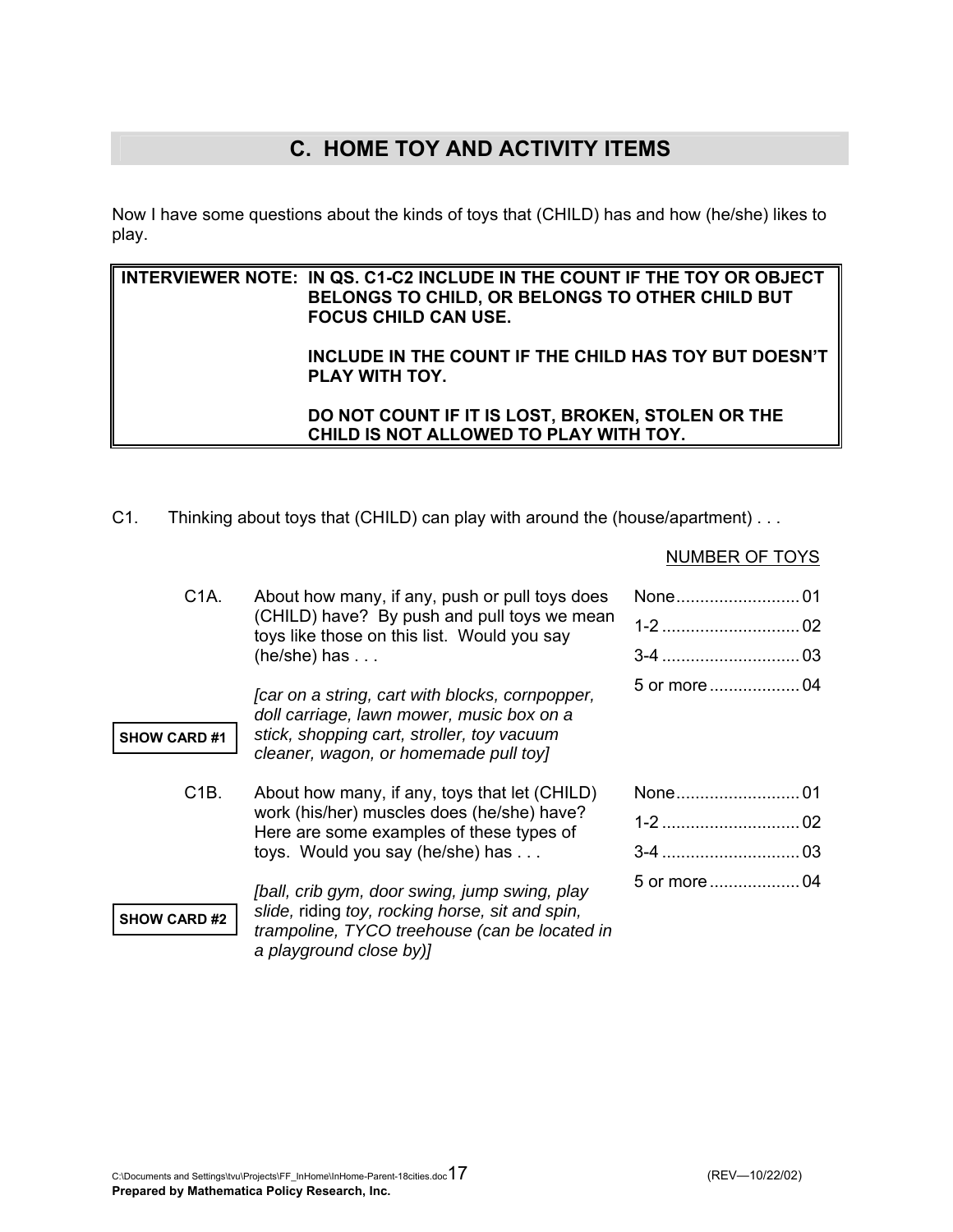### NUMBER OF TOYS

| C <sub>1</sub> C.<br>About how many, if any, toys that have pieces<br>that fit together such as the things on this list<br>does (he/she) have? Would you say (he/she)<br>has $\ldots$ |                                                                                                                                                                                           | None01       |
|---------------------------------------------------------------------------------------------------------------------------------------------------------------------------------------|-------------------------------------------------------------------------------------------------------------------------------------------------------------------------------------------|--------------|
| <b>SHOW CARD #3</b>                                                                                                                                                                   | [ball stackers, beads on a string, busy boxes,<br>egg crate, hammer and pegs, jack-in-a-box,<br>rings on a stick, shape sorters, and simple<br>[single piece] puzzles)]                   | 5 or more04  |
| C1D.                                                                                                                                                                                  | About how many, if any, toys that can be put<br>together in different ways like the things on this<br>list does (he/she) have? Would you say<br>$(he/she)$ has $\ldots$                   | None01       |
| <b>SHOW CARD #4</b>                                                                                                                                                                   | [stacking or nesting toys, blocks or building<br>toys (e.g., alphabet blocks, bristle blocks,<br>crayons and markers and paper, Legos, Lincoln<br>logs, nuts and bolts, and tinker toys)] |              |
| C <sub>1E</sub>                                                                                                                                                                       | About how many, if any, cuddly, soft or role-<br>playing toys like dolls or teddy bears does<br>(he/she) have? Would you say (he/she)<br>has $\ldots$                                     | 5 or more 04 |
| C <sub>1</sub> F.                                                                                                                                                                     | About how many, if any, books do you have for<br>(CHILD)? This can include children's books<br>shared with other children. Would you say<br>$(he/she)$ has $\ldots$                       |              |
| C <sub>1</sub> G.                                                                                                                                                                     | About how many, if any, toys that let (him/her)<br>make music, such as a rattle or toy that plays a<br>musical jingle does (he/she) have? Would you<br>say (he/she) has $\dots$           | None01       |
| C <sub>1</sub> H.                                                                                                                                                                     | About how many, if any, toys with wheels that<br>(he/she) can ride on does (he/she) have?<br>These can be things like a stroller or walker, or<br>kiddie cars. Would you say (he/she) has | None01       |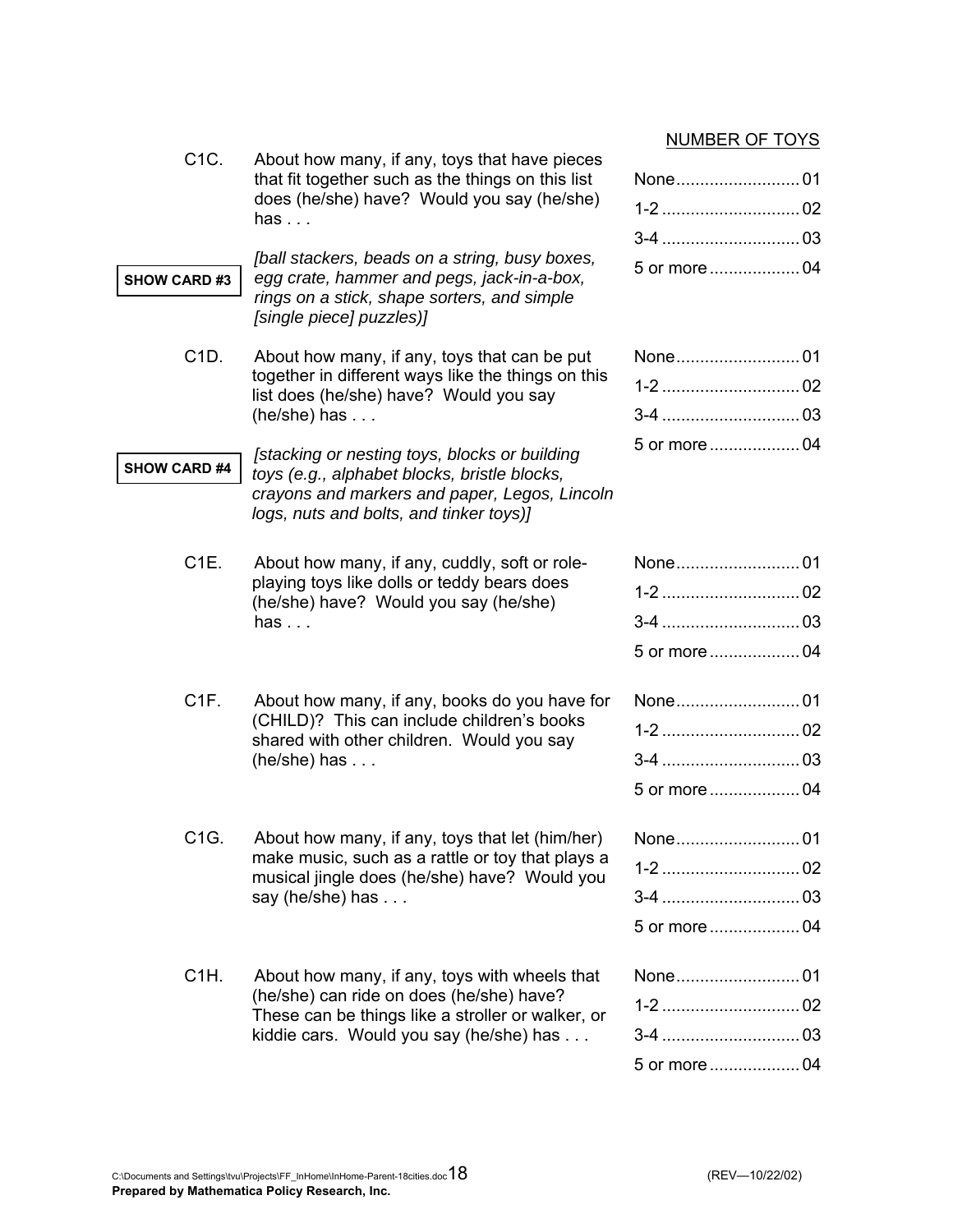### C2. **CODE WITHOUT ASKING FOR OBJECTS OBSERVED:**

Does (CHILD) have . . .

|  | YFS. |     |
|--|------|-----|
|  | -01  | -00 |
|  | -01  | m   |

C3. When you are doing housework and (CHILD) wants attention, do you . . .

### CIRCLE ONE ONLY

| Stop your housework to feed or tend to (CHILD), 01 |  |
|----------------------------------------------------|--|
| Try to finish quickly so you can feed              |  |
| Talk to or soothe (him/her) while                  |  |
|                                                    |  |
|                                                    |  |
|                                                    |  |

**NO C4 IN THIS VERSION.**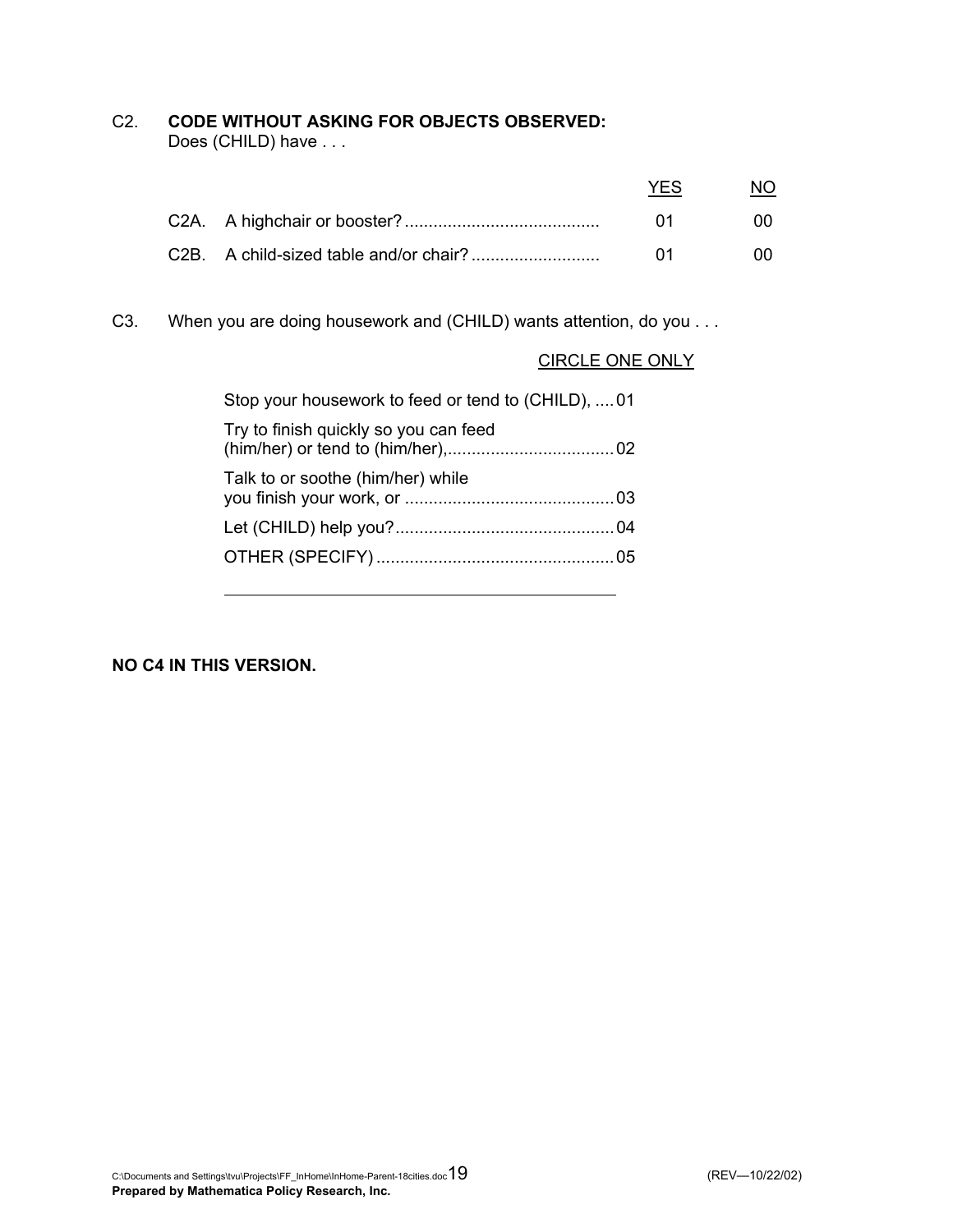### C5. **CHECK CONTACT SHEET. DO MOTHER AND FATHER CURRENTLY LIVE TOGETHER?**

|  | or (FATHER)" |  |
|--|--------------|--|
|  |              |  |

### C6. Now I would like to ask you some questions about things you (or [FATHER]) do with (CHILD).

 For each activity, please tell me how many days a week you (or [FATHER]) usually do this in a typical week.

How many days a week do you (or [FATHER]) (READ ITEM)?

### **CIRCLE ONLY ONE RESPONSE FOR EACH STATEMENT.**

|                   |                                                                        | <b>DAYS PER WEEK</b>     |                |                |   |                |   |   | <b>DON'T</b><br><b>KNOW</b> |   |
|-------------------|------------------------------------------------------------------------|--------------------------|----------------|----------------|---|----------------|---|---|-----------------------------|---|
| C6A.              | Have relatives visit you?                                              | $\overline{\phantom{0}}$ | $\sqrt{1}$     | 2              | 3 | $\overline{4}$ | 5 | 6 | $\overline{7}$              | d |
| C6B.              | Take (CHILD) grocery                                                   |                          |                | 2              | 3 | 4              | 5 | 6 |                             |   |
| C <sub>6</sub> C. | Take (CHILD) with you to<br>an activity at a<br>community center?      | $\overline{0}$           | $\mathbf{1}$   | 2              | 3 | $\overline{4}$ | 5 | 6 | $\overline{7}$              | d |
| C6D.              | Go to a public place like a<br>zoo or museum with<br>(CHILD)?          | 0                        |                | 2              | 3 | 4              | 5 | 6 |                             |   |
| C6E.              | Take (CHILD) with you to<br>a religious service or<br>religious event? | $\mathbf 0$              | $\overline{1}$ | 2              | 3 | $\overline{4}$ | 5 | 6 | $\overline{7}$              | d |
| C6F.              | Go to a restaurant or out<br>to eat with (CHILD)?                      | 0                        |                | $\overline{2}$ | 3 | 4              | 5 | 6 |                             | d |

C7. In the past month, how many different people have helped you out by watching (CHILD) when you were away from home, for example, visiting friends or going to the store, and couldn't take (him/her) with you? Would you say . . .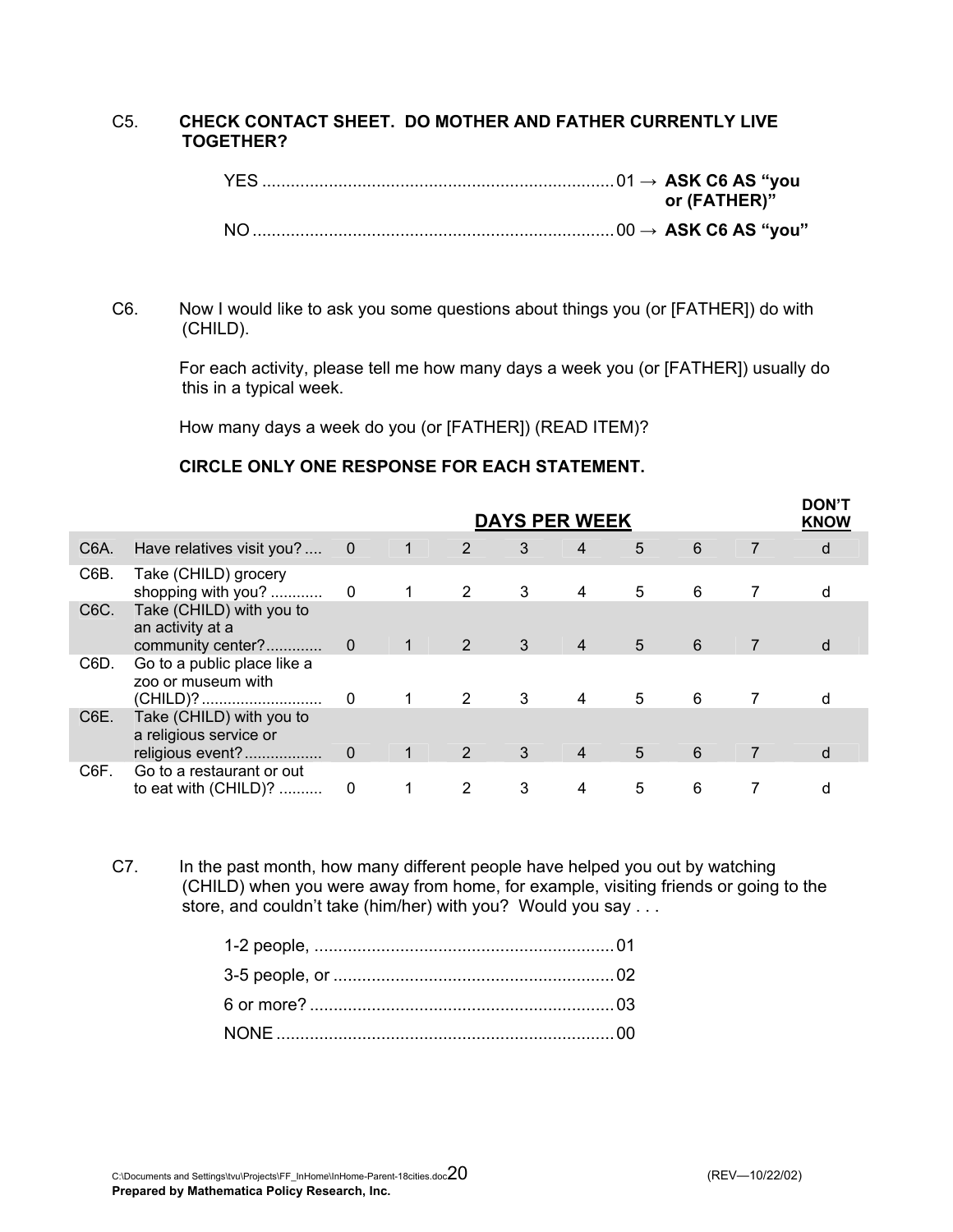C8. About how many books written for adults do you have in the house? Is it . . .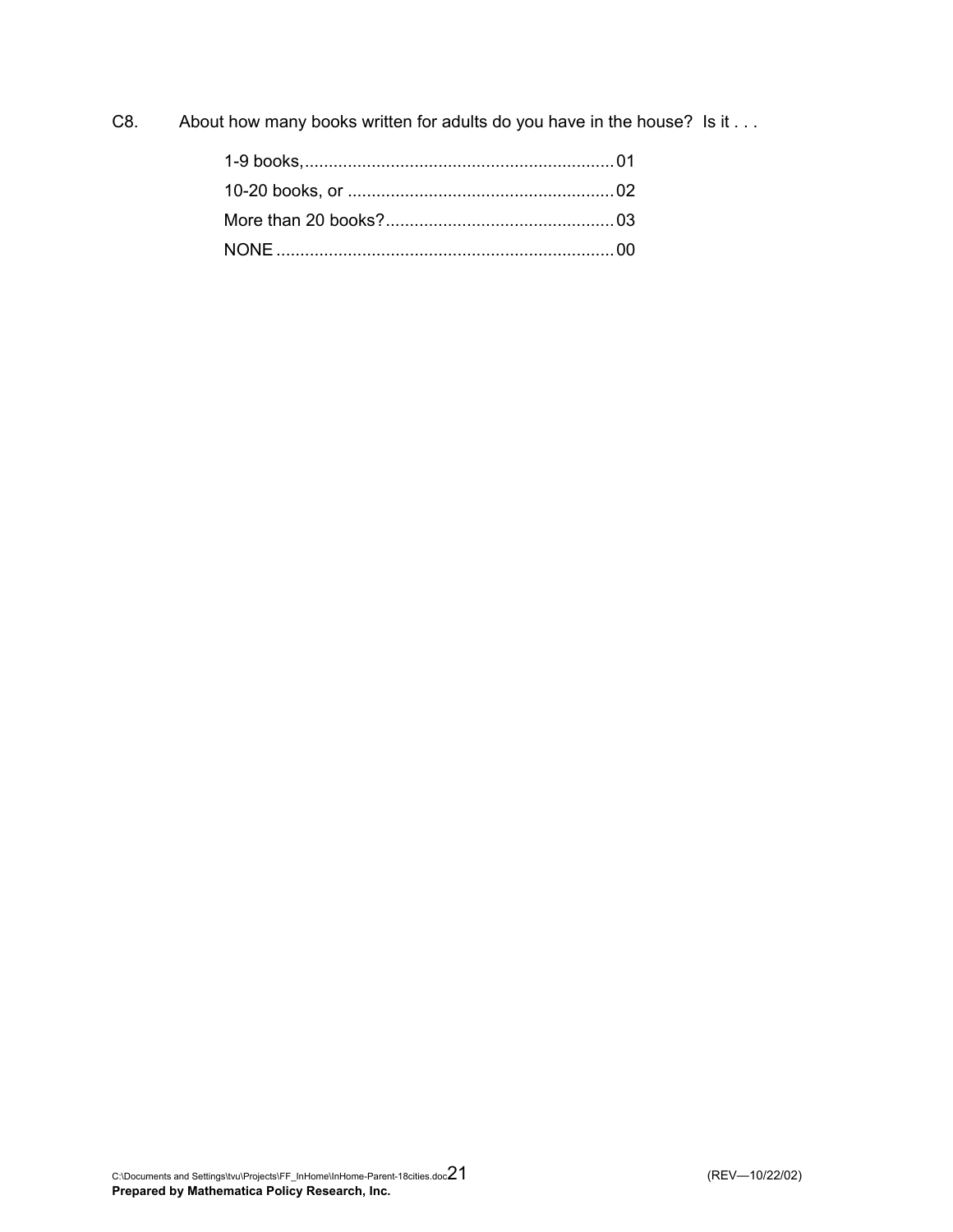## **D. NUTRITION**

Next I'll be asking questions about the amount of food you have in your house and how much you spend on food.

D1. First I'm going to read you several statements that people have made about their food situation. For these statements, please tell me whether the statement was often, sometimes, or never true in the last 12 months, since (INTERVIEW MONTH), 2001.

**PROBE:** Include all members of your household.

(First) (READ ITEM). Was that often, sometimes, or never true in the last 12 months

|    |                                                                                                                                        | <b>OFTEN</b><br><b>TRUE</b> | <b>SOMETIMES</b><br><b>TRUE</b> | <b>NEVER</b><br><b>TRUE</b> |
|----|----------------------------------------------------------------------------------------------------------------------------------------|-----------------------------|---------------------------------|-----------------------------|
| A. | (I/We) worried whether (my/our) food<br>would run out before (I/we) got money                                                          |                             |                                 |                             |
|    |                                                                                                                                        | 01                          | 02                              | 03                          |
| В. | The food that (I/we) bought just didn't last,                                                                                          |                             |                                 |                             |
|    | and (I/we) didn't have money to get more                                                                                               | 01                          | 02                              | 03                          |
| C. | (I/We) couldn't afford to eat balanced                                                                                                 |                             |                                 |                             |
|    |                                                                                                                                        | 01                          | 02                              | 03                          |
| D. | (We/I) relied on only a few kinds of low-cost<br>food to feed (CHILD)/the children) because<br>(we were/I was) running out of money to |                             |                                 |                             |
|    | buy food                                                                                                                               | 01                          | 02                              | 03                          |
| Е. | (I/We) couldn't feed ([CHILD]/the children) a<br>balanced meal, because (I/we) couldn't                                                |                             |                                 |                             |
|    | afford that $,$                                                                                                                        | 01                          | 02                              | 03                          |

### D2. **CHECK D1A TO D1E. WERE ANY OF THESE CODED "OFTEN TRUE(01)" OR "SOMETIMES TRUE(02)"?**

| AT LEAST ONE CODED OFTEN TRUE OR |  |
|----------------------------------|--|
|                                  |  |
|                                  |  |

D3. ([CHILD] was/The children were) not eating enough because (I/we) just couldn't afford enough food. (Was this often, sometimes or never true in the past 12 months?)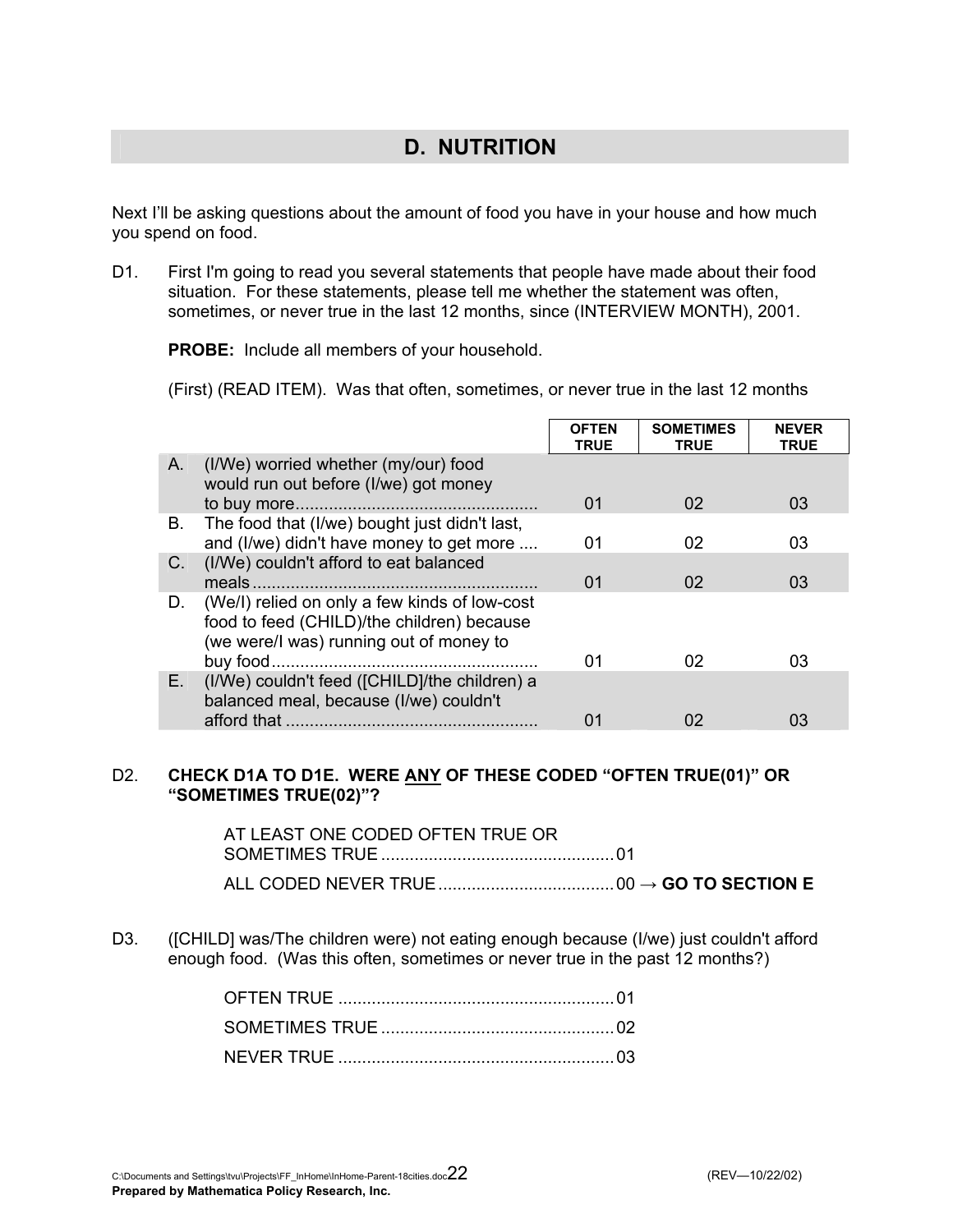D4. In the last 12 months, did (you/you or other adults in your household) ever cut the size of your meals or skip meals because there wasn't enough money for food?

D4A. How often did this happen? Was it almost every month, some months but not every month, or in only 1 or 2 months?

| SOME MONTHS BUT NOT EVERY MONTH02 |
|-----------------------------------|
|                                   |

D5. In the last 12 months, did you ever eat less than you felt you should because there wasn't enough money to buy food?

D6. In the last 12 months, were you ever hungry, but didn't eat because you couldn't afford enough food?

D7. Sometimes people lose weight because they don't have enough to eat. In the last 12 months, did you lose weight because there wasn't enough food?

### D8. **CHECK D3 TO D7. WERE ANY OF THESE CODED "OFTEN TRUE" OR "SOMETIMES TRUE" OR "YES"?**

 AT LEAST ONE CODED TRUE OR YES ................01 NONE CODED TRUE OR YES................................00 → **GO TO SECTION E**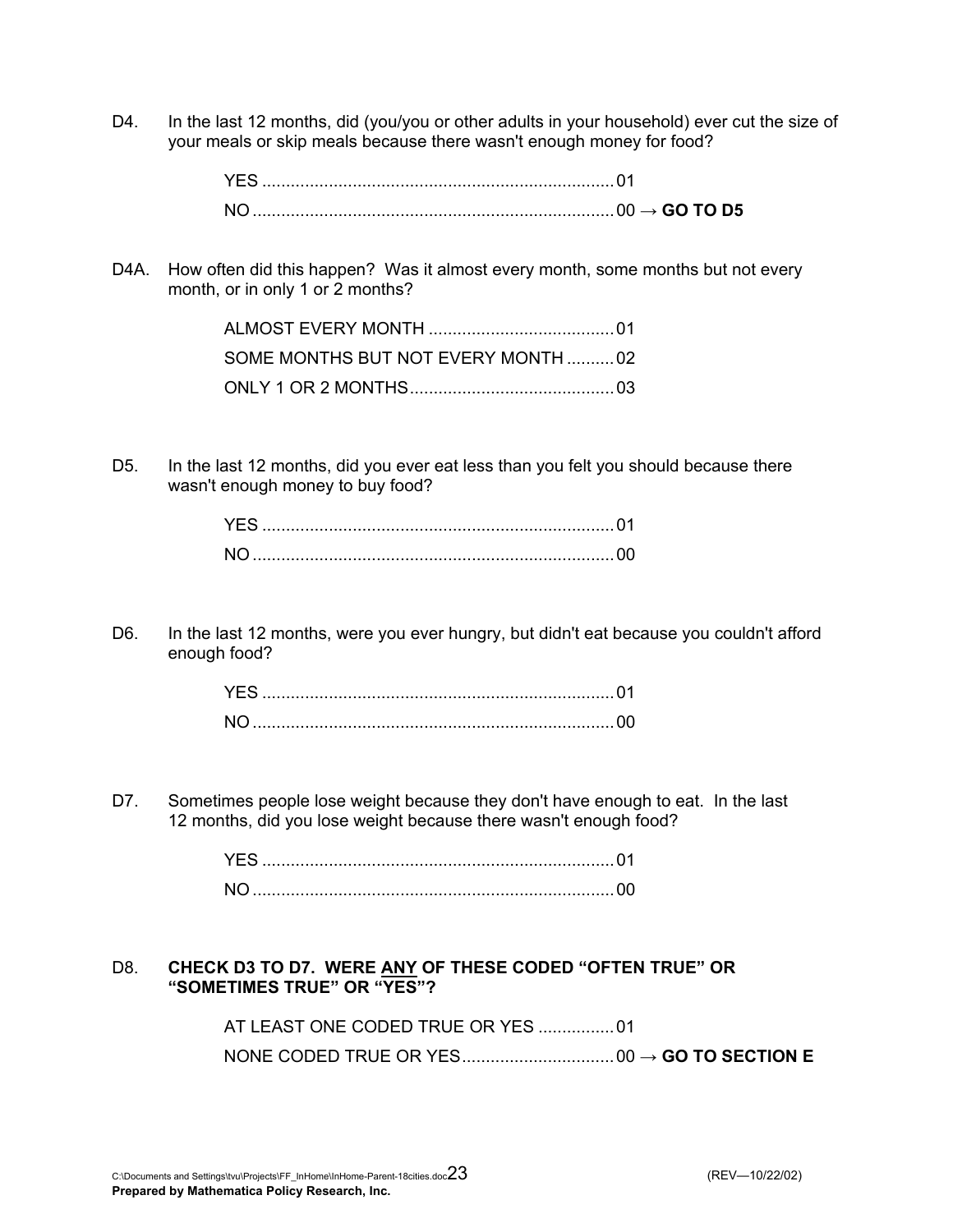D9. In the last 12 months, did (you/you or other adults in your household) ever not eat for a whole day because there wasn't enough money for food?

D9A. How often did this happen? Was it almost every month, some months but not every month, or in only 1 or 2 months?

| SOME MONTHS BUT NOT EVERY MONTH02 |
|-----------------------------------|
|                                   |

D10. The next questions are about ([CHILD]/all the children living in your household who are under 18 years old).

 In the last 12 months, since (INTERVIEW MONTH), 2001, did you ever cut the size of ([CHILD's]/any of the children's) meals because there wasn't enough money for food?

D11. In the last 12 months, did ([CHILD]/any of these children) ever skip a meal because there wasn't enough money for food?

|  | $\rightarrow$ GO TO D12 |
|--|-------------------------|

D11A. How often did this happen? Was it almost every month, some months but not every month, or in only 1 or 2 months?

| SOME MONTHS BUT NOT EVERY MONTH 02 |  |
|------------------------------------|--|
|                                    |  |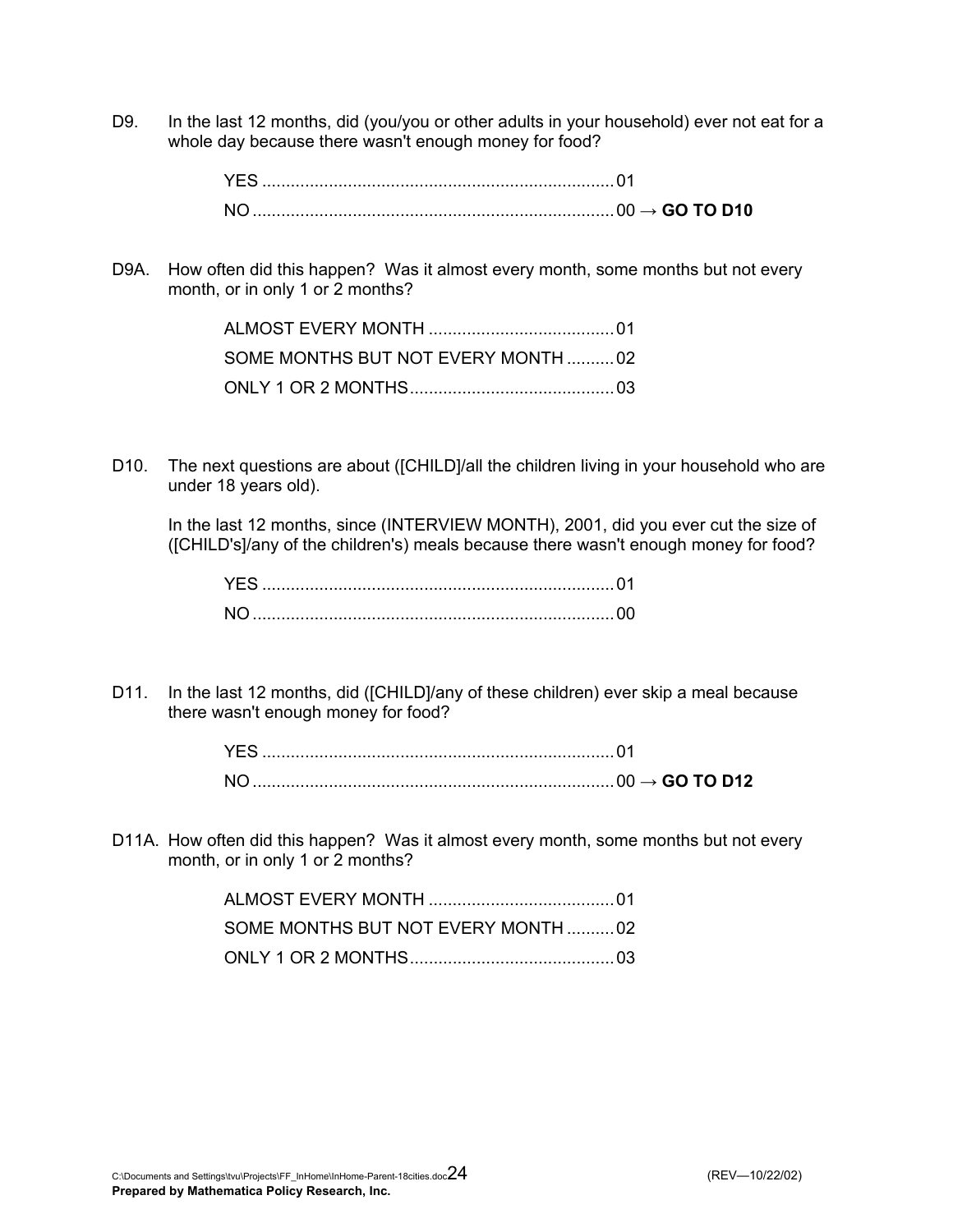D12. In the last 12 months, (was [CHILD]/were the children) ever hungry, but you just couldn't afford more food?

D13. In the last 12 months, did ([CHILD]/any of the children) ever not eat for a whole day because there wasn't enough money for food?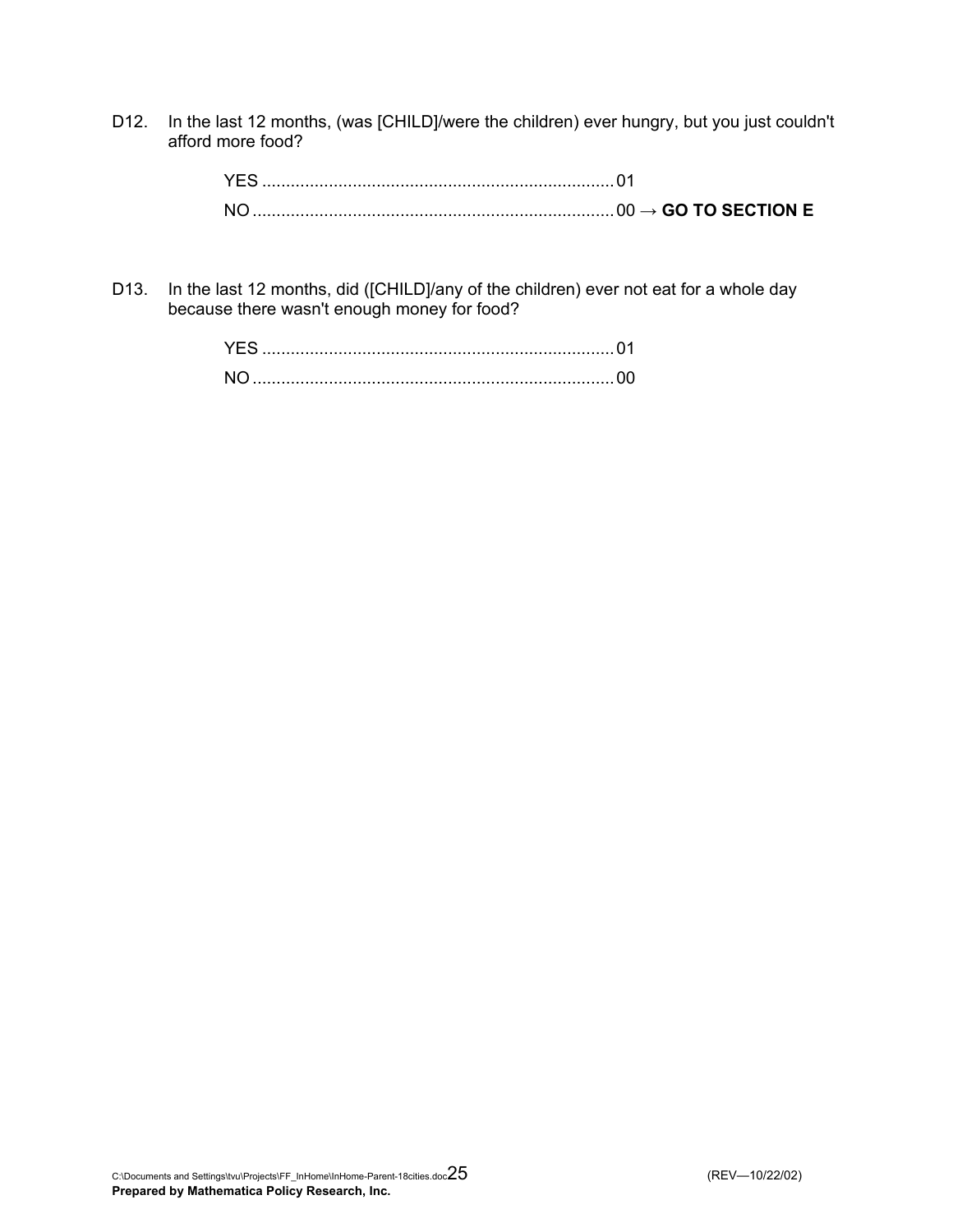### **E. FOOD EXPENDITURES**

E0. Does (CHILD) get free meals while at child care?

### E0A. **CHECK CONTACT SHEET. DOES RESPONDENT HAVE OTHER CHILDREN?**

E0B. Do any of your other children get free meals while at child care or in school?

E1. Did (you/you or anyone else in your family living there) use government food stamps, in the last month?

|  |  | 60 L |
|--|--|------|

- E1A1. About how much did (you/you or anyone else in your family living there) receive in food stamps last month?
	- $|S|$  |  $|$

 DON'T KNOW ..........................................................d REFUSED ................................................................r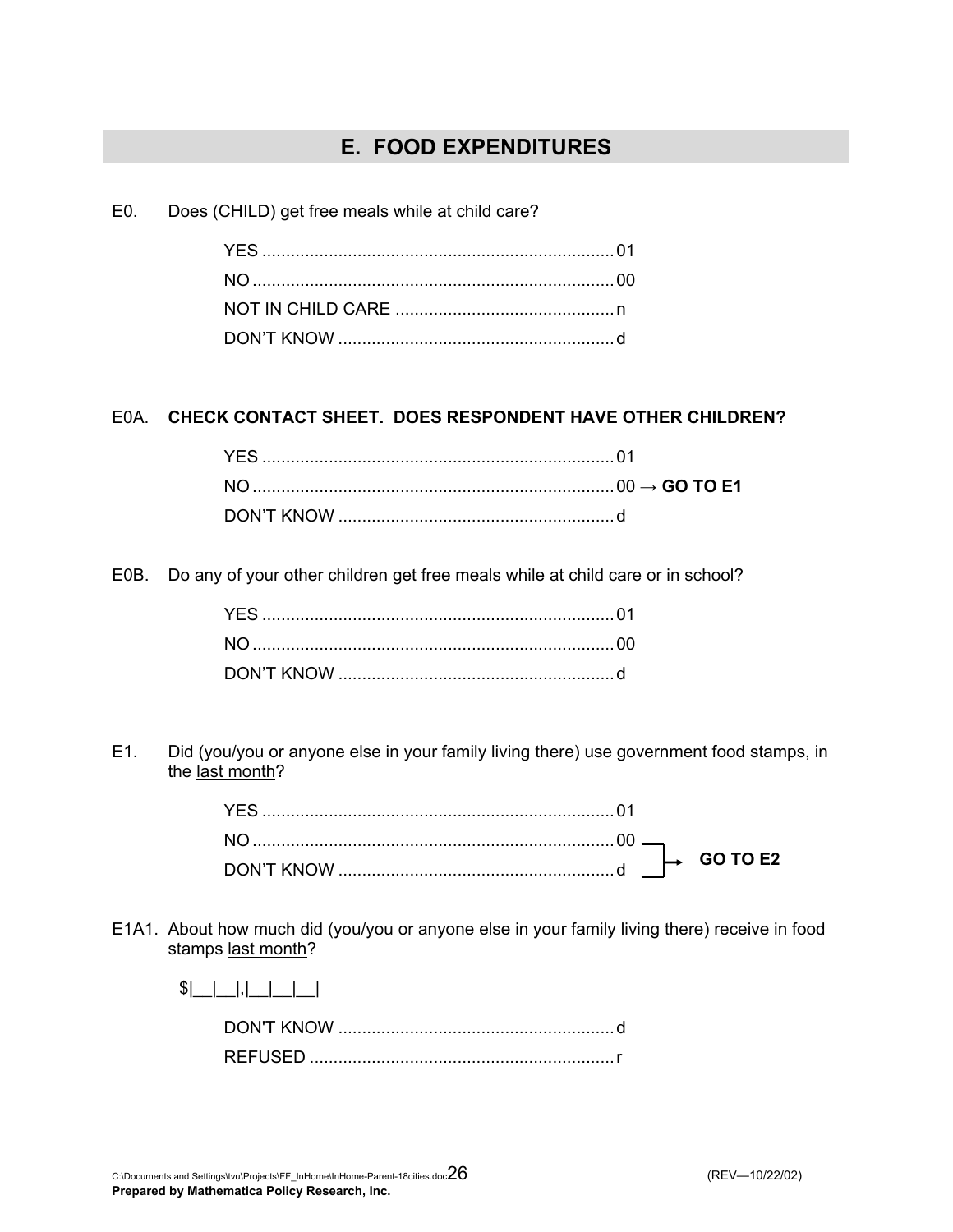E1A2. In addition to what you buy with food stamps, do (you/you and anyone else in your family) spend any money on food that you use at home?

|  |  | GO 1<br><b>TELESTING</b> |
|--|--|--------------------------|

- E2. How much did your family spend on food that you used at home during the last month? (You can tell me about how much you spent per week if that's easiest.)
	- **NOTE: FOR FAMILIES THAT RECEIVE FOOD STAMPS, ADD:** "This should not include what you buy with food stamps."

**PROBE:** Your best estimate is fine.



**GO TO E3** 

E2A. Can you give me a range? Is it ...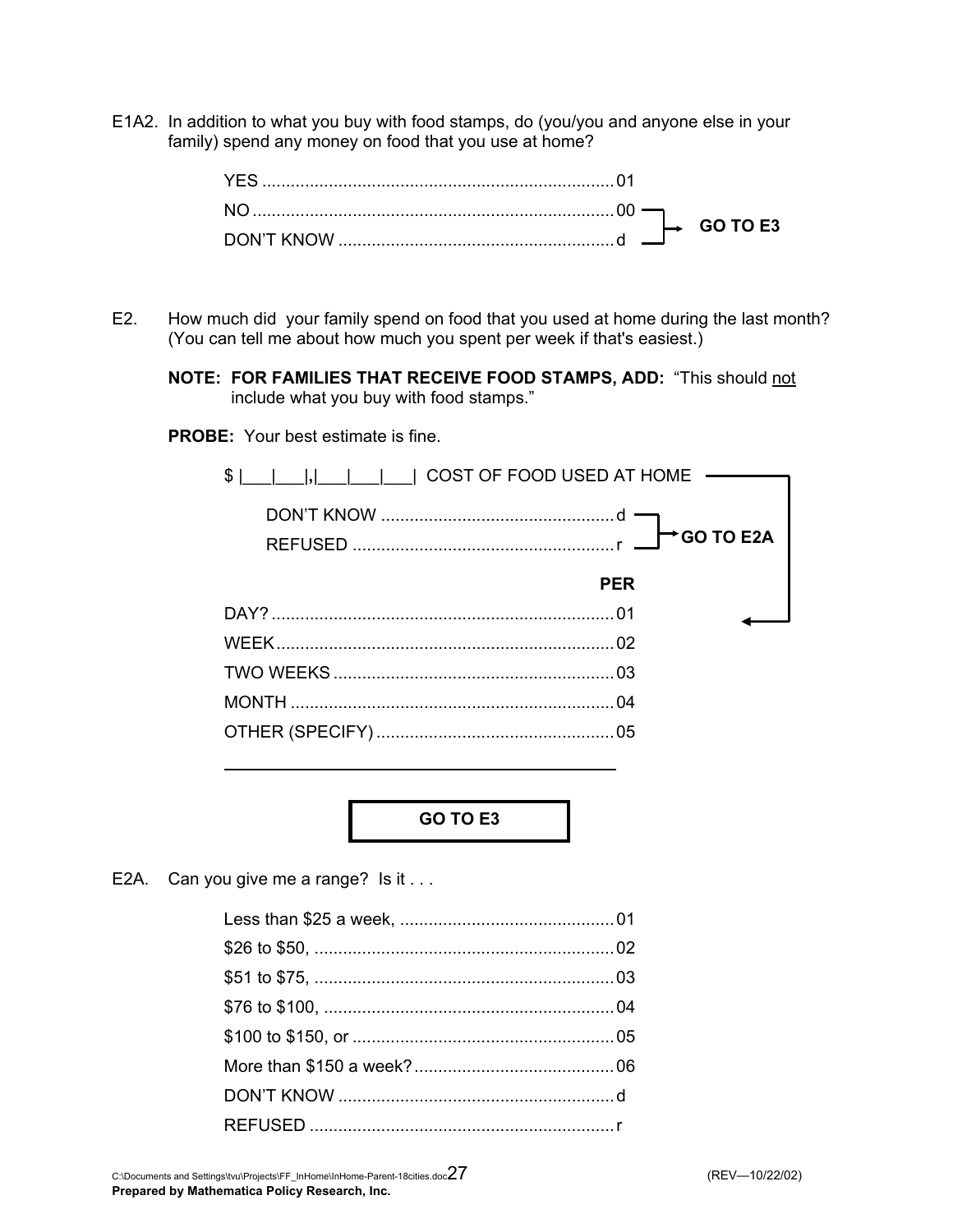E3. Do you have any food delivered to the door which isn't included in that amount?

E4. How much did you spend on take out food or food that was delivered during the last month? (You can tell me about how much you spent per week if that's easiest.)

**PROBE:** Your best estimate is fine.

| \$<br>      COST OF FOOD DELIVERED |
|------------------------------------|
| <b>→ GO TO E4A</b>                 |
| <b>PER</b>                         |
|                                    |
| 02                                 |
|                                    |
|                                    |
|                                    |

**GO TO E5** 

E4A. Can you give me a range? Is it . . .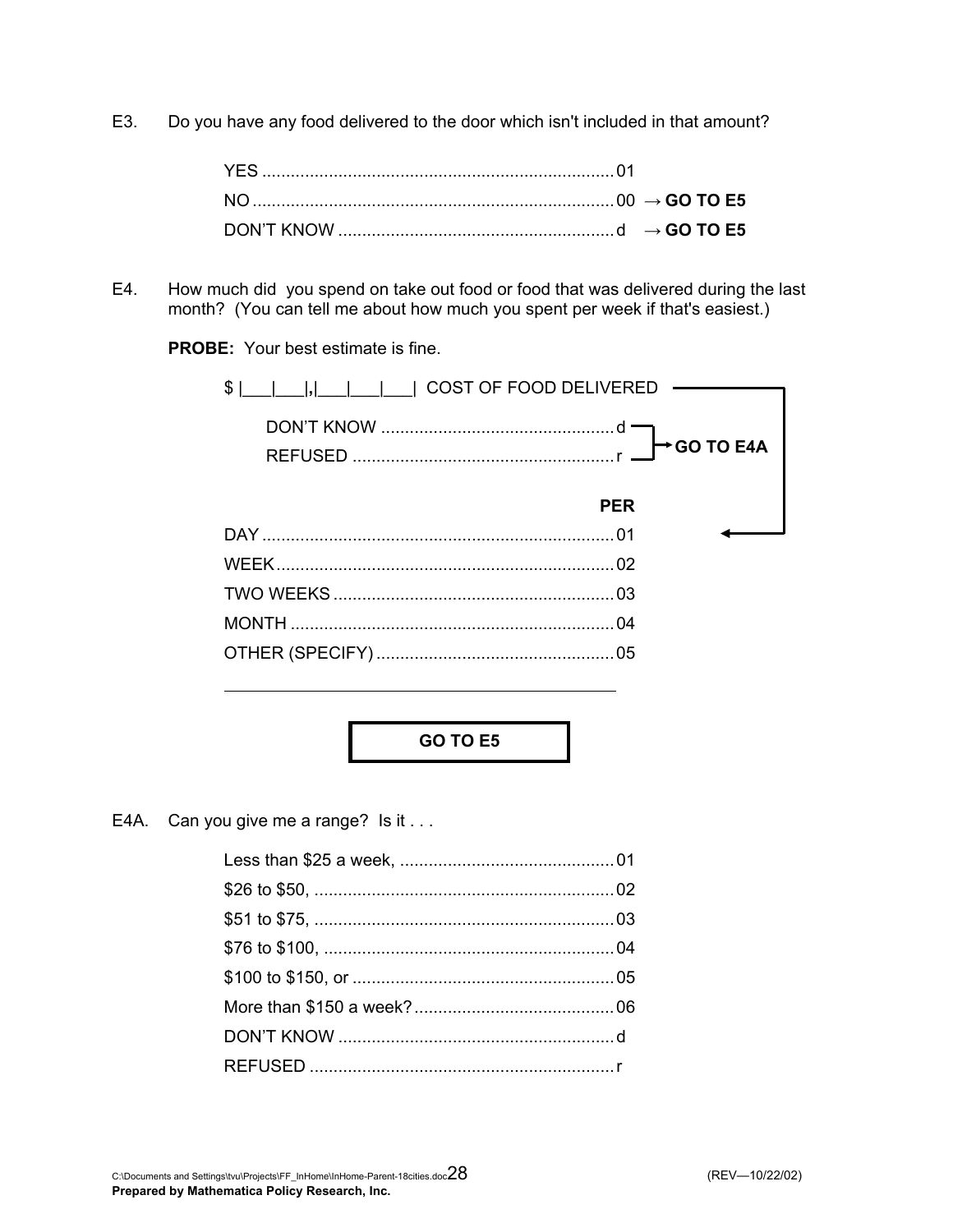E5. About how much did (you and everyone else in your family/you) spend eating out in the last month? (You can tell me about how much you spent per week if that's easiest.)

**PROBE:** Your best estimate is fine.

| COST OF EATING OUT<br>\$ |                  |
|--------------------------|------------------|
|                          | <b>GO TO E5A</b> |
|                          | <b>PER</b>       |
|                          |                  |
|                          |                  |
|                          |                  |
|                          |                  |
|                          |                  |

**GO TO E6** 

E5A. Can you give me a range? Is it . . .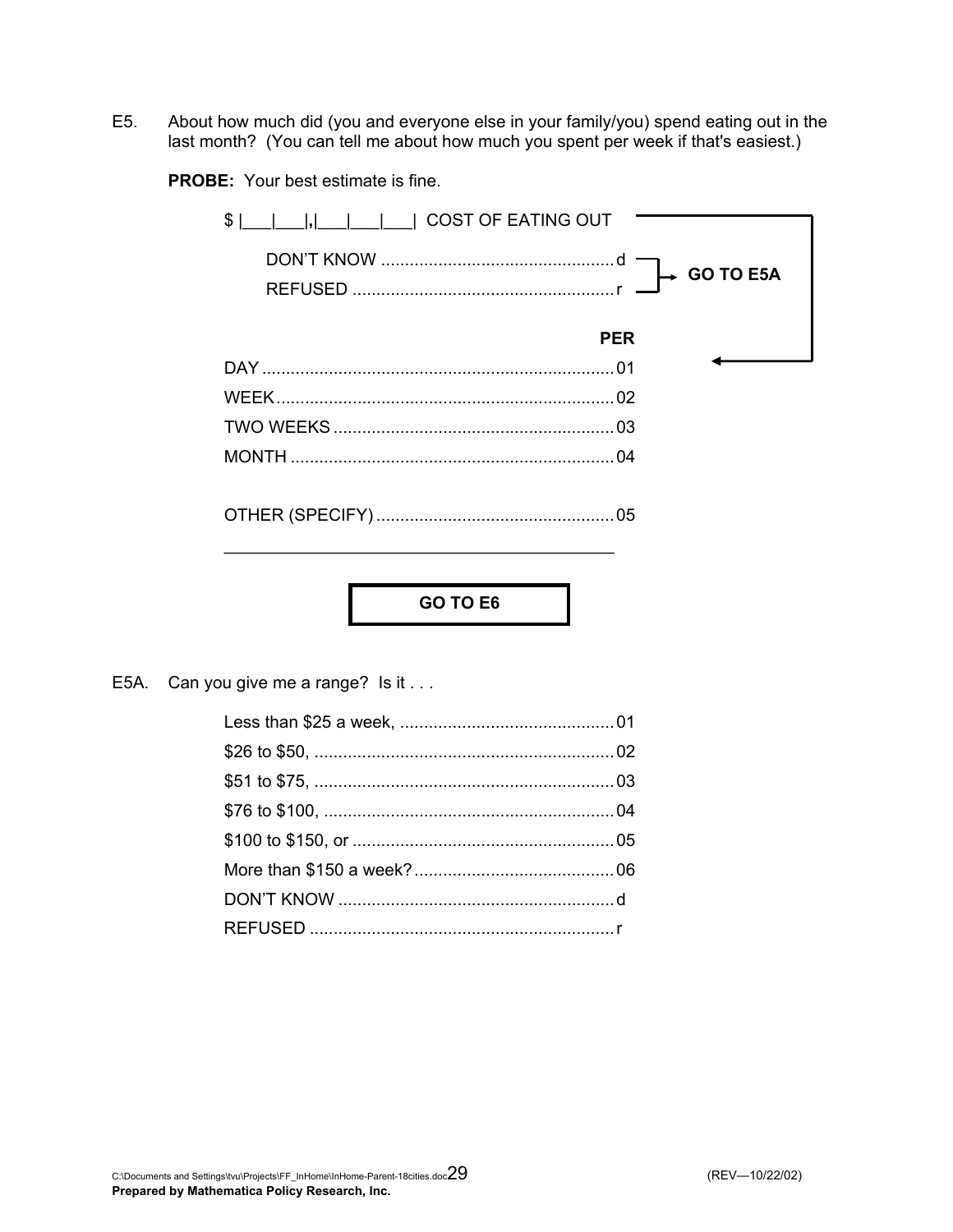E6. How do you usually get to the grocery store where you do most of your shopping? Do you . . .

|                            | <b>CIRCLE ONE</b> |
|----------------------------|-------------------|
|                            |                   |
|                            |                   |
|                            |                   |
| Take public transportation |                   |
|                            |                   |

E7. How long does it take you to get there?

E8. Do you do most of your shopping at a big supermarket, or at a smaller store, like a corner market or convenience store (or bodega)?

| CIRCLE ONE |
|------------|
|            |
|            |
|            |
|            |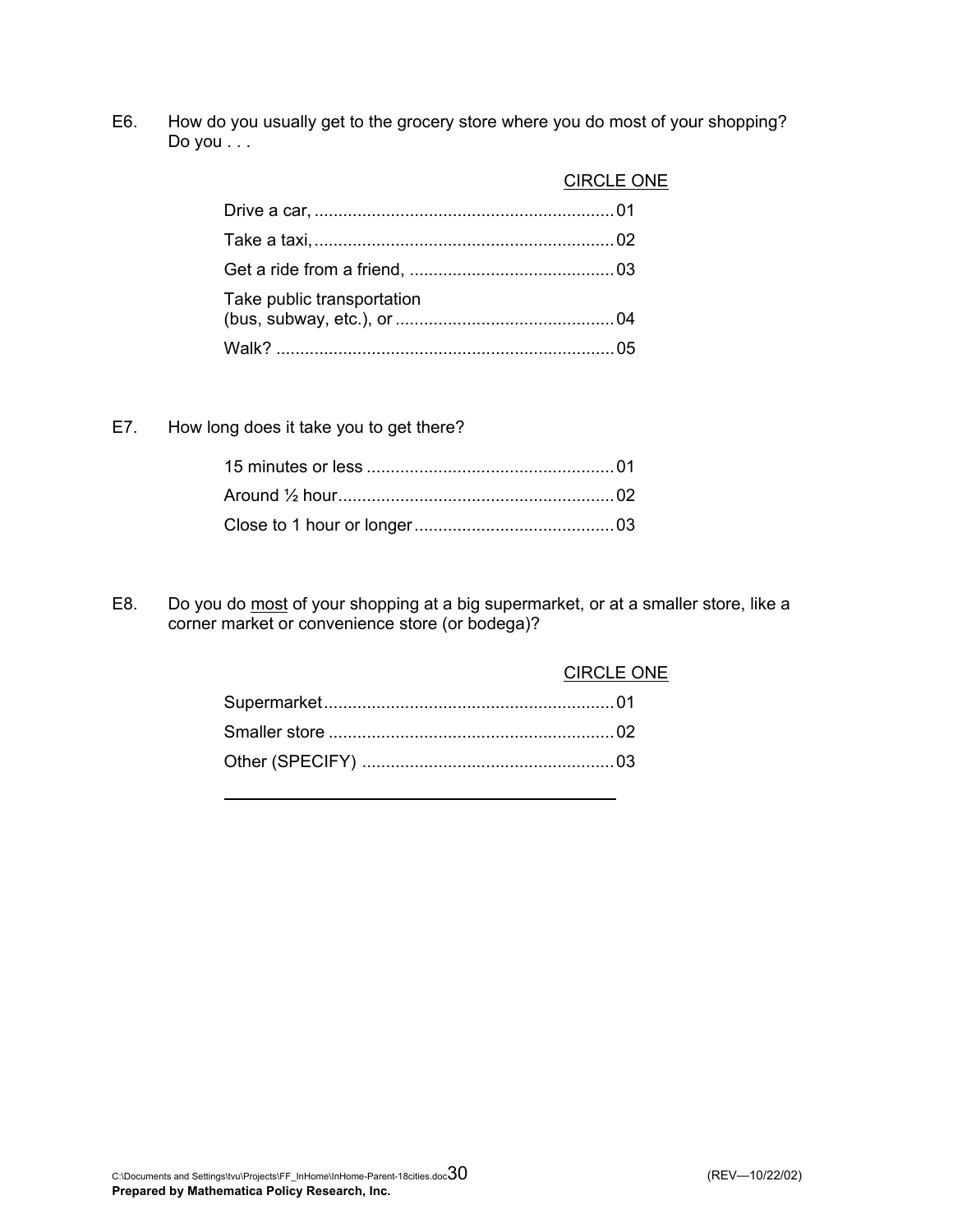E9. While you were pregnant with (CHILD), did you receive any help from the Women, Infants, and Children (W.I.C.) program?

E10. What about during the first year of your child's life? During this time, did you receive any help from the Women, Infants, and Children (W.I.C.) program?

|  |  | <b>GO TO E12</b><br>d $\blacksquare$ |
|--|--|--------------------------------------|

E11. What type of help did you receive? Was it . . .

E12. What about during the second year of your child's life? During this time, did you receive any help from the Women, Infants, and Children (W.I.C.) program?

| $\overline{O}$ GO TO F. |
|-------------------------|

E13. What type of help did you receive? Was it . . .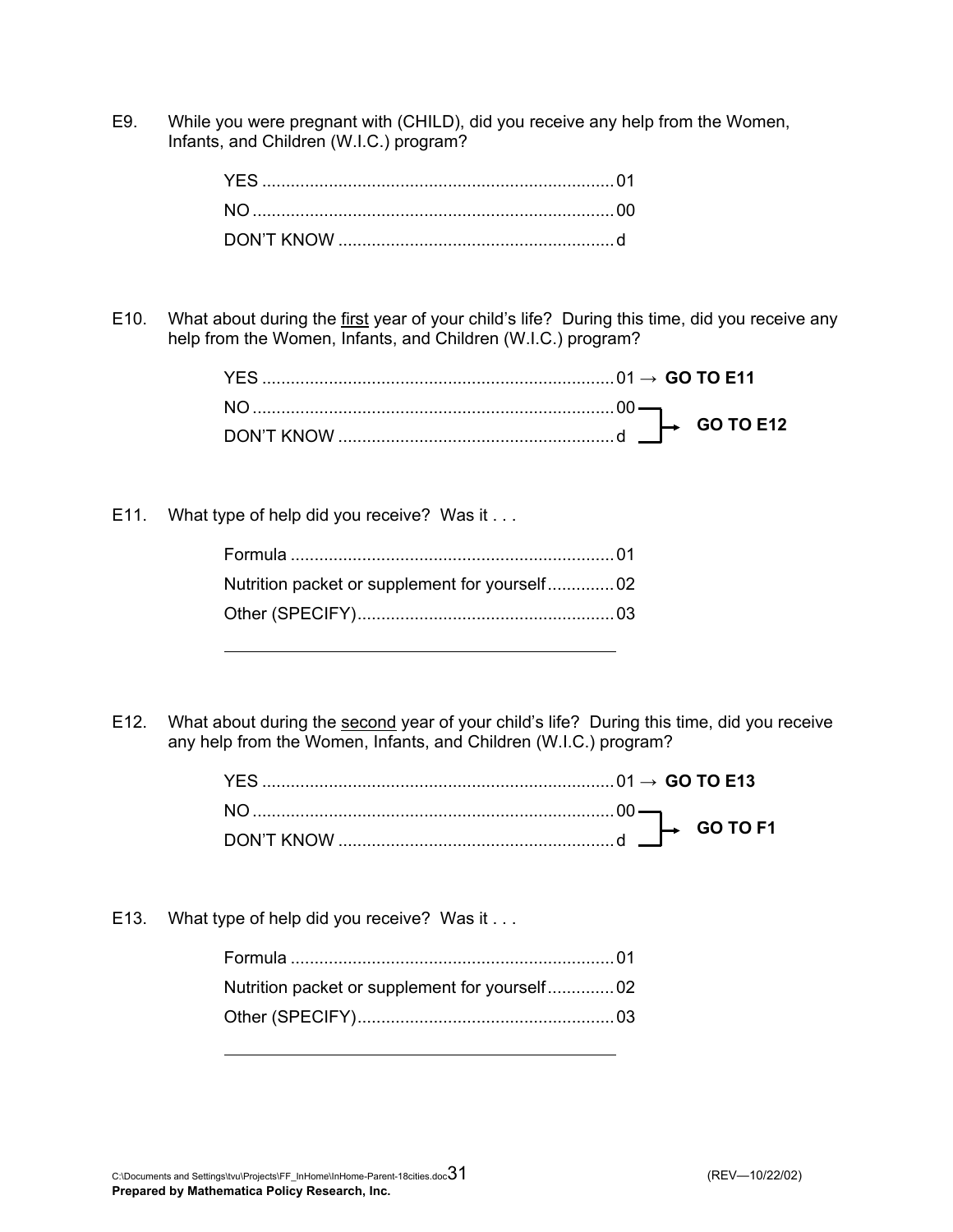# **F. HOUSING/BUILDING CHARACTERISTICS**

### F1. **WHAT FLOOR IS THE APARTMENT ON?**

|\_\_\_|\_\_\_| FLOOR

| NOT APPLICABLE, SINGLE |  |
|------------------------|--|
|                        |  |

### F1A. **IS THIS AN APARTMENT ON THE 3RD FLOOR OR HIGHER?**

|  | $\rightarrow$ GO TO F3 . |
|--|--------------------------|

### F1B. **IS THERE AN ELEVATOR?**

|  | GO TO F <sub>3</sub> |
|--|----------------------|

### F1C. **IS IT OPERATIONAL?**

### F2. How often does the elevator in your building break down?

### F2A. How quickly is it fixed?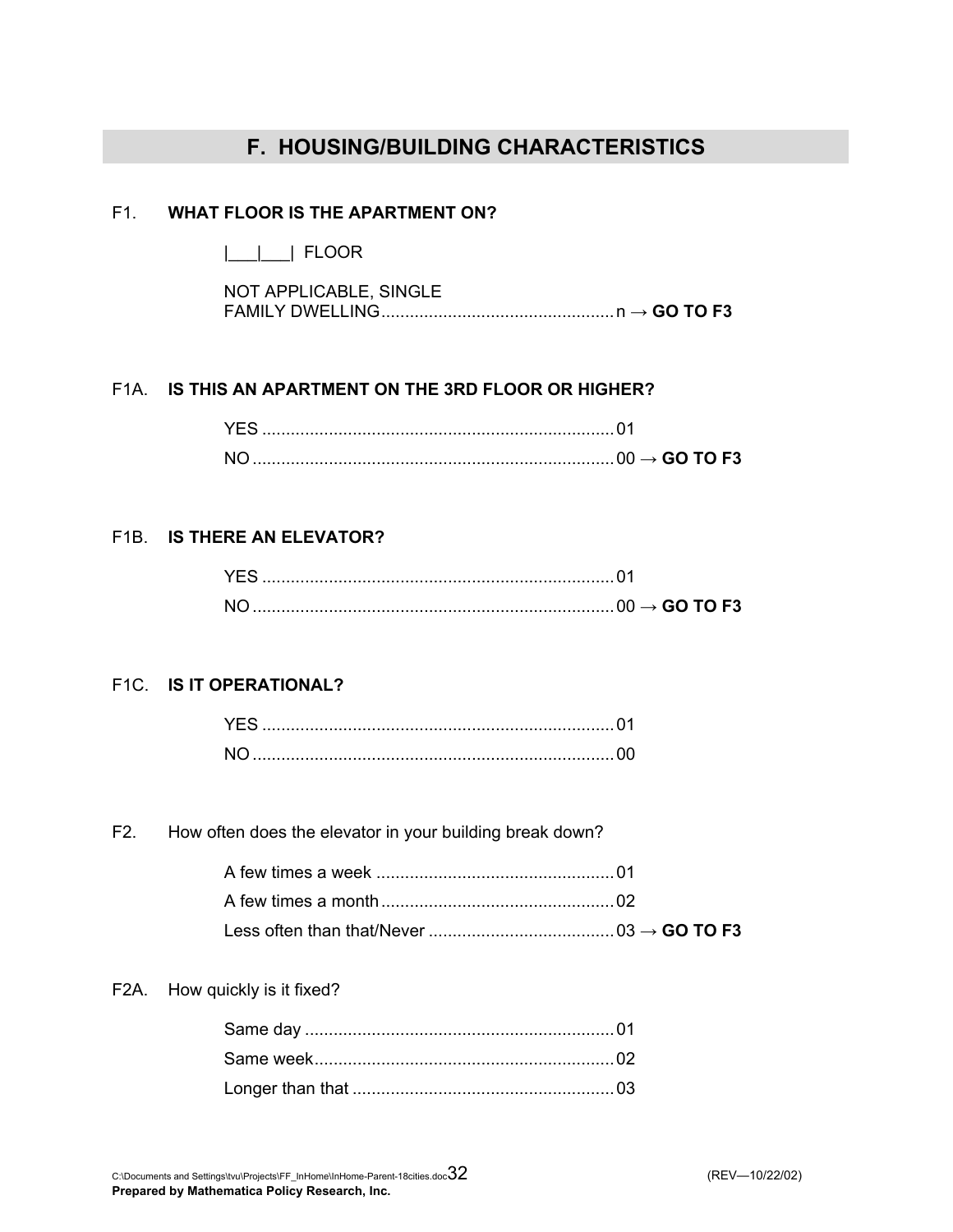F3. How many rooms, not counting bathrooms, are in this (apartment/house)?

|\_\_\_|\_\_\_| NUMBER OF ROOMS

F4. How many bedrooms are in this (apartment/house)?

|\_\_\_|\_\_\_| NUMBER OF BEDROOMS

F5. How many people (adults and children) live here now?

|\_\_\_|\_\_\_| NUMBER OF PEOPLE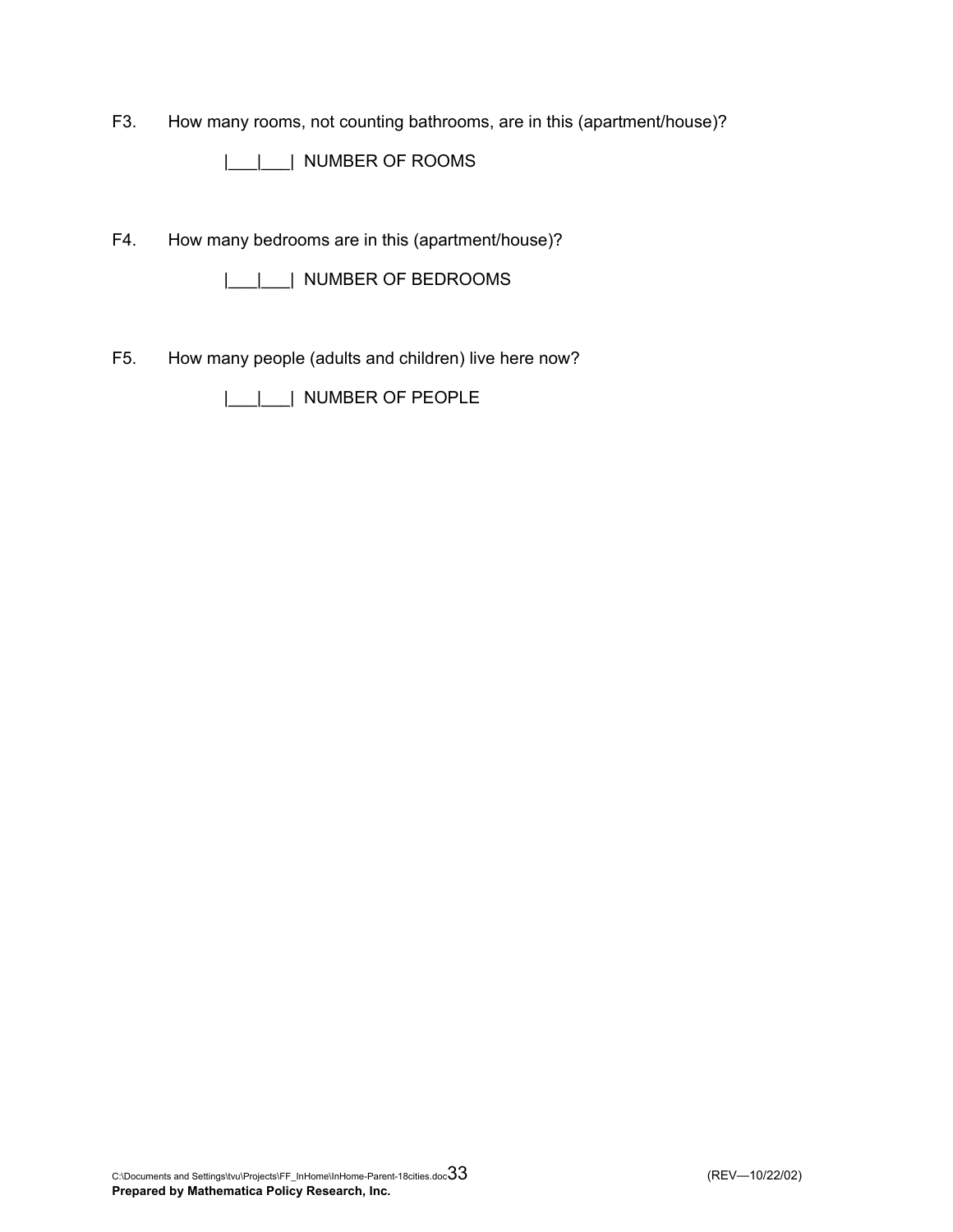# **G. PARENTAL STRESS**

G1. Having a child can sometimes be stressful. The next questions are about how stressful having (CHILD) has been for you and the ways in which you have had to adjust your life. For each statement, please tell me if you strongly agree with it, agree, disagree, strongly disagree or you are not sure.

 (READ STATEMENT). Do you strongly agree, agree, disagree, strongly disagree or you are not sure?

|           |                                                                                       | <b>Strongly</b> |              | <b>Not</b><br><b>Sure</b> |                 | <b>Strongly</b> |
|-----------|---------------------------------------------------------------------------------------|-----------------|--------------|---------------------------|-----------------|-----------------|
| A.        |                                                                                       | Agree           | <b>Agree</b> |                           | <b>Disagree</b> | <b>Disagree</b> |
|           | You often have the feeling that you<br>cannot handle things very well?                | 01              | 02           | 03                        | 04              | 05              |
| <b>B.</b> | You find yourself giving up more of your<br>life to meet your child(ren)'s needs than |                 |              |                           |                 |                 |
|           |                                                                                       | 01              | 02           | 03                        | 04              | 05              |
| C.        | You feel trapped by your<br>responsibilities as a parent?                             | 01              | 02           | 03                        | 04              | 05              |
| D.        | Since having (CHILD) you have been<br>unable to do new and different things?          | 01              | 02           | 03                        | 04              | 05              |
| E.        | Since having (CHILD) you feel that you<br>are almost never able to do things that     |                 |              |                           |                 |                 |
|           |                                                                                       | 01              | 02           | 03                        | 04              | 05              |
| F.        | There are quite a few things that bother                                              | 01              | 02           | 03                        | 04              | 05              |
| G.        | Having (CHILD) has caused more<br>problems than you expected in your                  | 01              | 02           | 03                        | 04              | 05              |
| Η.        | You feel alone and without friends?                                                   | 01              | 02           | 03                        | 04              | 05              |
| I.        | When you go to a party, you usually<br>expect to have a bad time?                     | 01              | 02           | 03                        | 04              | 05              |
| J.        | You are less interested in people than                                                | 01              | 02           | 03                        | 04              | 05              |
| K.        | You enjoy things less than you                                                        | 01              | 02           | 03                        | 04              | 05              |
| L.        | You are unhappy with the last purchase<br>of clothing you made for yourself?          | 01              | 02           | 03                        | 04              | 05              |

### **CODE ONLY ONE RESPONSE FOR EACH STATEMENT.**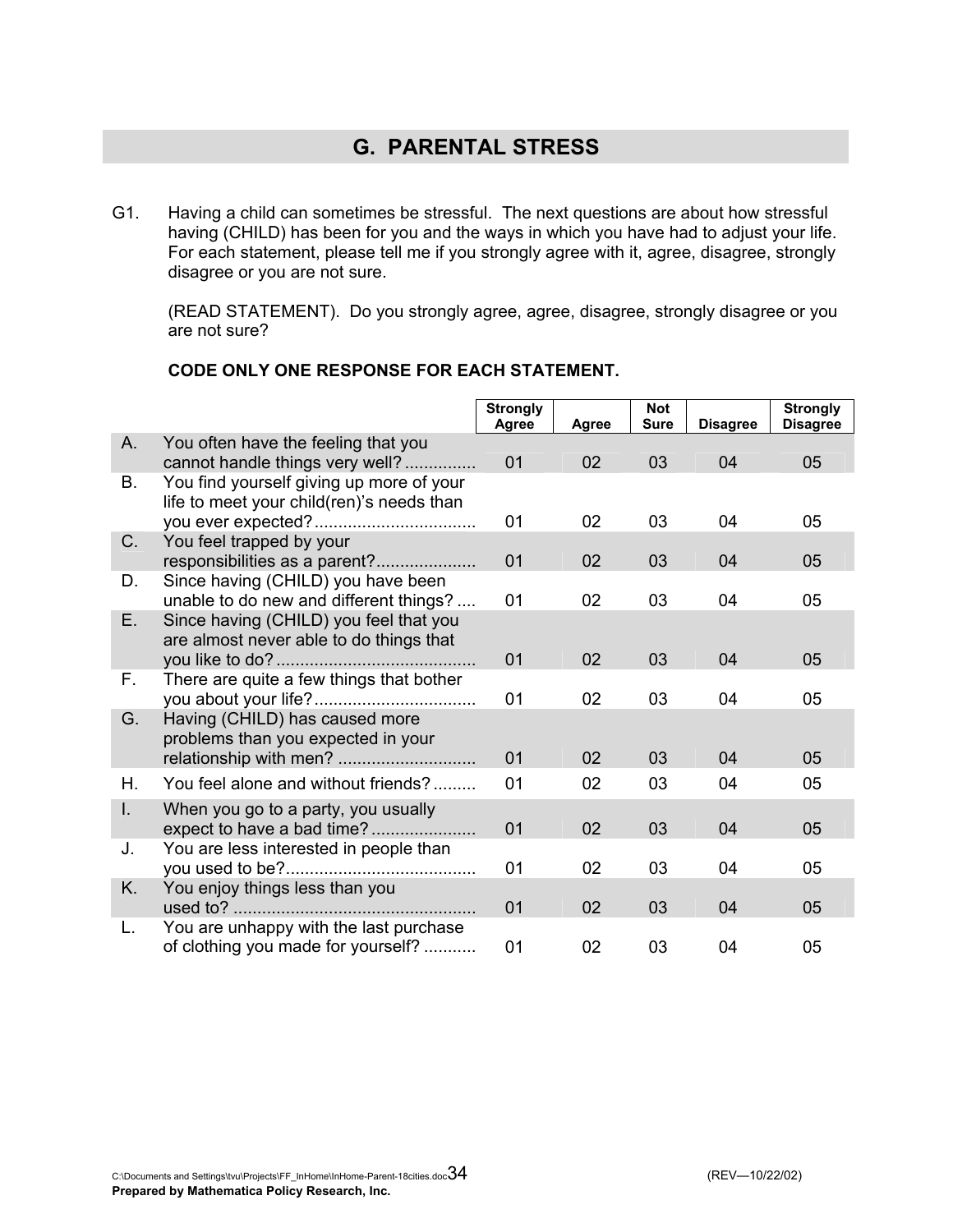# **H. PARENTAL MASTERY**

### H1. If (CHILD) refuses to eat, what do you usually do?

PROBE FOR "NEVER HAPPENS": What would you do?

**PROBE FOR SECOND RESPONSE:** If that doesn't work, then what?

|                                                                                                                                     | A<br><b>CODE FIRST</b><br><b>MENTIONED</b> | B<br><b>CODE SECOND</b> |
|-------------------------------------------------------------------------------------------------------------------------------------|--------------------------------------------|-------------------------|
|                                                                                                                                     | 01                                         | <b>MENTIONED</b><br>01  |
| STOP FEEDING (CHILD), (CHILD) PROBABLY NOT                                                                                          | 02                                         | 02                      |
|                                                                                                                                     | 03                                         | 0 <sub>3</sub>          |
|                                                                                                                                     | 04                                         | 04                      |
|                                                                                                                                     | 05                                         | 05                      |
|                                                                                                                                     | 06                                         | 06                      |
|                                                                                                                                     | 07                                         | 07                      |
|                                                                                                                                     | 08                                         | 08                      |
| PLAY A GAME TO GET (HIM/HER) TO EAT                                                                                                 | 09                                         | 09                      |
|                                                                                                                                     | 10                                         | 10                      |
| EXPLAIN THE IMPORTANCE OF EATING TO (HIM/HER)                                                                                       | 11                                         | 11                      |
|                                                                                                                                     | 12                                         | 12                      |
| GIVE (CHILD) "TIME OUT" (HAVE CHILD SIT DOWN OR<br>GO TO ROOM FOR PERIOD OF QUIET TIME)<br>CONTINUE TRYING TO GET CHILD TO EAT, BUT | 13                                         | 13                      |
|                                                                                                                                     | 14                                         | 14                      |
| TRY TO GET (HIM/HER) TO EAT AGAIN LATER                                                                                             | 15                                         | 15                      |
|                                                                                                                                     | 16                                         | 16                      |
|                                                                                                                                     | 17                                         | 17                      |
|                                                                                                                                     | 18                                         | 18                      |
|                                                                                                                                     | 19                                         | 19                      |
| NOTHING ELSE (USE THIS CODE IF ONLY ONE                                                                                             |                                            | -4                      |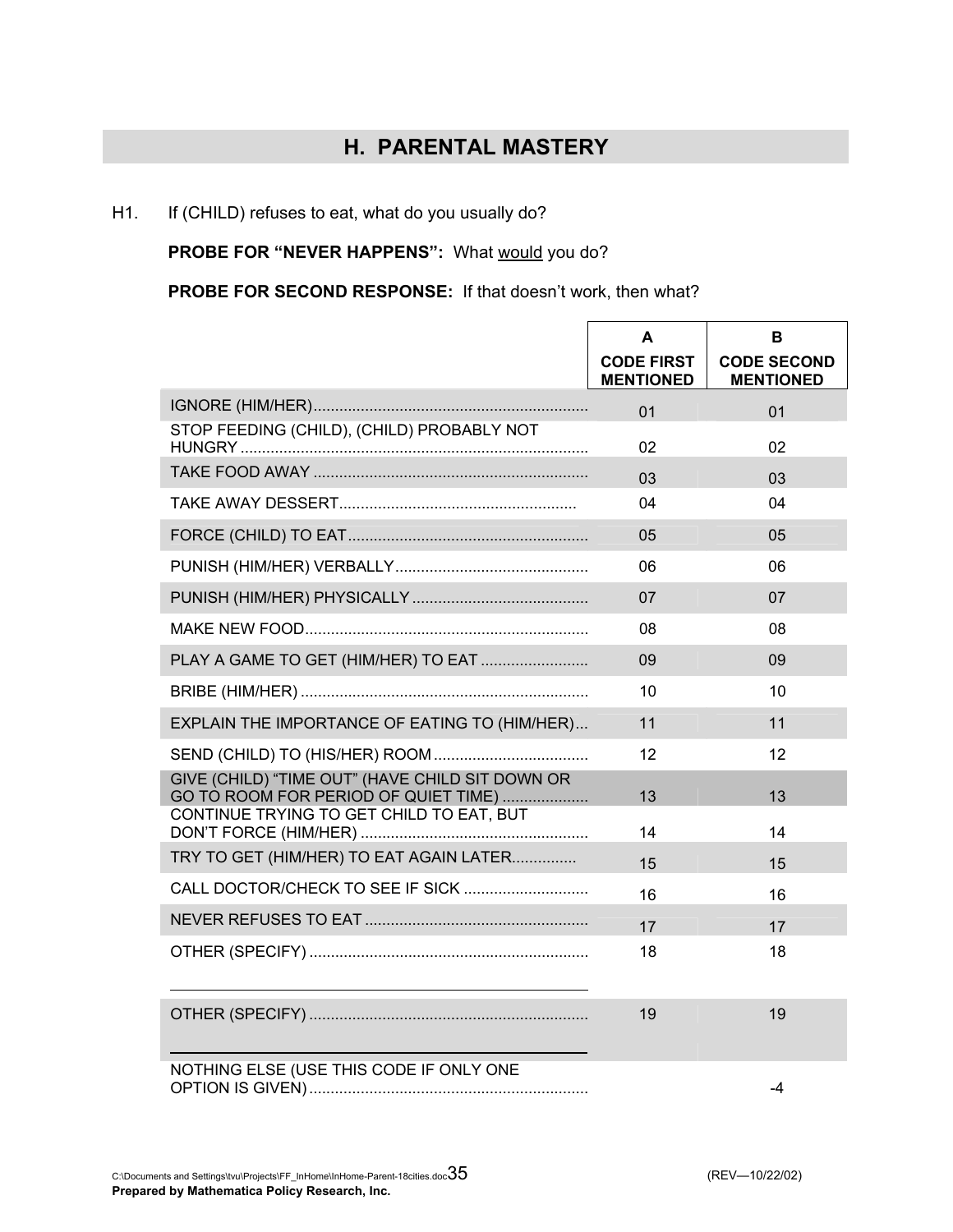H2. If (CHILD) has a tantrum in a public place, such as a supermarket or bus stop, and words do not work, what do you do?

### PROBE FOR "NEVER HAPPENS": What would you do?

**PROBE FOR SECOND RESPONSE:** If that doesn't work, then what?

|                                                | A<br><b>CODE FIRST</b><br><b>MENTIONED</b> | B<br><b>CODE SECOND</b><br><b>MENTIONED</b> |
|------------------------------------------------|--------------------------------------------|---------------------------------------------|
| IGNORE (HIM/HER); NOT TALK TO (HIM/HER)        | 01                                         | 01                                          |
| SPANK OR PHYSICALLY PUNISH (HIM/HER)           | 02                                         | 02                                          |
|                                                | 03                                         | 03                                          |
| LEAVE AND EXPECT CHILD TO FOLLOW               | 04                                         | 04                                          |
|                                                | 05                                         | 05                                          |
|                                                | 06                                         | 06                                          |
|                                                | 07                                         | 07                                          |
| TELL (CHILD) YOU WILL PUNISH (HIM/HER) AT HOME | 08                                         | 08                                          |
|                                                | 09                                         | 09                                          |
| THREATEN "TIME OUT" WHEN YOU GET HOME          | 10                                         | 10                                          |
|                                                | 11                                         | 11                                          |
|                                                | 12                                         | 12                                          |
| DISTRACT/GIVE CHILD SOMETHING TO PLAY WITH     | 13                                         | 13                                          |
|                                                | 14                                         | 14                                          |
|                                                | 15                                         | 15                                          |
| LET CHILD HAVE/DO WHAT HE/SHE WANTS            | 16                                         | 16                                          |
|                                                | 17                                         | 17                                          |
|                                                |                                            |                                             |
|                                                | 18                                         | 18                                          |
| NOTHING ELSE (USE THIS CODE IF ONLY ONE        |                                            | $-4$                                        |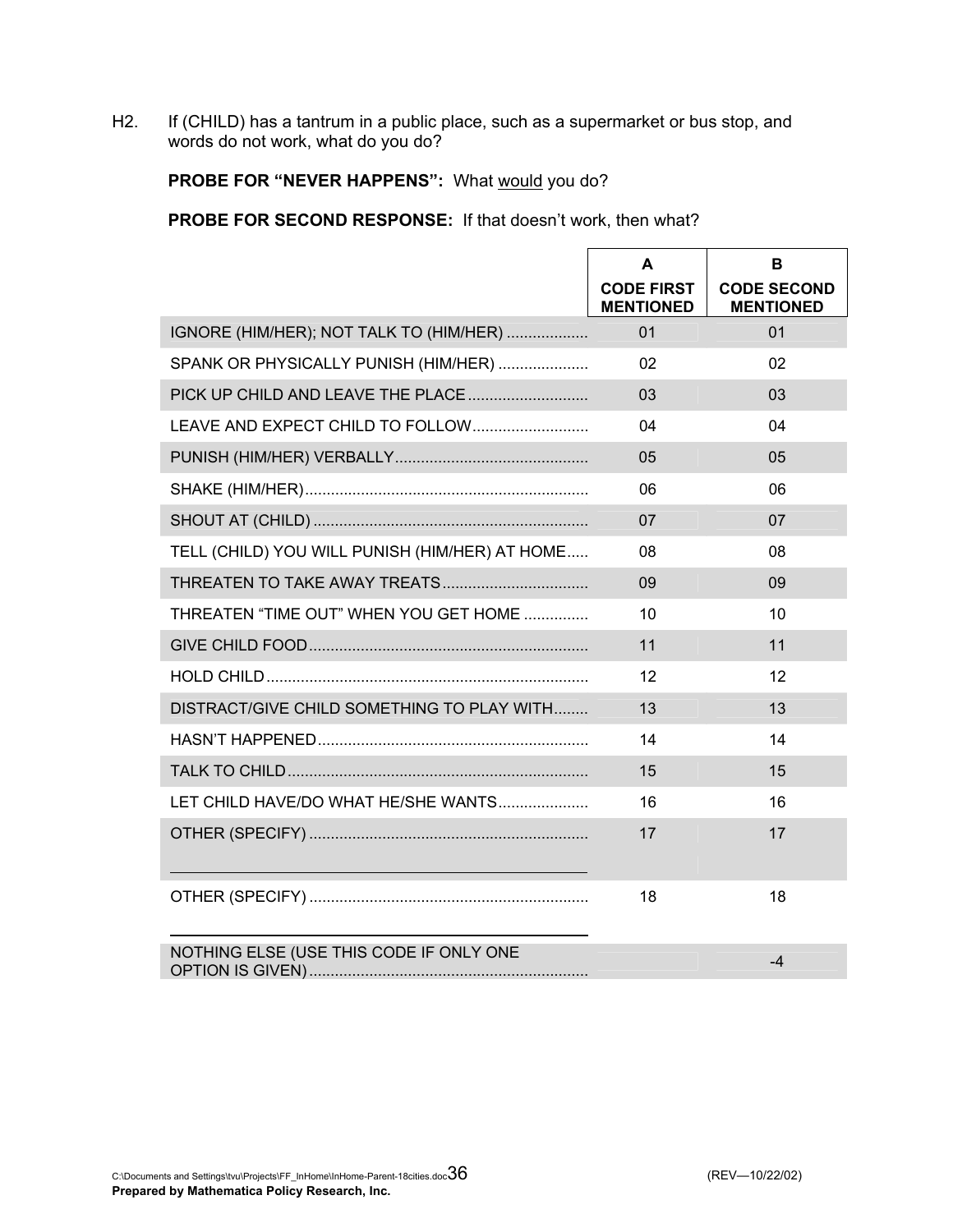H3. For each of the following statements, please tell me if you strongly agree, somewhat agree, somewhat disagree, or strongly disagree.

 (READ ITEM) Do you strongly agree, somewhat agree, somewhat disagree or strongly disagree with this?

|    |                                                                                  | <b>STRONGLY</b><br><b>AGREE</b> | <b>SOMEWHAT</b><br><b>AGREE</b> | <b>SOMEWHAT</b><br><b>DISAGREE</b> | <b>STRONGLY</b><br><b>DISAGREE</b> |
|----|----------------------------------------------------------------------------------|---------------------------------|---------------------------------|------------------------------------|------------------------------------|
| A. | I have little control over the things that                                       | 01                              | 02                              | 03                                 | 04                                 |
| В. | There is really no way I can solve some                                          | 01                              | 02                              | 03                                 | 04                                 |
|    | C. There is little I can do to change many<br>of the important things in my life | 01                              | 02                              | 03                                 | 04                                 |
| D. | I often feel helpless in dealing with                                            | 01                              | 02                              | 03                                 | 04                                 |
| Е. | Sometimes I feel that I'm being pushed<br>around                                 | 01                              | 02                              | 03                                 | 04                                 |

### **NO SECTION I.**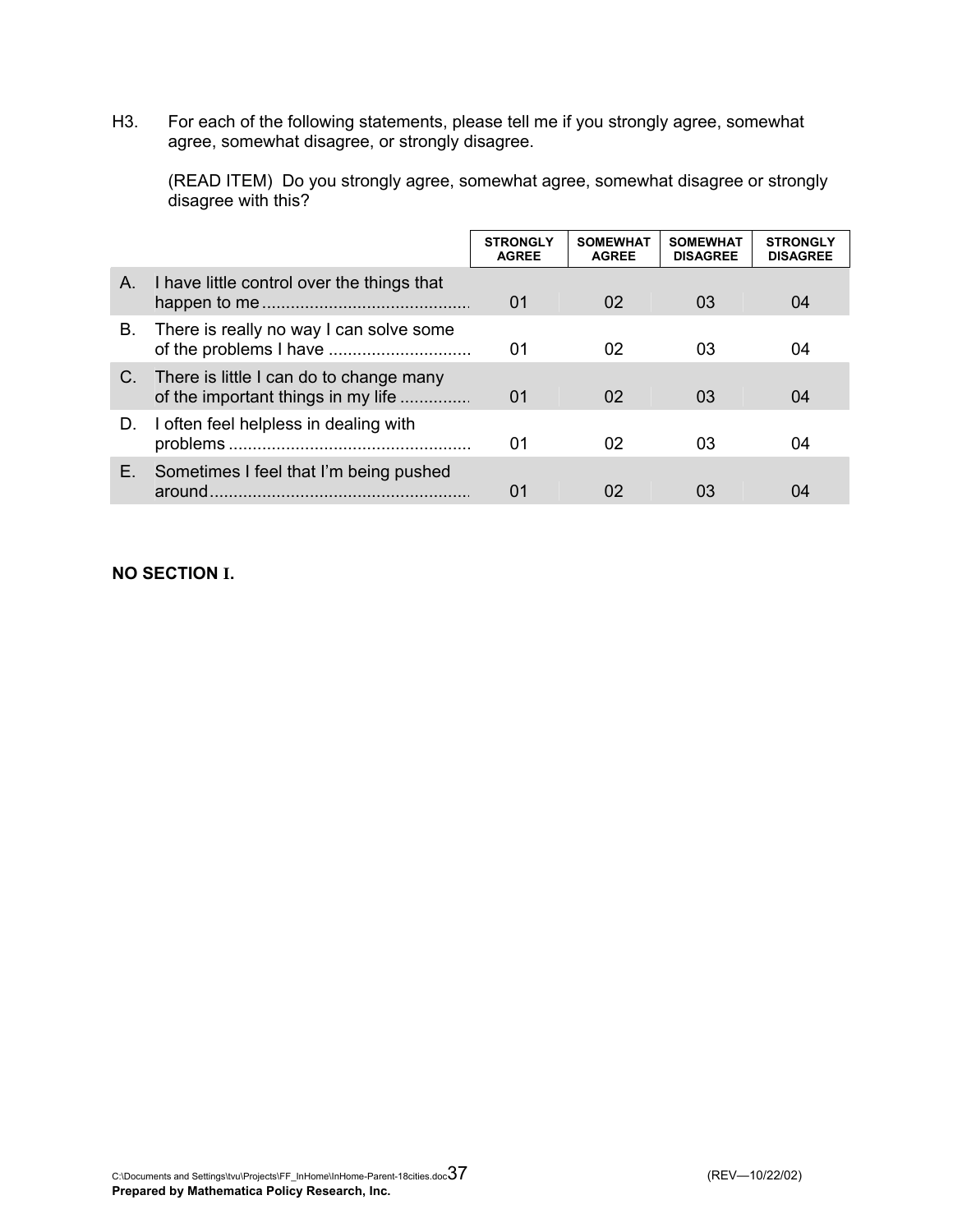## **J. DISCIPLINE**

**SHOW CARD 5** Children often do things that are wrong, disobey, or make their parents angry. We would like to know what you have done when (CHILD) did something wrong or made you upset or angry.

I am going to read a list of things you might have done in the past year and I would like you to tell me how often you have done each thing in the past year. If you haven't done it in the past year but have done it before this, I would like to know this, too.

(First), how many times in the past year did you (READ ITEM)? Was it once in the past year, twice, 3-5 times, 6-10 times, 11-20 times, more than 20 times in the past year, it happened but not in the past year, or this never happened?

|      |                                                                                | <b>ONCE</b> | <b>TWICE</b> | 3.5<br><b>TIMES</b> | $6 - 10$<br><b>TIMES</b> | 11-20<br><b>TIMES</b> | <b>MORE</b><br><b>THAN</b><br>20 TIMES | YES BUT<br><b>NOT IN</b><br><b>THE</b><br><b>PAST</b><br><b>YEAR</b> | <b>THIS HAS</b><br><b>NEVER</b><br><b>HAPPENED</b> |
|------|--------------------------------------------------------------------------------|-------------|--------------|---------------------|--------------------------|-----------------------|----------------------------------------|----------------------------------------------------------------------|----------------------------------------------------|
| J1.  | Explain to (CHILD) why something                                               | 01          | 02           | 03                  | 04                       | 05                    | 06                                     | 07                                                                   | 00                                                 |
| J2.  | Put (CHILD) in "time out" (or sent to                                          | 01          | 02           | 03                  | 04                       | 05                    | 06                                     | 07                                                                   | 00                                                 |
| J3.  |                                                                                | 01          | 02           | 03                  | 04                       | 05                    | 06                                     | 07                                                                   | 00                                                 |
| J4.  | Hit (him/her) on the bottom with<br>something like a belt, hairbrush, a stick  | 01          | 02           | 03                  | 04                       | 05                    | 06                                     | 07                                                                   | 00                                                 |
| J5.  | Gave (him/her) something else to do<br>instead of what (he/she) was doing      | 01          | 02           | 03                  | 04                       | 05                    | 06                                     | 07                                                                   | 00                                                 |
| J6.  | Shouted, yelled, or screamed at                                                | 01          | 02           | 03                  | 04                       | 05                    | 06                                     | 07                                                                   | 00                                                 |
| J7.  | Spanked (him/her) on the bottom with                                           | 01          | 02           | 03                  | 04                       | 05                    | 06                                     | 07                                                                   | 00                                                 |
| J8.  | Swore or cursed at (him/her)                                                   | 01          | 02           | 03                  | 04                       | 05                    | 06                                     | 07                                                                   | 00                                                 |
| J9.  | Said you would send (him/her) away or<br>would kick (him/her) out of the house | 01          | 02           | 03                  | 04                       | 05                    | 06                                     | 07                                                                   | 00                                                 |
| J10. | Threatened to spank or hit (him/her) but                                       | 01          | 02           | 03                  | 04                       | 05                    | 06                                     | 07                                                                   | 00                                                 |
| J11. | Slapped (him/her) on the hand, arm, or                                         | 01          | 02           | 03                  | 04                       | 05                    | 06                                     | 07                                                                   | 00                                                 |
| J12. | Took away privileges from                                                      | 01          | 02           | 03                  | 04                       | 05                    | 06                                     | 07                                                                   | 00                                                 |
| J13. |                                                                                | 01          | 02           | 03                  | 04                       | 05                    | 06                                     | 07                                                                   | 00                                                 |
| J14. | Called (him/her) dumb or lazy or some                                          |             | 02           | 03                  | 04                       | 05                    | 06                                     | 07                                                                   | 00                                                 |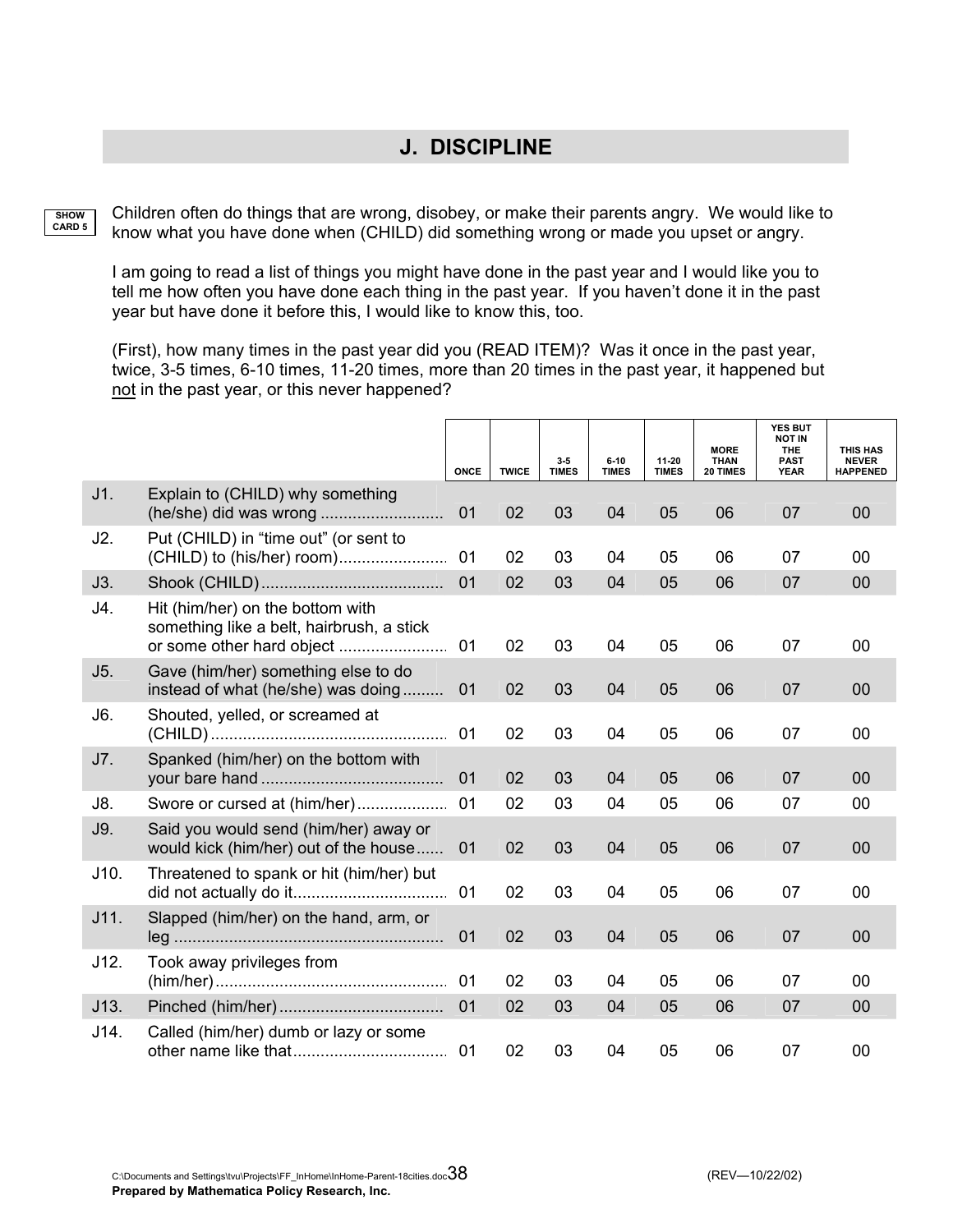Sometimes things can get in the way of caring for your child the way you would like to: for example, money problems, personal problems, or having a lot to do. Please tell me how many times in the last year this has happened to you in trying to care for your child.

Please tell me how many times in the past year you (READ ITEM). Was it once in the past year, twice, 3-5 times, 6-10 times, 11-20 times, more than 20 times in the past year, it happened, but not in the past year, or this never happened?

**SHOW CARD 5**

|      |                                                                                                                    | ONCE | <b>TWICE</b> | $3-5$<br><b>TIMES</b> | $6 - 10$<br><b>TIMES</b> | 11-20<br><b>TIMES</b> | <b>MORE</b><br><b>THAN</b><br>20 TIMES | <b>YES BUT</b><br><b>NOT IN</b><br><b>THE</b><br><b>PAST YEAR</b> | <b>THIS HAS</b><br><b>NEVER</b><br><b>HAPPENED</b> |
|------|--------------------------------------------------------------------------------------------------------------------|------|--------------|-----------------------|--------------------------|-----------------------|----------------------------------------|-------------------------------------------------------------------|----------------------------------------------------|
| J15. | Had to leave your child home<br>alone, even when you thought<br>some adult should be with                          | 01   | 02           | 03                    | 04                       | 05                    | 06                                     | 07                                                                | 00                                                 |
| J16. | Were so caught up with<br>your own problems that you<br>were not able to show or tell<br>your child that you loved | 01   | 02           | 03                    | 04                       | 05                    | 06                                     | 07                                                                | 00                                                 |
| J17. | Were not able to make sure<br>(CHILD) got the food (he/she)                                                        | 01   | 02           | 03                    | 04                       | 05                    | 06                                     | 07                                                                | 00                                                 |
| J18. | Were not able to make sure<br>your child got to a doctor or<br>hospital when (he/she) needed                       | 01   | 02           | 03                    | 04                       | 05                    | 06                                     | 07                                                                | 00                                                 |
| J19. | Were so drunk or high that you<br>had a problem taking care of                                                     | 01   | 02           | 03                    | 04                       | 05                    | 06                                     | 07                                                                | 00                                                 |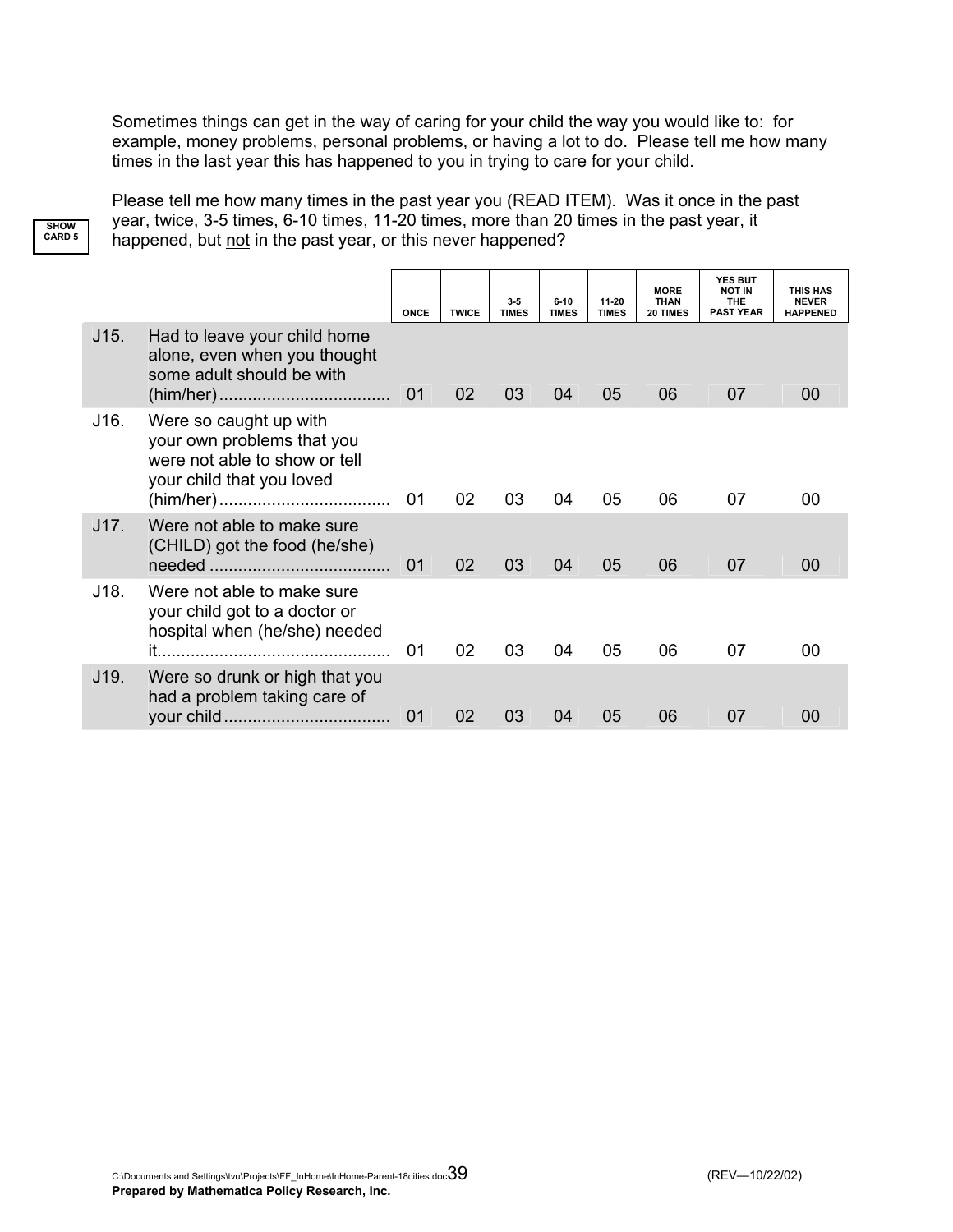J20. Does child's father live in the household?

J21. **IF "NO" TO J20:** Is there another adult, besides you, who lives in the household and spends time caring for (CHILD)?

### J22. **IF "YES" TO J21:** Who is that?

| Respondent's spouse/boyfriend/girlfriend 01 |  |
|---------------------------------------------|--|
|                                             |  |
|                                             |  |
|                                             |  |
|                                             |  |
|                                             |  |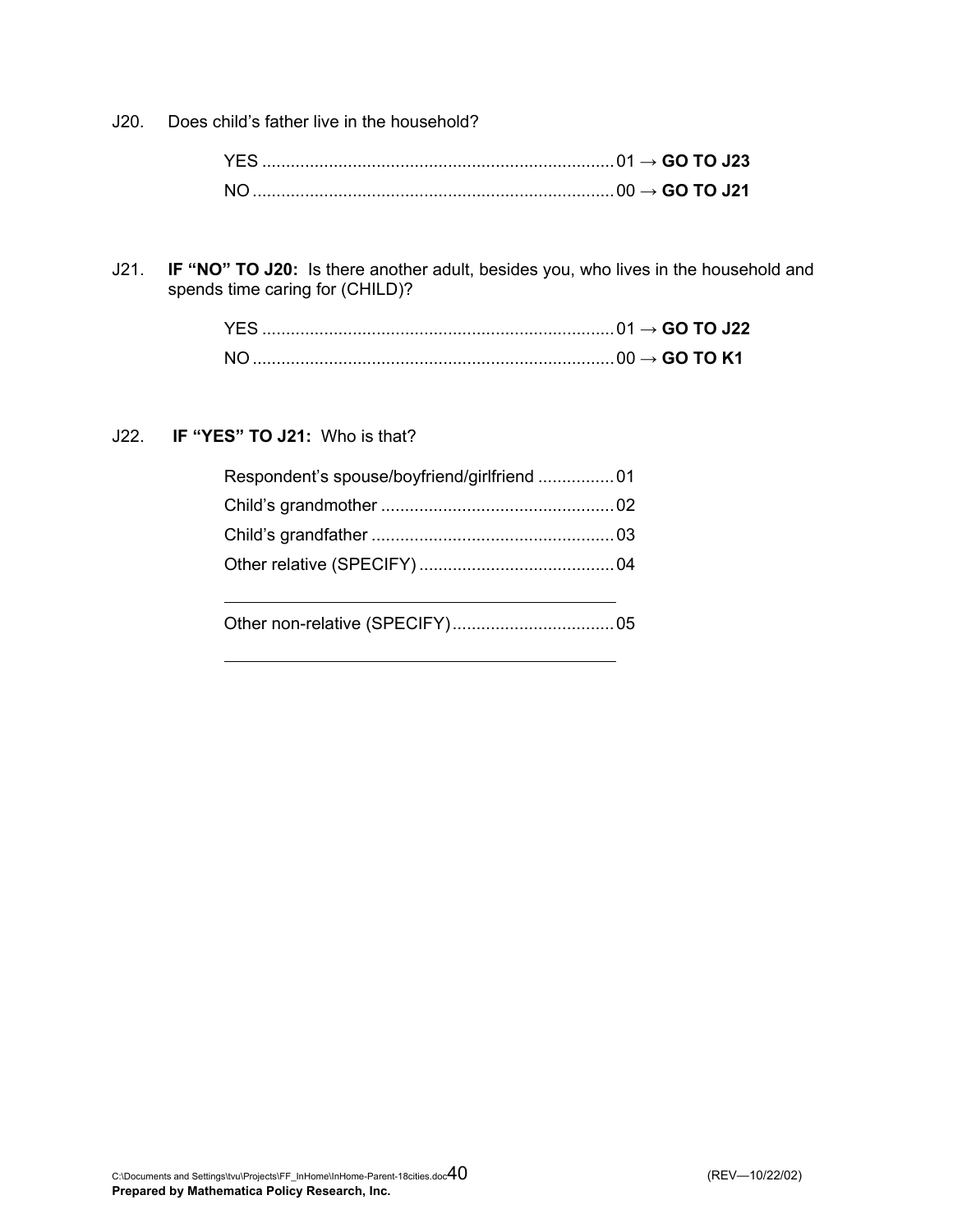**SHOW CARD 5**

### J23. **NOTE TO INTERVIEWER: THE FOLLOWING QUESTION REFERS TO DISCIPLINE CONDUCTED BY THE CHILD'S FATHER, IF HE LIVES IN THE HOUSE, OR BY THE ADULT IDENTIFIED IN J22. IN THE FOLLOWING QUESTION, REFER TO THIS PERSON (DENOTED "SECONDARY CAREGIVER") BY THE APPROPRIATE TITLE (FOR EXAMPLE, FATHER, GRANDMOTHER, ETC.)**

 How many times in the past year did (SECONDARY CAREGIVER) (READ ITEM)? Was it once in the past year, twice, 3-5 times, 6-10 times, 11-20 times, more than 20 times in the past year, it happened but not in the past year, or this never happened?

|       |                                                                                                            | <b>ONCE</b> | <b>TWICE</b> | 3.5<br><b>TIMES</b> | $6 - 10$<br><b>TIMES</b> | 11-20<br><b>TIMES</b> | <b>MORE</b><br><b>THAN</b><br>20 TIMES | YES BUT<br><b>NOT IN</b><br><b>THE</b><br><b>PAST</b><br><b>YEAR</b> | <b>THIS HAS</b><br><b>NEVER</b><br><b>HAPPENED</b> |
|-------|------------------------------------------------------------------------------------------------------------|-------------|--------------|---------------------|--------------------------|-----------------------|----------------------------------------|----------------------------------------------------------------------|----------------------------------------------------|
| J23A. | Explain to (CHILD) why something                                                                           | 01          | 02           | 03                  | 04                       | 05                    | 06                                     | 07                                                                   | 00                                                 |
| J23B. | Put (CHILD) in "time out" (or sent to<br>(CHILD) to (his/her) room)                                        | 01          | 02           | 03                  | 04                       | 05                    | 06                                     | 07                                                                   | 00                                                 |
| J23C. |                                                                                                            | 01          | 02           | 03                  | 04                       | 05                    | 06                                     | 07                                                                   | 00                                                 |
| J23D. | Hit (him/her) on the bottom with<br>something like a belt, hairbrush, a<br>stick or some other hard object | 01          | 02           | 03                  | 04                       | 05                    | 06                                     | 07                                                                   | 00                                                 |
| J23E. | Gave (him/her) something else to do<br>instead of what (he/she) was doing                                  | 01          | 02           | 03                  | 04                       | 05                    | 06                                     | 07                                                                   | 00                                                 |
| J23F. | Shouted, yelled, or screamed at                                                                            | 01          | 02           | 03                  | 04                       | 05                    | 06                                     | 07                                                                   | 00                                                 |
| J23G. | Spanked (him/her) on the bottom with                                                                       | 01          | 02           | 03                  | 04                       | 05                    | 06                                     | 07                                                                   | 00                                                 |
| J23H. | Swore or cursed at (him/her)                                                                               | 01          | 02           | 03                  | 04                       | 05                    | 06                                     | 07                                                                   | 00                                                 |
| J23I. | Said he or she would send (him/her)<br>away or would kick (him/her) out of the                             | 01          | 02           | 03                  | 04                       | 05                    | 06                                     | 07                                                                   | 00                                                 |
| J23J. | Threatened to spank or hit (him/her)                                                                       | 01          | 02           | 03                  | 04                       | 05                    | 06                                     | 07                                                                   | 00                                                 |
| J23K. | Slapped (him/her) on the hand, arm,                                                                        | 01          | 02           | 03                  | 04                       | 05                    | 06                                     | 07                                                                   | 00                                                 |
| J23L. | Took away privileges from (him/her)                                                                        | 01          | 02           | 03                  | 04                       | 05                    | 06                                     | 07                                                                   | 00                                                 |
| J23M. |                                                                                                            | 01          | 02           | 03                  | 04                       | 05                    | 06                                     | 07                                                                   | 00                                                 |
| J23N. | Called (him/her) dumb or lazy or some                                                                      | 01          | 02           | 03                  | 04                       | 05                    | 06                                     | 07                                                                   | 00                                                 |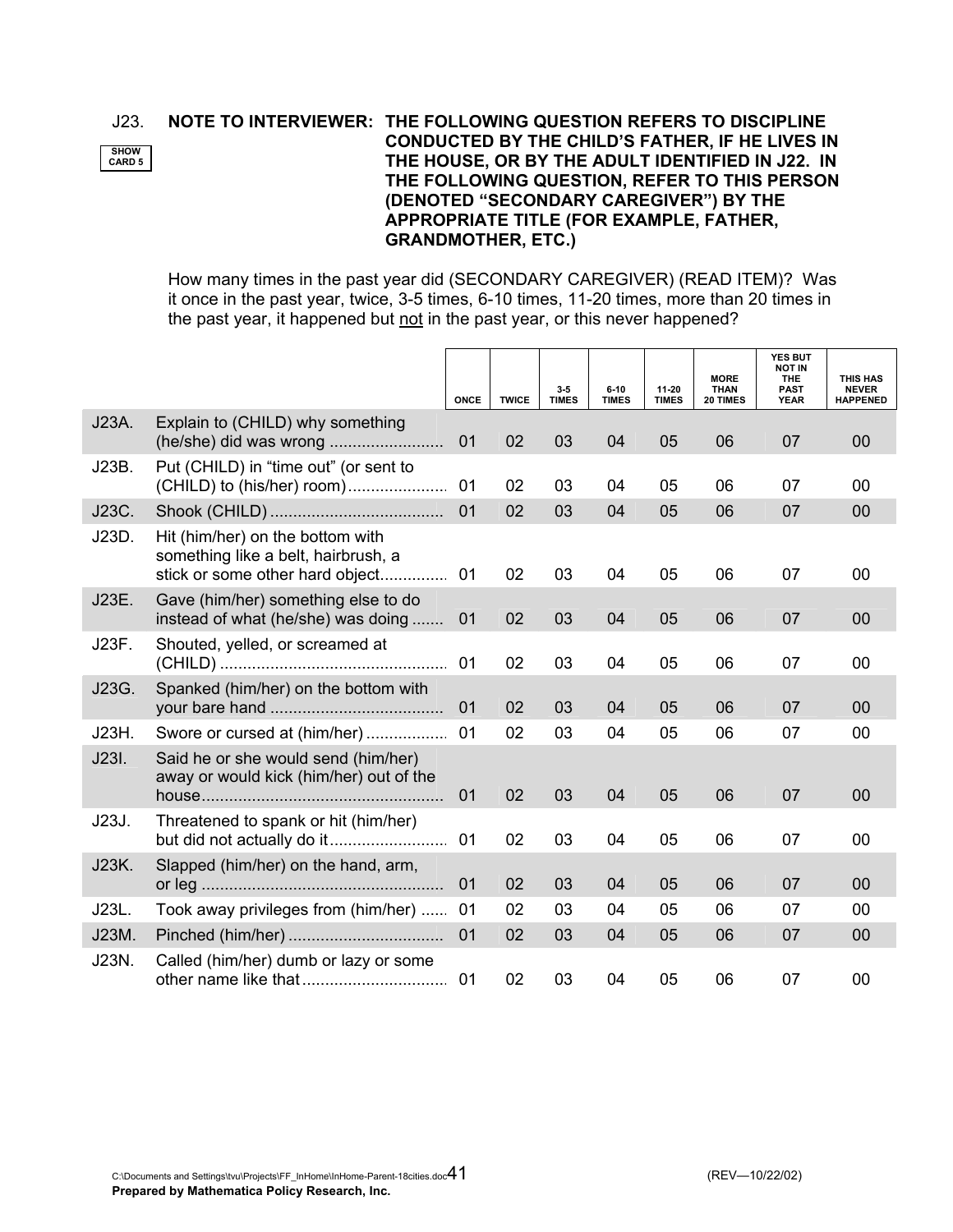### **K. INFORMAL SOCIAL CONTROL AND SOCIAL COHESION AND TRUST**

The next questions are about your neighborhood.

For each question, please tell me how likely your neighbors are to behave this way.

**SHOW CARD 6**

K1. How likely would your neighbors be to intervene if (READ ITEM)? Are they very likely, somewhat likely, neither likely nor unlikely, somewhat unlikely or very unlikely to behave this way?

|    |                                                                                | <b>VERY</b><br><b>LIKELY</b> | <b>SOMEWHAT</b><br><b>LIKELY</b> | <b>NEITHER</b><br><b>LIKELY</b><br><b>NOR</b><br><b>UNLIKELY</b> | <b>SOMEWHAT</b><br><b>UNLIKELY</b> | <b>VERY</b><br><b>UNLIKELY</b> |
|----|--------------------------------------------------------------------------------|------------------------------|----------------------------------|------------------------------------------------------------------|------------------------------------|--------------------------------|
| A. | Children were skipping<br>school and hanging out on a                          | 01                           | 02 <sub>2</sub>                  | 03                                                               | 04                                 | 05                             |
| В. | Children were spray-painting<br>graffiti on a local building?                  | 01                           | 02                               | 03                                                               | 04                                 | 05                             |
| C. | Children were showing<br>disrespect to an adult?                               | 01                           | 02                               | 03                                                               | 04                                 | 05                             |
| D. | A fight broke out in front of<br>their house?                                  | 01                           | 02                               | 03                                                               | 04                                 | 05                             |
| Е. | The fire station closest to<br>their house was threatened<br>with budget cuts? | 01                           | 02                               | 03                                                               | 04                                 | 05                             |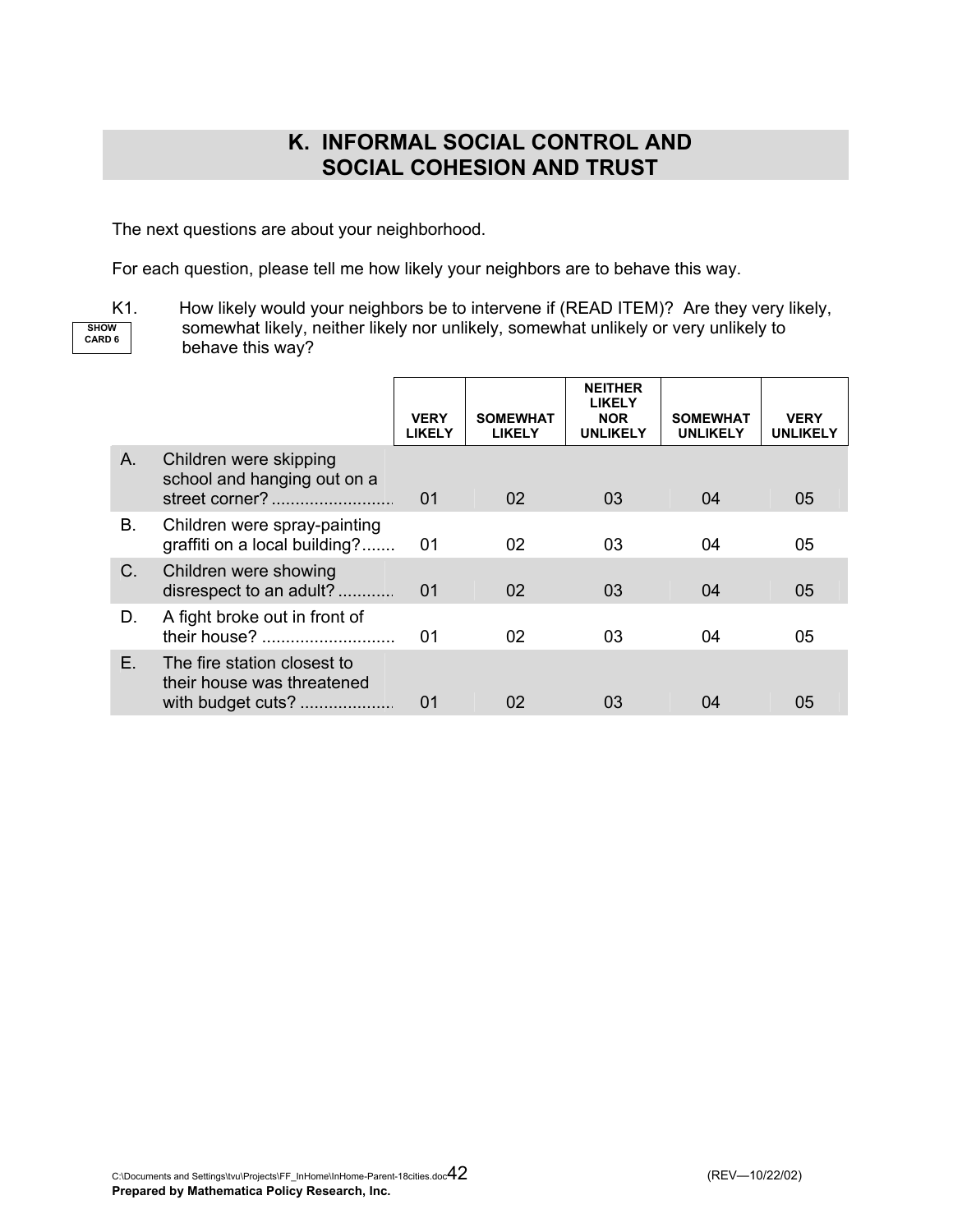K2. Please tell me how much you agree or disagree with these statements.

|                |                                                               | <b>STRONGLY</b><br><b>AGREE</b> | <b>SOMEWHAT</b><br><b>AGREE</b> | <b>NEITHER</b><br><b>AGREE</b><br><b>NOR</b><br><b>DISAGREE</b> | <b>SOMEWHAT</b><br><b>DISAGREE</b> | <b>STRONGLY</b><br><b>DISAGREE</b> |
|----------------|---------------------------------------------------------------|---------------------------------|---------------------------------|-----------------------------------------------------------------|------------------------------------|------------------------------------|
| A.             | People around here are willing<br>to help their neighbors     | 01                              | 02                              | 03                                                              | 04                                 | 05                                 |
| $\mathbf{B}$ . | This is a close-knit<br>neighborhood                          | 01                              | 02                              | 03                                                              | 04                                 | 05                                 |
| $C_{\cdot}$    | People in this neighborhood can                               | 0 <sub>1</sub>                  | 02                              | 03                                                              | 04                                 | 05                                 |
| D.             | People in this neighborhood<br>generally don't get along with | 01                              | 02                              | 03                                                              | 04                                 | 05                                 |
| E.             | People in this neighborhood do<br>not share the same values   | 01                              | 02                              | 03                                                              | 04                                 | 05                                 |

 (READ ITEM) Do you strongly agree, somewhat agree, neither agree nor disagree, somewhat disagree or strongly disagree?

### K3. Please tell me how often the following things happen in your neighborhood.

(READ ITEM). Does this happen never, rarely, sometimes or frequently?

|    |                                                                     | <b>NEVER</b> | <b>RARELY</b> | <b>SOMETIMES</b> | <b>FREQUENTLY</b> | <b>DON'T</b><br><b>KNOW</b> |
|----|---------------------------------------------------------------------|--------------|---------------|------------------|-------------------|-----------------------------|
| A. | Drug dealers or users hanging                                       | 01           | 02            | 03               | 04                | d                           |
| В. | Drunks hanging around                                               | 01           | 02            | 03               | 04                | d                           |
| C. | Unemployed adults loitering                                         | 01           | 02            | 03               | 04                | d                           |
| D. | Young adults loitering                                              | 01           | 02            | 03               | 04                | d                           |
| Е. |                                                                     | 01           | 02            | 03               | 04                | d                           |
| F. | Disorderly or misbehaving groups of<br>young children (younger than | 01           | 02            | 03               | 04                | d                           |
| G. | Disorderly or misbehaving groups of                                 | 01           | 02            | 03               | 04                | d                           |
| Η. | Disorderly or misbehaving groups of                                 | 01           | 02            | 03               | 04                | d                           |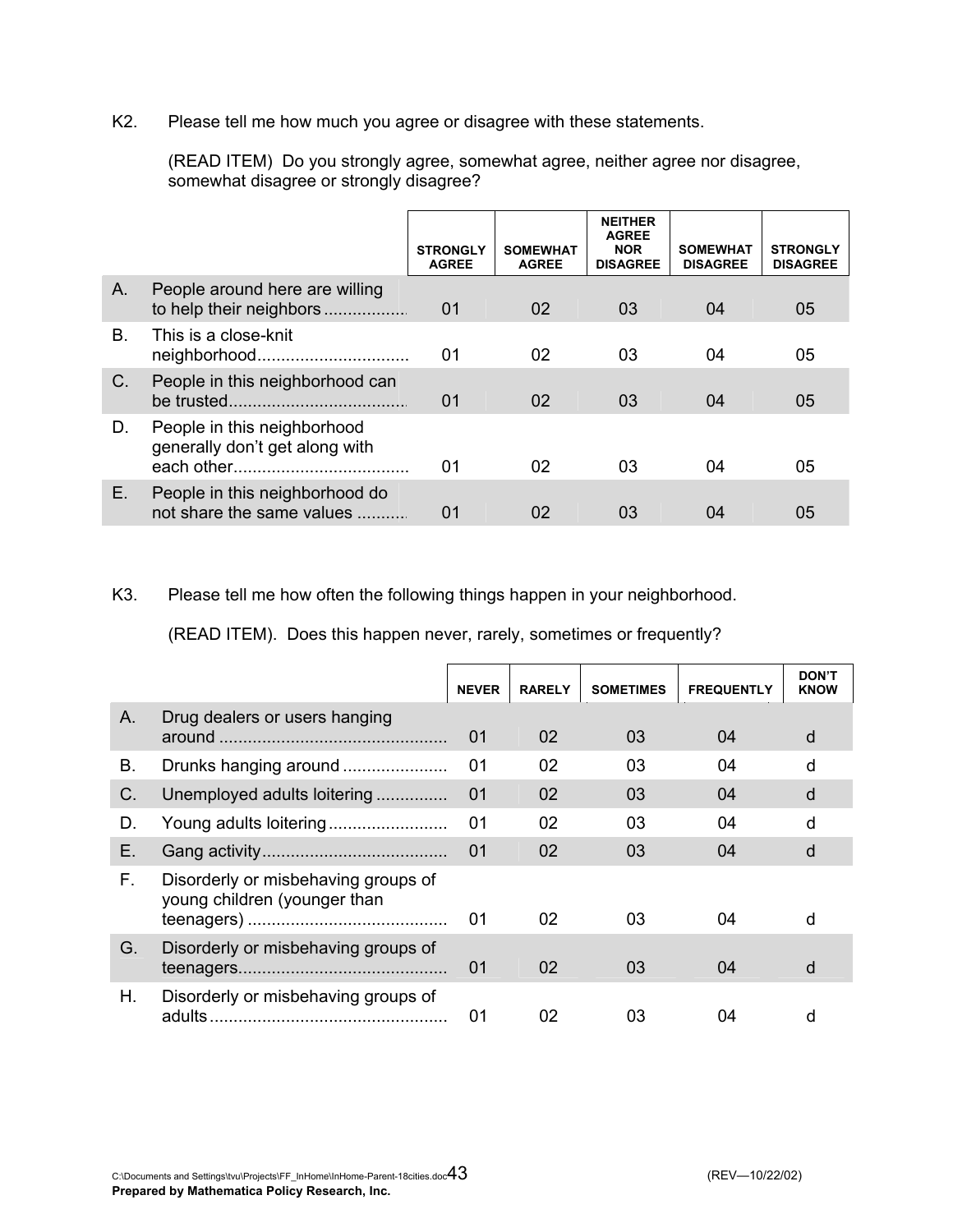# **L. EXPOSURE TO VIOLENCE**

The next set of questions are about violent things that may have happened to you or that you may have seen in the last year.

For these questions, we do not want to know about violence carried out by your circle of family or loved ones. Rather, we are interested in learning only about violence carried out by people outside of your circle of family or loved ones, no matter who the victim might have been. We also do not want to know about violence you saw on TV or in movies.

(READ ITEM). Was it never, once, 2-3 times, 4-10 times, or more than 10 times?

**PROBE:** Remember we do not want to know about things done by members of your family or people you know well.

| <b>SHOW</b><br>CARD 7 |                                                                                                                                     | <b>NEVER</b> | <b>ONCE</b> | $2 - 3$<br><b>TIMES</b> | $4 - 10$<br><b>TIMES</b> | <b>MORE</b><br><b>THAN</b><br><b>10 TIMES</b> |
|-----------------------|-------------------------------------------------------------------------------------------------------------------------------------|--------------|-------------|-------------------------|--------------------------|-----------------------------------------------|
| L1.                   | In the past year, about how many times did<br>you see someone else get hit, slapped,<br>punched, or beaten up by someone?           | 00           | 01          | 02                      | 03                       | 04                                            |
| L2.                   | (In the past year, about how many times)<br>were you hit, slapped, punched, or beaten                                               | 00           | 01          | 02                      | 03                       | 04                                            |
| L3.                   | (In the past year, about how many times)<br>did you see someone else get attacked with<br>a weapon, like a knife or bat by someone? | 00           | 01          | 02                      | 03                       | 04                                            |
| L4.                   | (In the past year, about how many times)<br>were you attacked with a weapon by                                                      | 00           | 01          | 02                      | 03                       | 04                                            |
| L5.                   | (In the past year, about how many times)<br>did you see someone else get shot at by                                                 | 00           | 01          | 02                      | 03                       | 04                                            |
| L6.                   | (In the past year, about how many times)                                                                                            | 00           | 01          | 02                      | 03                       | 04                                            |
| L7.                   | (In the past year, about how many times)<br>did you see someone get killed because of                                               | 00           | 01          | 02                      | 03                       | 04                                            |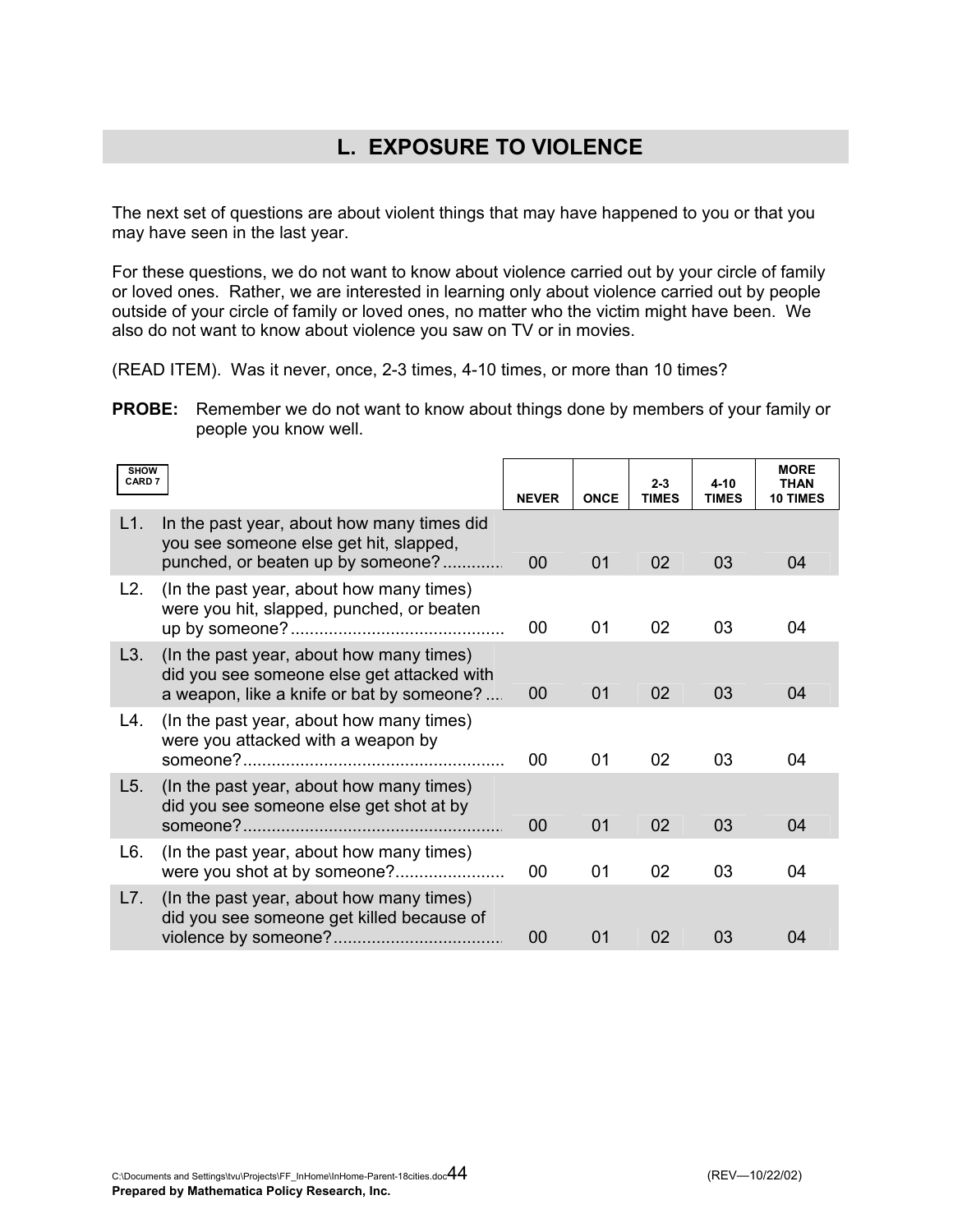Our final questions are about (CHILD) and how (he/she) behaves. The list is long, so please bear with me. **SHOW CARD 8**

(READ ITEM). Is this not true (so far as you know), somewhat or sometimes true, very true or often true for (CHILD)?

|                  |                                                                 | <b>NOT</b><br><b>TRUE</b> | <b>SOMEWHAT</b><br><b>OR</b><br><b>SOMETIMES</b><br><b>TRUE</b> | <b>VERY TRUE</b><br>0R<br><b>OFTEN</b><br><b>TRUE</b> |
|------------------|-----------------------------------------------------------------|---------------------------|-----------------------------------------------------------------|-------------------------------------------------------|
| M1.              |                                                                 | 00                        | 01                                                              | 02                                                    |
| M2.              |                                                                 | 00                        | 01                                                              | 02                                                    |
| M <sub>2</sub> A | (He/She) can't concentrate, can't pay attention for long        | 00                        | 01                                                              | 02                                                    |
| M <sub>2</sub> B | (He/She) can't sit still; (he/she) is restless or hyperactive   | 00                        | 01                                                              | 02                                                    |
| M <sub>2</sub> C | (He/She) can't stand waiting; (he/she) wants everything now     | 00                        | 01                                                              | 02                                                    |
| M3.              |                                                                 | 00                        | 01                                                              | 02                                                    |
| M <sub>3</sub> A |                                                                 | 00                        | 01                                                              | 02                                                    |
| M3B              |                                                                 | 00                        | 01                                                              | 02                                                    |
| M4.              | (He/She) understands others' feelings, like when they are       | 00                        | 01                                                              | 02                                                    |
| M5.              |                                                                 | 00                        | 01                                                              | 02                                                    |
| M6.              |                                                                 | 00                        | 01                                                              | 02                                                    |
| M <sub>6</sub> A |                                                                 | 00                        | 01                                                              | 02                                                    |
| M6B              | (He/She) destroys things belonging to (his/her) family or other | 00                        | 01                                                              | 02                                                    |
| M7.              |                                                                 | 00                        | 01                                                              | 02                                                    |
| M7A              | (He/She) is disturbed by any change in routine                  | 00                        | 01                                                              | 02                                                    |
| M8.              | (He/She) is sympathetic toward other children's distress, tries | 00                        | 01                                                              | 02                                                    |
| M9.              | (He/She) doesn't answer when people talk to (him/her)           | $00\,$                    | 01                                                              | 02                                                    |
| M10.             | (He/She) doesn't get along with other children                  | 00                        | 01                                                              | 02                                                    |
| M11.             | (He/She) doesn't know how to have fun, or he/she acts like a    | 00                        | 01                                                              | 02                                                    |
| M12.             | (He/She) is open and direct about what (he/she) wants           | $00\,$                    | 01                                                              | 02                                                    |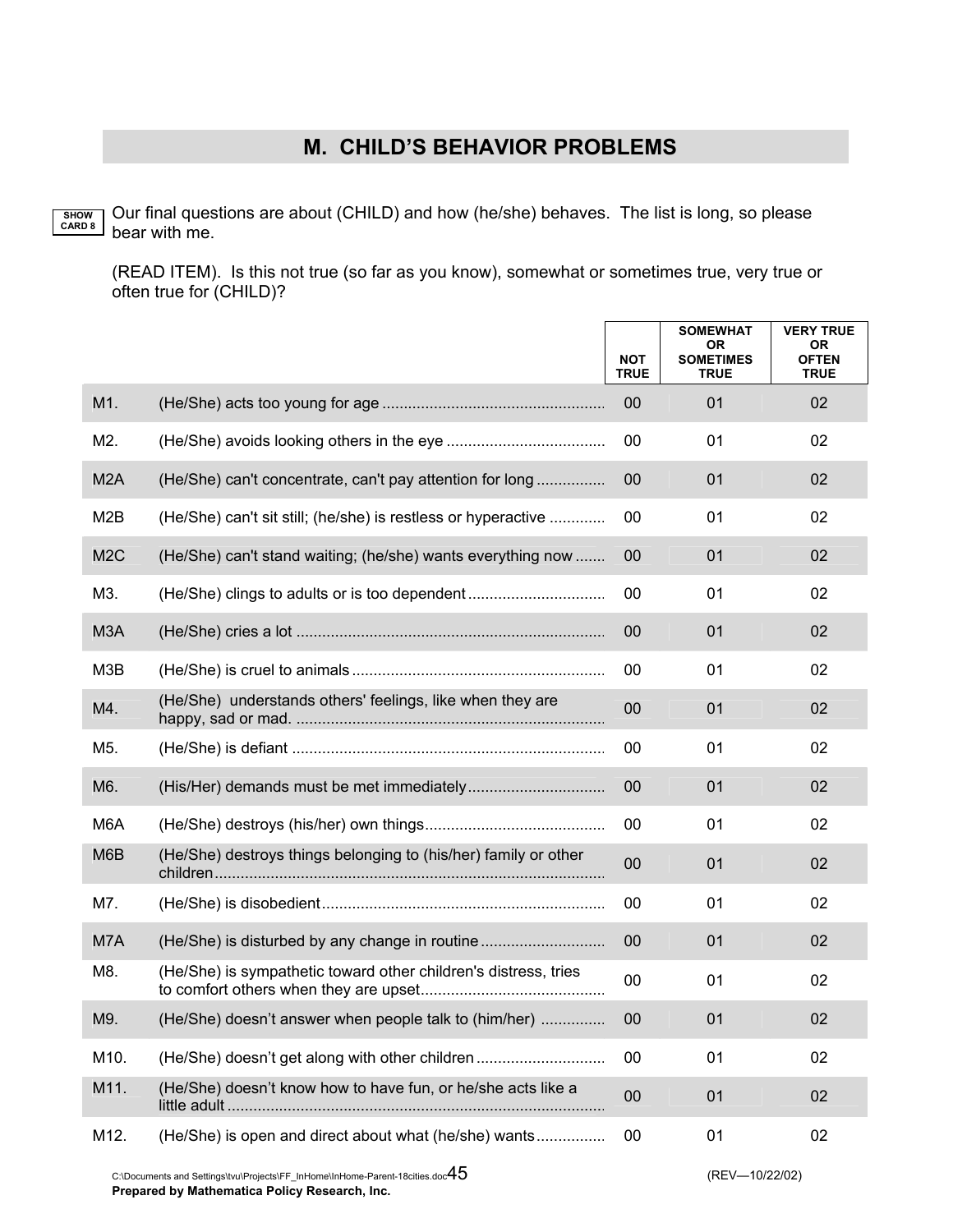|             |                                                        | <b>NOT</b><br><b>TRUE</b> | <b>SOMEWHAT</b><br><b>OR</b><br><b>SOMETIMES</b><br><b>TRUE</b> | <b>VERY TRUE</b><br>OR<br><b>OFTEN</b><br><b>TRUE</b> |
|-------------|--------------------------------------------------------|---------------------------|-----------------------------------------------------------------|-------------------------------------------------------|
| M13.        | (He/She) doesn't seem to feel guilty after misbehaving | 00                        | 01                                                              | 02                                                    |
| M14.        |                                                        | 00                        | 01                                                              | 02                                                    |
| M15.        | (He/She) will join a group of children playing         | 00                        | 01                                                              | 02                                                    |
| M16.        |                                                        | 00                        | 01                                                              | 02                                                    |
| M17.        |                                                        | 00                        | 01                                                              | 02                                                    |
| M17A.       | (He/She) gets hurt a lot; (he/she) is accident-prone   | 00                        | 01                                                              | 02                                                    |
| M18.        |                                                        | 00                        | 01                                                              | 02                                                    |
| M18A.       |                                                        | 00                        | 01                                                              | 02                                                    |
| M18B.       |                                                        | 00                        | 01                                                              | 02                                                    |
| M19.        | (He/She) gets too upset when separated from parents    | 00                        | 01                                                              | 02                                                    |
| M20.        | (He/She) plays games and talks with other children     | 00                        | 01                                                              | 02                                                    |
| M21.        |                                                        | 00                        | 01                                                              | 02                                                    |
| <b>M21A</b> | (He/She) hurts animals or people without meaning to    | 00                        | 01                                                              | 02                                                    |
| M22.        |                                                        | 00                        | 01                                                              | 02                                                    |
| M23.        |                                                        | 00                        | 01                                                              | 02                                                    |
| M24.        |                                                        | 00                        | 01                                                              | 02                                                    |
| M25.        |                                                        | 00                        | 01                                                              | 02                                                    |
| M26.        |                                                        | 00                        | 01                                                              | 02                                                    |
| M26A.       |                                                        | 00                        | 01                                                              | 02                                                    |
| M27.        | (He/She) tends to be proud of things (he/she) does     | 00                        | 01                                                              | 02                                                    |
| M28.        |                                                        | 00                        | 01                                                              | 02                                                    |
| M28A.       | (He/She) quickly shifts from one activity to another   | 00                        | 01                                                              | 02                                                    |
| M29.        |                                                        | 00                        | 01                                                              | 02                                                    |
| M30.        |                                                        | 00                        | 01                                                              | 02                                                    |
| M31.        |                                                        | 00                        | 01                                                              | 02                                                    |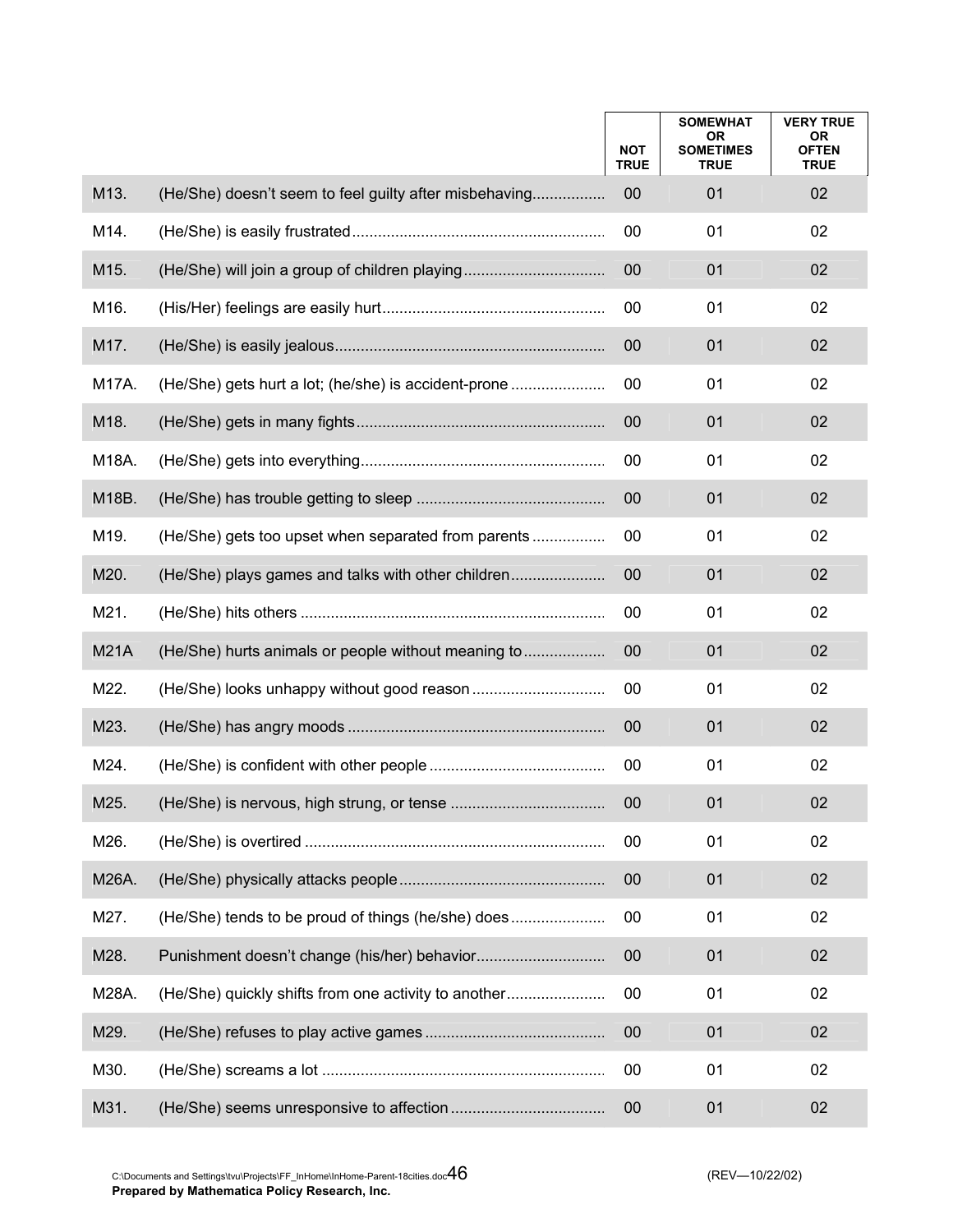|             |                                                           | <b>NOT</b><br><b>TRUE</b> | <b>SOMEWHAT</b><br>0R<br><b>SOMETIMES</b><br><b>TRUE</b> | <b>VERY TRUE</b><br>0R<br><b>OFTEN</b><br><b>TRUE</b> |
|-------------|-----------------------------------------------------------|---------------------------|----------------------------------------------------------|-------------------------------------------------------|
| M32.        | (He/She) is self-conscious or easily embarrassed          | 00                        | 01                                                       | 02                                                    |
| M33.        |                                                           | 00                        | 01                                                       | 02                                                    |
| M34.        | (He/She) is interested in many and different things       | 00                        | 01                                                       | 02                                                    |
| M35.        |                                                           | 00                        | 01                                                       | 02                                                    |
| M36.        | (He/She) shows little interest in things around (him/her) | 00                        | 01                                                       | 02                                                    |
| M37.        |                                                           | 00                        | 01                                                       | 02                                                    |
| M38.        |                                                           | 00                        | 01                                                       | 02                                                    |
| M39.        |                                                           | 00                        | 01                                                       | 02                                                    |
| M40.        |                                                           | 00                        | 01                                                       | 02                                                    |
| <b>M40A</b> |                                                           | 00                        | 01                                                       | 02                                                    |
| M41.        |                                                           | 00                        | 01                                                       | 02                                                    |
| M42.        |                                                           | 00                        | 01                                                       | 02                                                    |
| M43.        |                                                           | 00                        | 01                                                       | 02                                                    |
| M44.        |                                                           | 00                        | 01                                                       | 02                                                    |
| M45.        | (He/She) is under active, slow moving, or lacks energy    | 00                        | 01                                                       | 02                                                    |
| M46.        |                                                           | 00                        | 01                                                       | 02                                                    |
| M47.        |                                                           | 00                        | 01                                                       | 02                                                    |
| M48.        |                                                           | 00                        | 01                                                       | 02                                                    |
| M49.        |                                                           | 00                        | 01                                                       | 02                                                    |
| M50.        | (He/She) is withdrawn; (he/she) doesn't get involved with | 00                        | 01                                                       | 02                                                    |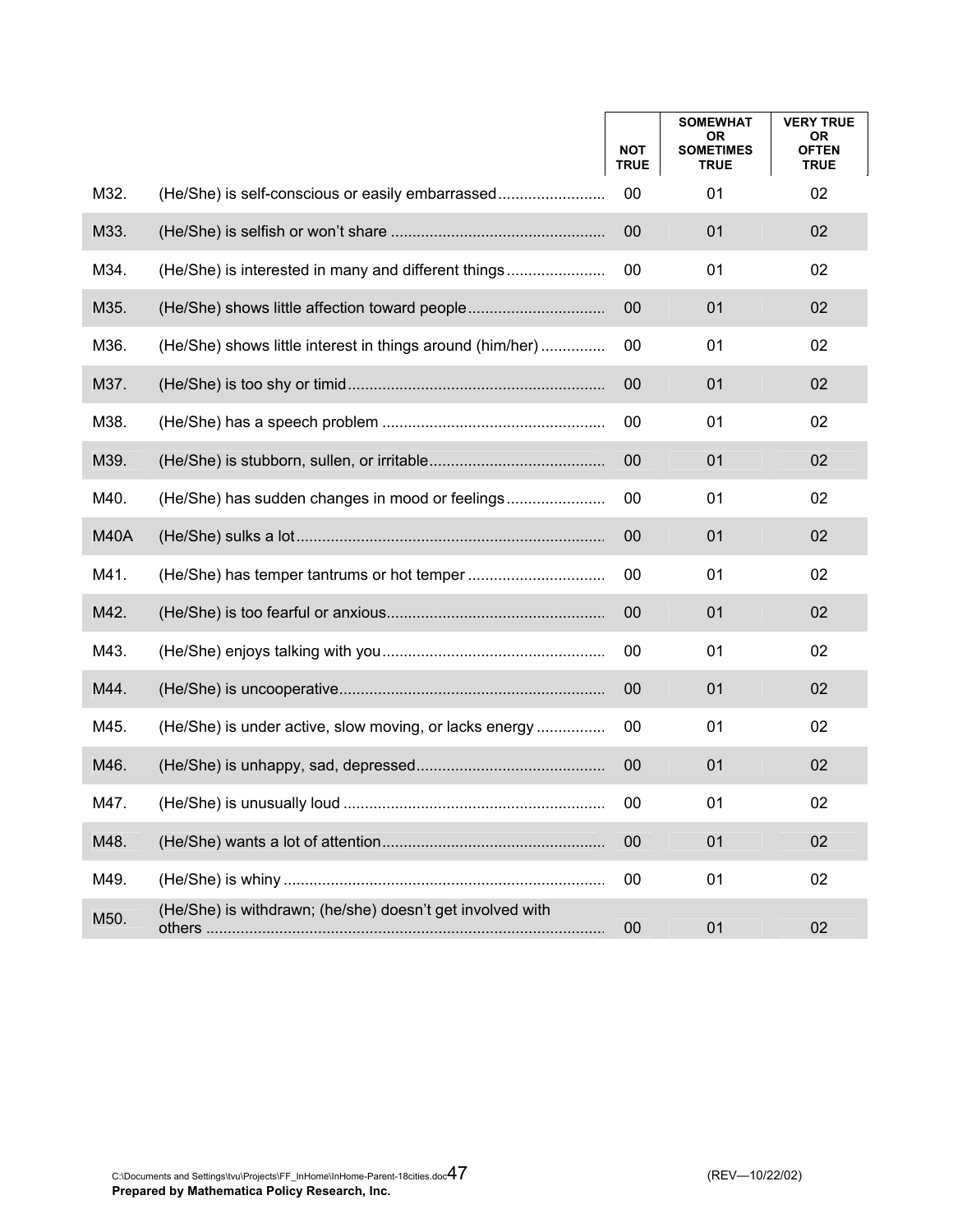### N1. **HAVE YOU DONE ACTIVITIES YET WITH MOTHER AND CHILD?**

### N1A. **IS THIS A GOOD TIME FOR CHILD?**

 YES ..........................................................................01 **→ GO TO ACTIVITY BOOKLET (Walk-a-line, Attachment Q-Sort, Height/Weight, Moms/Kids PPVT/TVIP)** NO ............................................................................00 **→ GO TO N1D** 

### **NO N1B AND N1C THIS VERSION**

N1D. DID YOU CODE ACTIVITY BOOKLET QUESTION A8 (MOTHER RESPONDED POSITIVELY TO PRAISE OF CHILD)?

| <b>CODE IT NOW.</b> |
|---------------------|
| THEN GO TO N2       |

- N2. When we interviewed you by telephone you gave us these names and addresses of people who can help us find you. (GIVE RESPONDENT THE LIST OF CONTACTS). Please take a moment and correct any information that isn't complete. You can also add other people. We will only use this information if you move between now and the next time we try to contact you.
- N3. Thank you so much for your help. We would like to give you \$50 for participating in this part of the study (and give (CHILD) this book).

I will need you to sign this receipt for me.

 We will be sending you a newsletter in a few months and will be contacting you again when (CHILD) is about four years old.

**NO SECTION O.** 

### DO NOT FORGET TO COMPLETE OBSERVATION ITEMS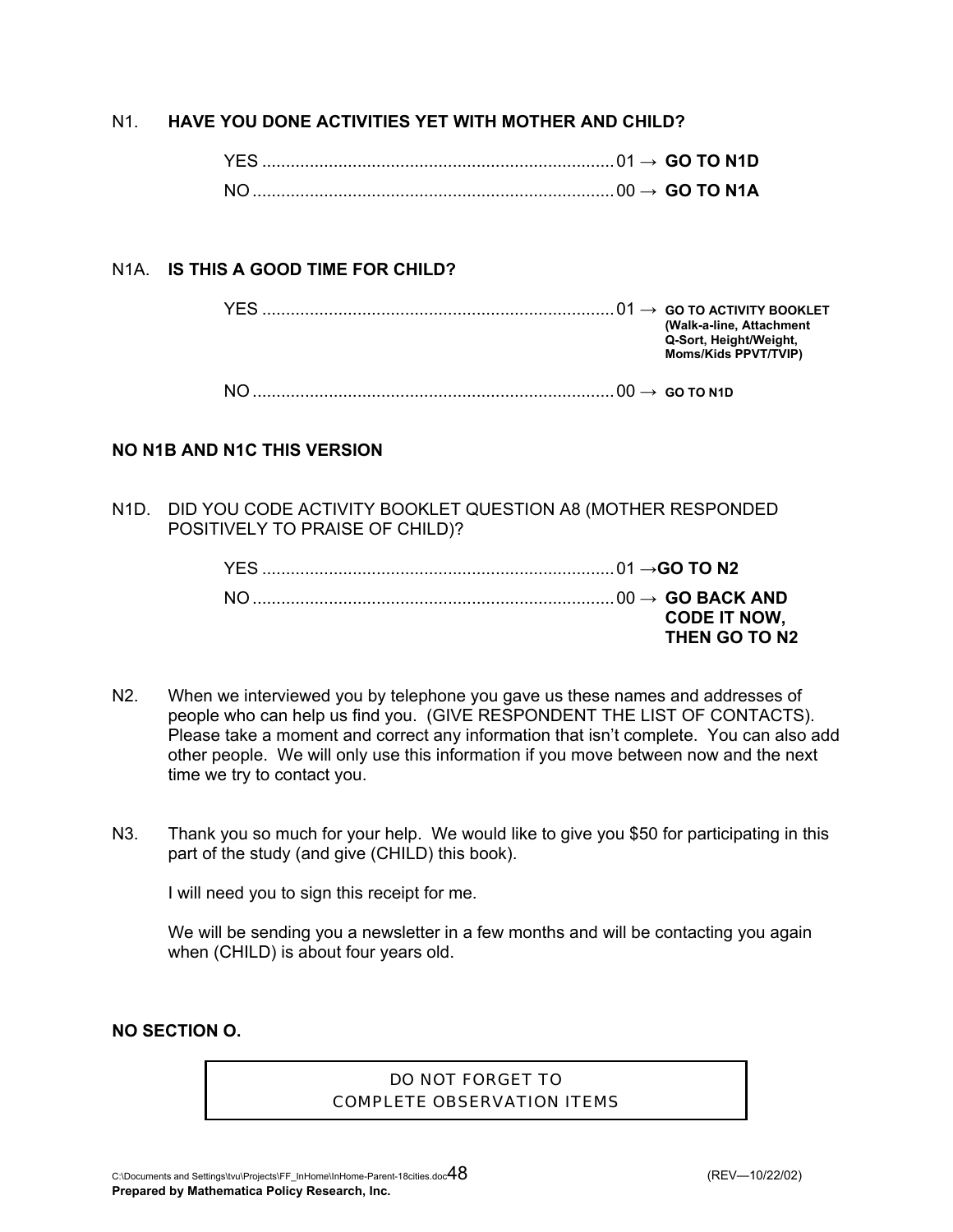### **P. OBSERVATION CHECKLIST—COMPLETE THIS OUTSIDE OF HOME IMMEDIATELY AFTER YOU LEAVE THE HOME**

P1. IS THERE GARBAGE, LITTER, OR BROKEN GLASS IN THE STREET OR ROAD, ON THE SIDEWALKS, OR IN YARDS?

P2. HOW WOULD YOU RATE THE GENERAL CONDITION OF MOST OF THE BUILDINGS ON THE BLOCK/OR WITHIN 100 YARDS OF THE RESPONDENT'S HOUSE?

| WELL KEPT WITH GOOD REPAIR AND    |  |
|-----------------------------------|--|
|                                   |  |
| POOR CONDITION WITH PEELING PAINT |  |
|                                   |  |
|                                   |  |

P3. IS THERE GRAFFITI ON THE BUILDINGS OR WALLS OF THE BUILDINGS ON THE BLOCK OR WITHIN 100 YARDS OF THE RESPONDENT'S HOME?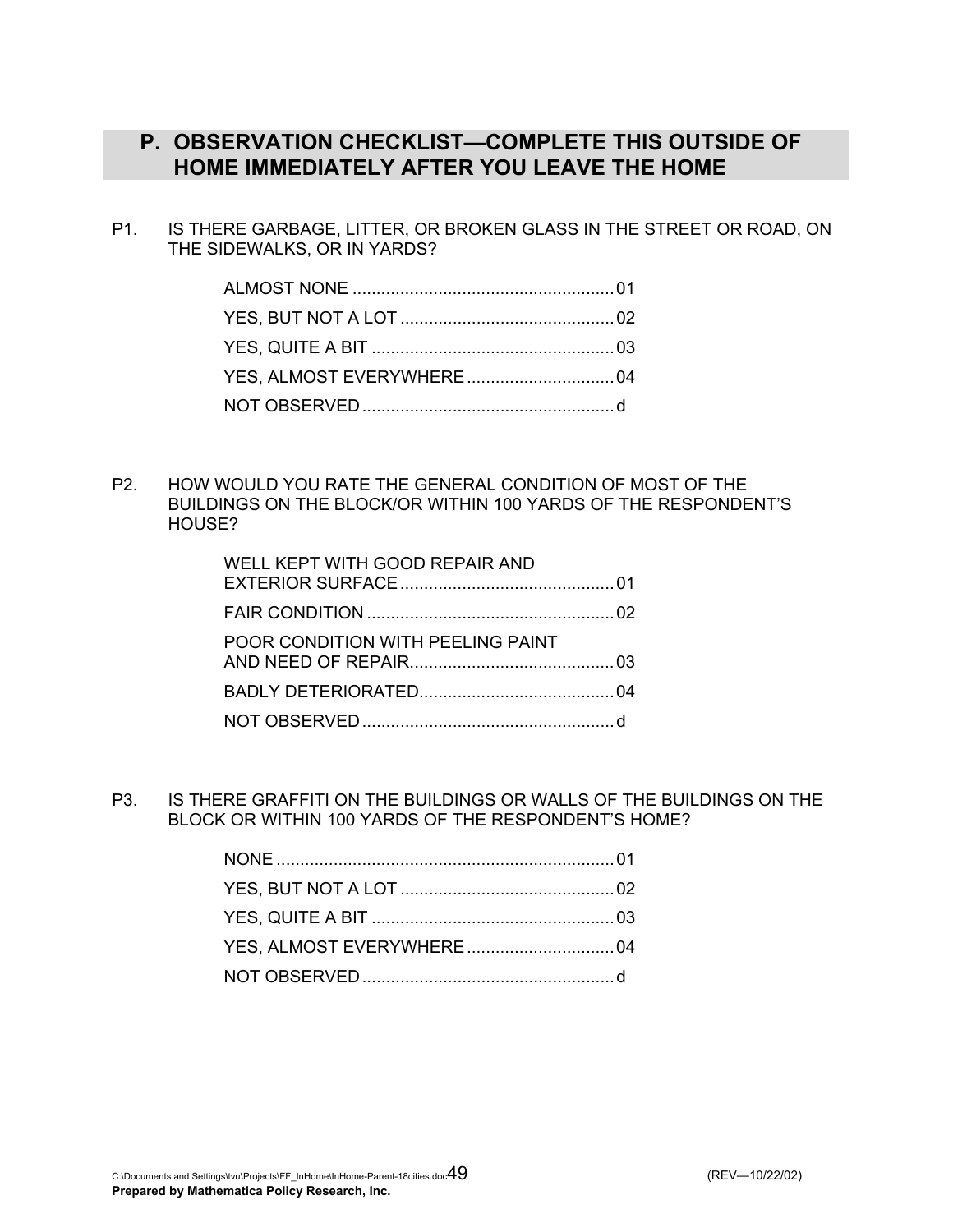P4. ARE THERE VACANT, ABANDONED, OR BOARDED-UP BUILDINGS, ON THE BLOCK OR WITHIN 100 YARDS OF THE RESPONDENT'S HOME?

| YES, ONE BUILDING FITS THIS               |  |
|-------------------------------------------|--|
| YES, 2-3 BUILDINGS FIT THIS DESCRIPTION03 |  |
| YES, 4 OR MORE BUILDINGS FIT              |  |
|                                           |  |

P5. ARE THERE ABANDONED VEHICLES ON THE BLOCK OR WITHIN 100 YARDS OF THE RESPONDENT'S HOME?

P6. DOES THE ENVIRONMENT IMMEDIATELY OUTSIDE HOME (YARD, PATIO, ENTRYWAY OR PORCH AND STAIRS) HAVE ANY OF THE FOLLOWING?

| <b>YES</b> | <b>NO</b> | <b>NOT</b><br><b>OBSERVED</b> |
|------------|-----------|-------------------------------|
| 01         | 00        |                               |
|            | 00        |                               |
|            | 00        | d                             |
|            | 00        |                               |
|            | 00        |                               |
|            | ററ        |                               |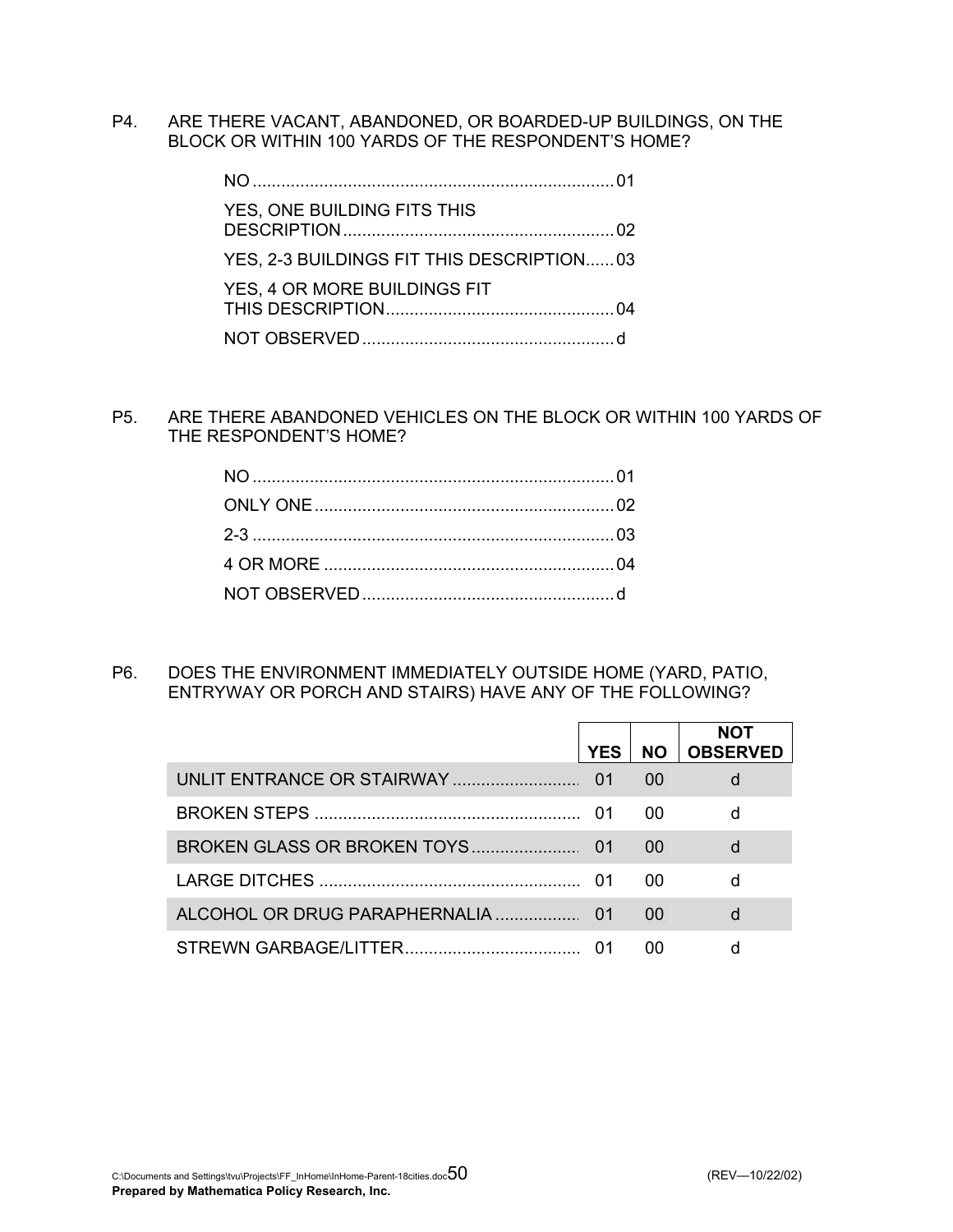P7. DOES THE EXTERIOR OF THE BUILDING HAVE ANY OF THE FOLLOWING? (CONSIDER CONDITION OF WALLS, PAINT, WINDOWS, LIGHTS, EXTENT OF NEEDED REPAIRS, AND CLEANLINESS.)

|                           | <b>YES</b> |      | <b>NOT</b><br>NO OBSERVED |
|---------------------------|------------|------|---------------------------|
|                           |            | ()() |                           |
|                           |            | ()() |                           |
| BROKEN OR CRACKED WINDOWS |            |      |                           |

### P8. HOW WOULD YOU BEST DESCRIBE THE HOME OR BUILDING?

| THREE OR MORE UNIT APARTMENT | COMPLEXES WITH NO COMMON AREAS06 |
|------------------------------|----------------------------------|
|                              |                                  |
|                              |                                  |

### P9. HOW WOULD YOU RATE THE CONDITION OF THE STREET IN FRONT OF RESPONDENT?

| VERY GOOD-RECENT RESURFACING,  |  |
|--------------------------------|--|
| MODERATE-EVIDENCE KEPT IN      |  |
| FAIR-MINOR REPAIRS NEEDED, BUT |  |
| POOR-POTHOLES AND OTHER        |  |
|                                |  |

### P10. **INTERVIEWER: CHECK P8. IS CODE 02, 03, 04, 05, OR 06 CIRCLED IN P8?**

| <b>SECTION O</b> |
|------------------|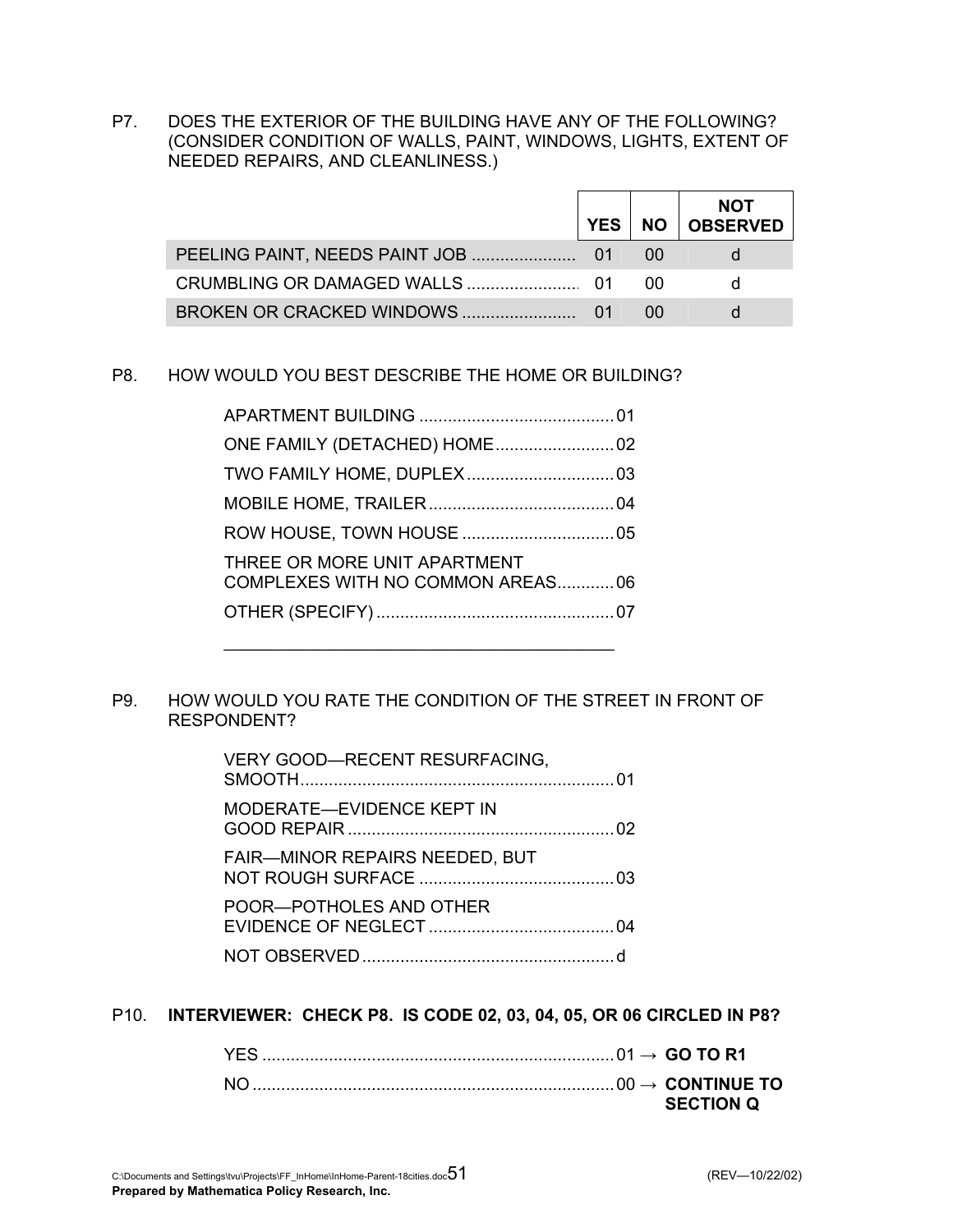## **Q. COMMON AREAS**

FOR THESE QUESTIONS CONSIDER THE ENTRANCE, FOYER AND HALLWAYS OF THE BUILDING.

Q1. DO THE INTERIOR COMMON AREAS OF THE BUILDING (*EXAMPLES: ENTRANCE, FOYER, HALLWAYS*) CONTAIN OPEN CRACKS OR HOLES IN WALLS OR CEILING?

Q2. DO THE INTERIOR COMMON AREAS OF THE BUILDING (*EXAMPLES: ENTRANCE, FOYER, HALLWAYS*) CONTAIN HOLES IN FLOOR?

Q3. DO THE INTERIOR COMMON AREAS OF THE BUILDING (*EXAMPLES: ENTRANCE, FOYER, HALLWAYS*) CONTAIN BROKEN PLASTER OR PEELING PAINT OVER 1 SQUARE FOOT?

Q4. DO THE INTERIOR COMMON AREAS OF THE BUILDING (*EXAMPLES: ENTRANCE, FOYER, HALLWAYS*) CONTAIN EXPOSED WIRES?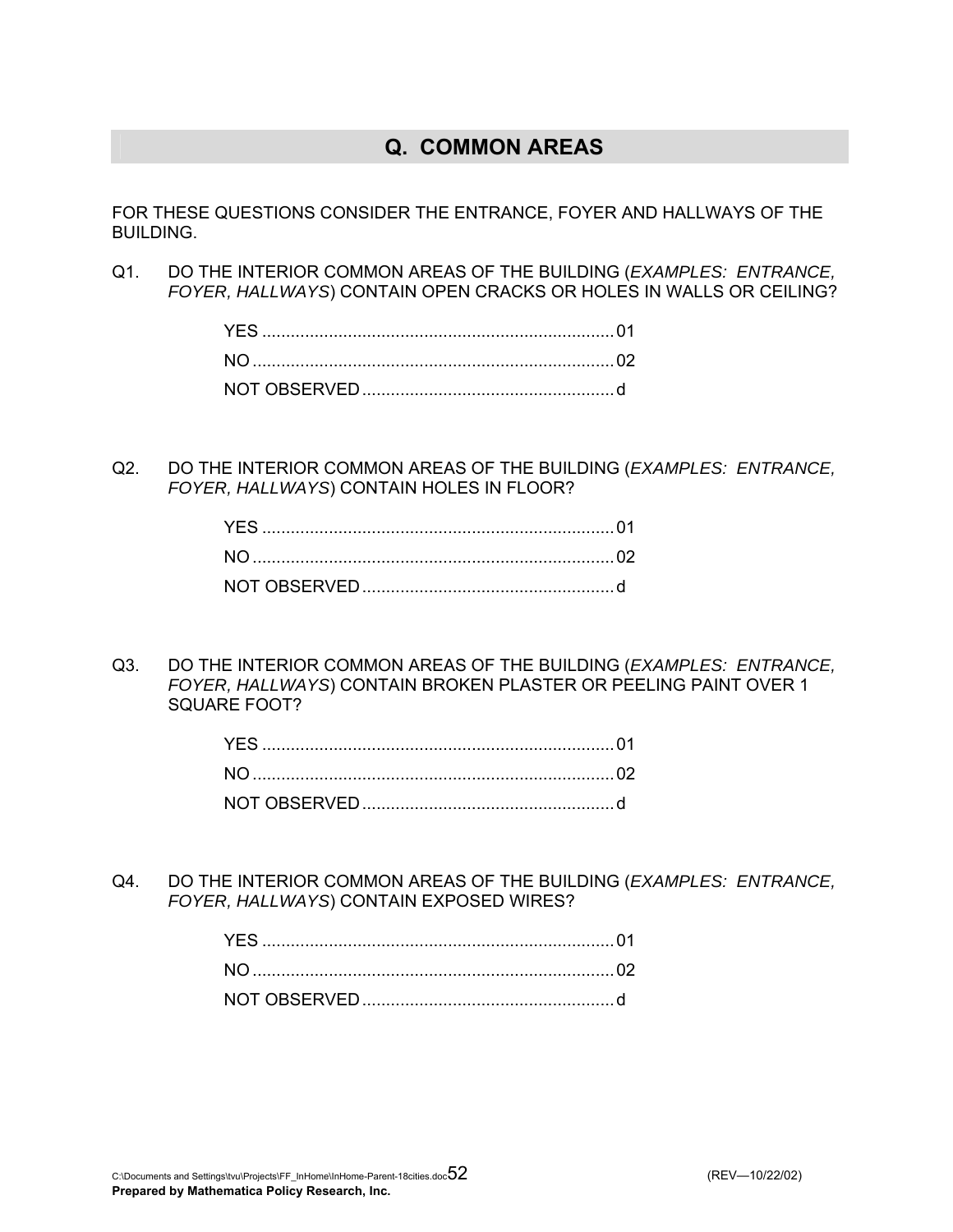# **R. INTERIOR OF HOUSE OR APARTMENT**

R1. ARE THERE ANY BROKEN WINDOWS OR CRACKED WINDOWPANES?

R2. IS THE WIRING IN THE HOUSE CONCEALED?

R3. DOES THE HOUSING UNIT CONTAIN OPEN CRACKS OR HOLES IN WALLS OR CEILING?

R4. DOES THE HOUSING UNIT CONTAIN HOLES IN FLOOR?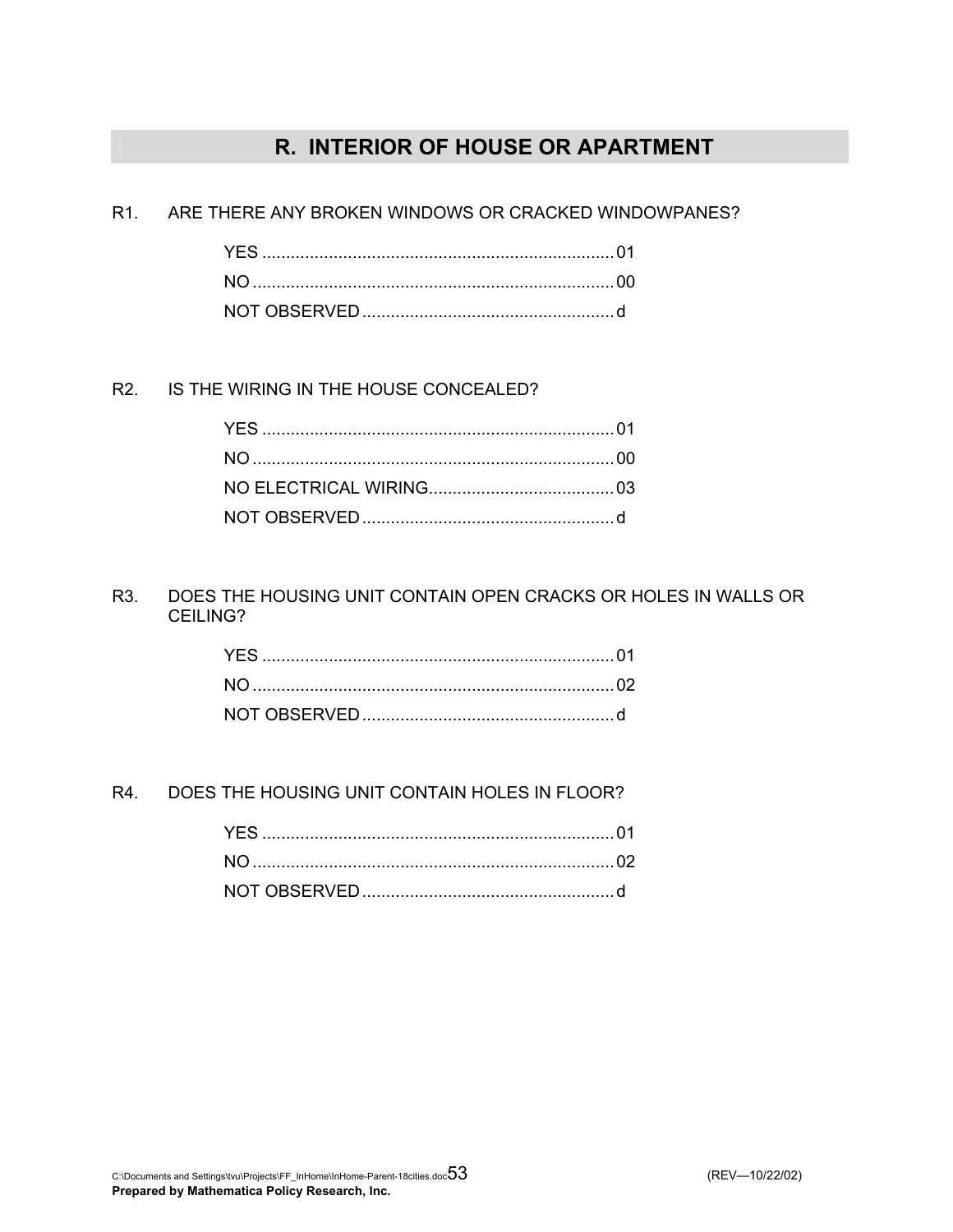R5. DOES THE HOUSING UNIT CONTAIN BROKEN PLASTER OR PEELING PAINT OVER 1 SQUARE FOOT OR MORE?

R6. IS INSIDE OF HOME DARK? (*EXAMPLES: CLOSED DRAPES IN DAYTIME; POOR LIGHTING*)

R7. IS INSIDE OF HOME CROWDED? (*EXAMPLES: MANY PEOPLE LIVING IN A VERY SMALL HOUSE OR APARTMENT, DIFFICULT TO FIND A PRIVATE PLACE TO INTERVIEW RESPONDENT, FREQUENT INTERRUPTIONS AND PEOPLE BUMPING INTO EACH OTHER*)

R8. ARE ALL VISIBLE ROOMS OF HOUSE/APARTMENT NOTICEABLY CLUTTERED? (*EXAMPLES: VISIBLE ROOMS ARE MESSY OR ARE CLUTTERED WITH CLOTHES, VACUUM CLEANER, CHILDREN'S SCHOOLWORK, SHOES AND SOCKS, OTHER OBJECTS*)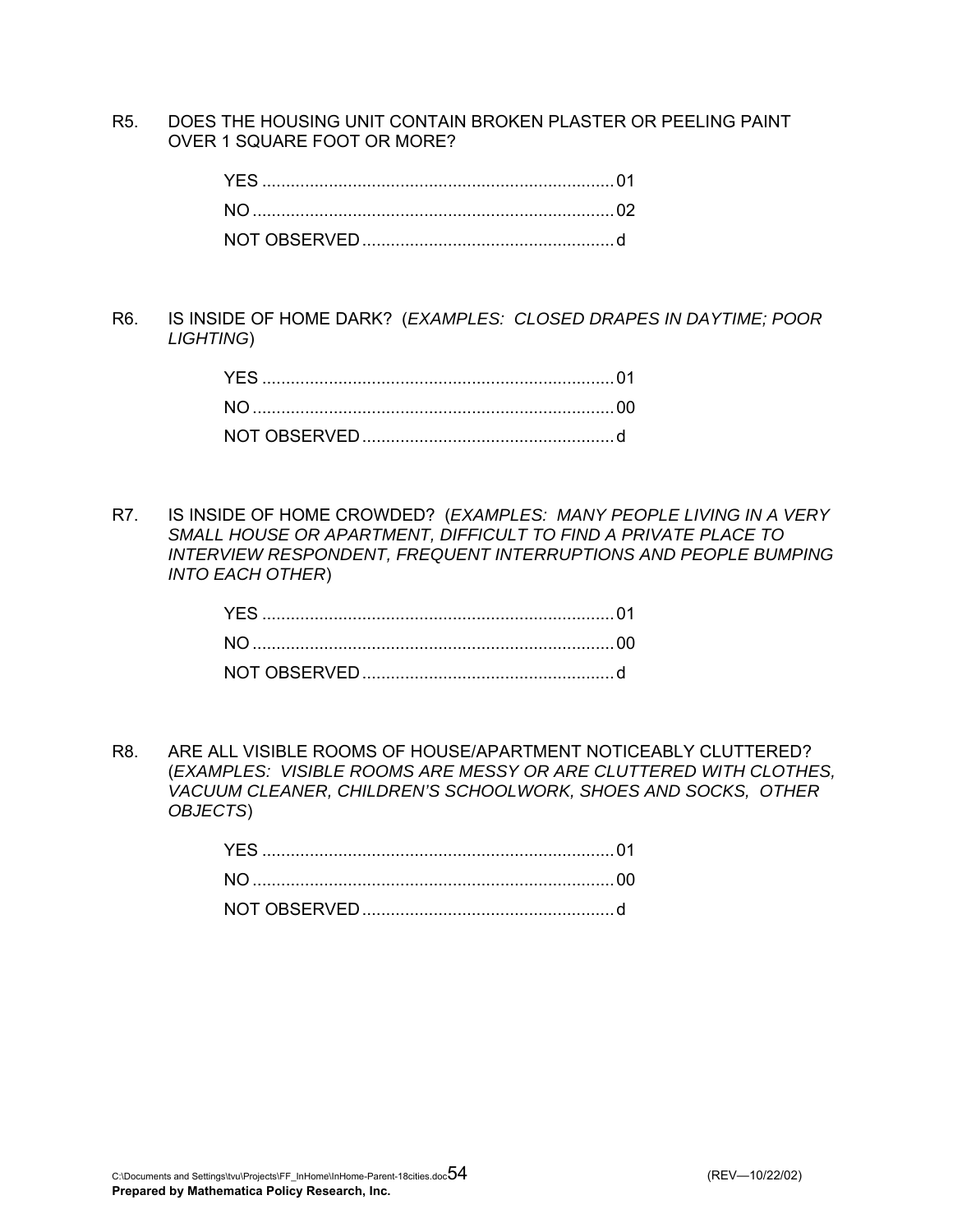R9. ARE ALL VISIBLE ROOMS OF THE HOUSE/APARTMENT DIRTY OR NOT REASONABLY CLEANED? (*EXAMPLES: TRASH STREWN AROUND, DIRTY DISHES IN KITCHEN, FLOOR AND FURNITURE HAVE NOT BEEN CLEANED OR DUSTED FAIRLY RECENTLY*)

R10. IS ENVIRONMENT INSIDE HOME UNSAFE FOR YOUNG CHILDREN? ANSWER "YES" IF ONE OR MORE POTENTIALLY DANGEROUS HEALTH OR STRUCTURAL HAZARDS. (*EXAMPLES: FRAYED ELECTRICAL WIRES, MICE OR RATS, BROKEN GLASS, POISONS, FALLING PLASTER, BROKEN STAIRS, PEELING PAINT, CLEANING MATERIALS LEFT OUT, FLAMES AND HEAT WITHIN REACH OF YOUNG CHILDREN*)

R10A. PLEASE CHECK ALL HAZARDOUS CONDITIONS YOU OBSERVED:

| POISONOUS SUBSTANCES WITHIN REACH |  |
|-----------------------------------|--|
|                                   |  |
|                                   |  |
|                                   |  |
|                                   |  |
| FLAMES AND HEAT WITHIN REACH OF   |  |
| <b>WEAPONS (GUNS OR KNIVES)</b>   |  |
|                                   |  |
|                                   |  |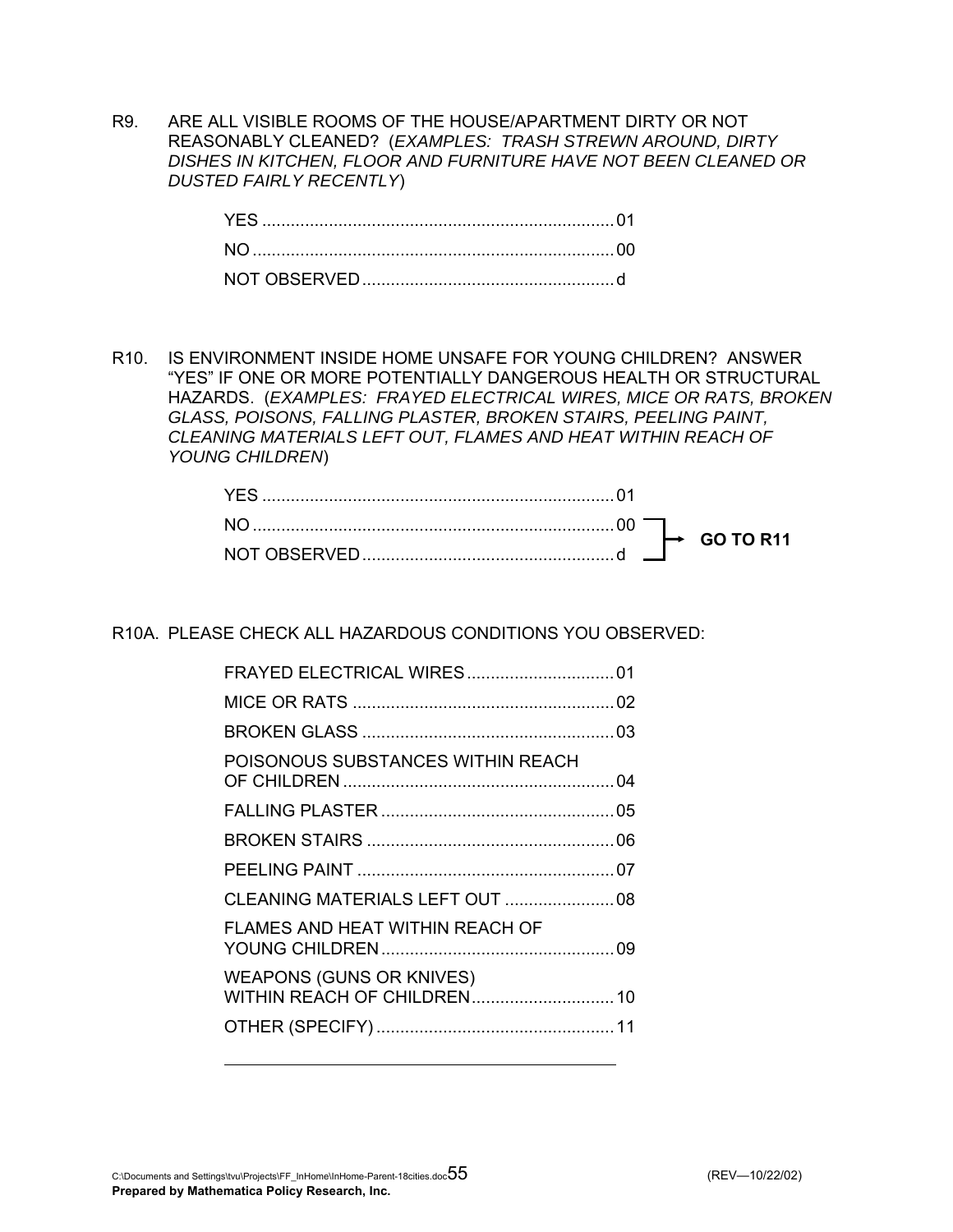R11. DID YOU OBSERVE ANY CHILD'S ARTWORK OR PHOTOGRAPHS OF HOUSEHOLD CHILDREN ON DISPLAY IN THE HOME (*EXAMPLES: ARTWORK OR PHOTOS ON REFRIGERATOR OR ON WALLS)* 

R12. IS HOUSE OR APARTMENT OVERLY NOISY—FROM NOISE IN THE HOUSE (EXAMPLES: TELEVISION, SHOUTS OF CHILDREN, RADIO)?

R13. IS HOUSE OR APARTMENT OVERLY NOISY—FROM NOISE OUTSIDE THE HOUSE (EXAMPLES: TRAIN, CARS, PEOPLE, MUSIC)?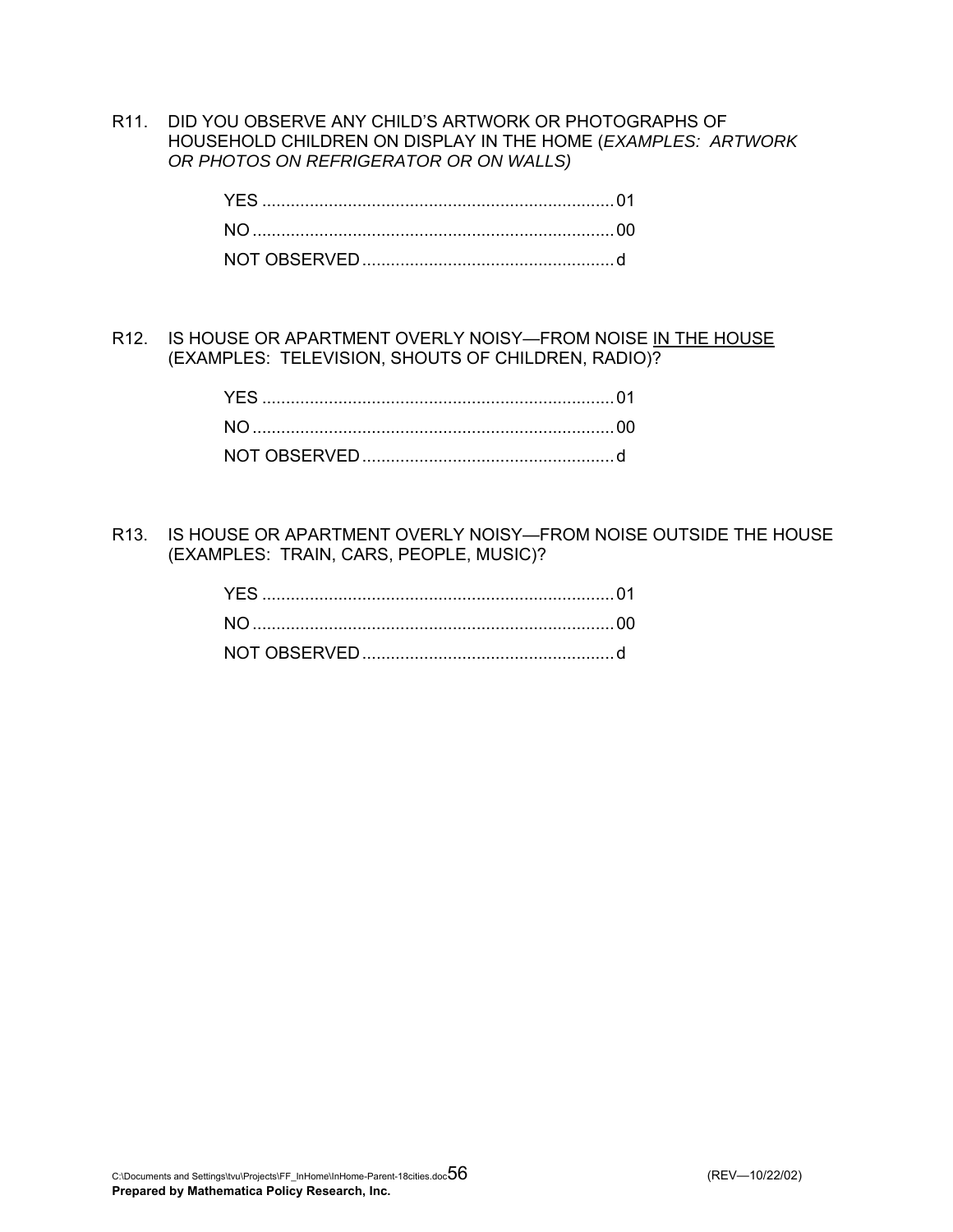# **S. CHILD'S APPEARANCE**

### S1. HOW WOULD YOU BEST DESCRIBE THE CHILD'S CLOTHING?

### CIRCLE ALL THAT APPLY

| CLOTHING IS WORN, BUT MENDED OR                                                 |  |
|---------------------------------------------------------------------------------|--|
| CLOTHING IS WORN, BUT NOT MENDED,                                               |  |
| <b>CLOTHING IS TOO TIGHT FOR</b>                                                |  |
|                                                                                 |  |
| <b>CLOTHING IS TOO LIGHT WEIGHT FOR</b><br>INDOOR TEMPERATURE (UNDERDRESSED) 09 |  |
| <b>CLOTHING IS TOO WARM FOR</b><br>INDOOR TEMPERATURE (OVERDRESSED)10           |  |
| OTHER NEGATIVE CONDITIONS NOT                                                   |  |
|                                                                                 |  |

| CODE HERE IF NONE OF THE |  |
|--------------------------|--|
| ABOVE APPLY              |  |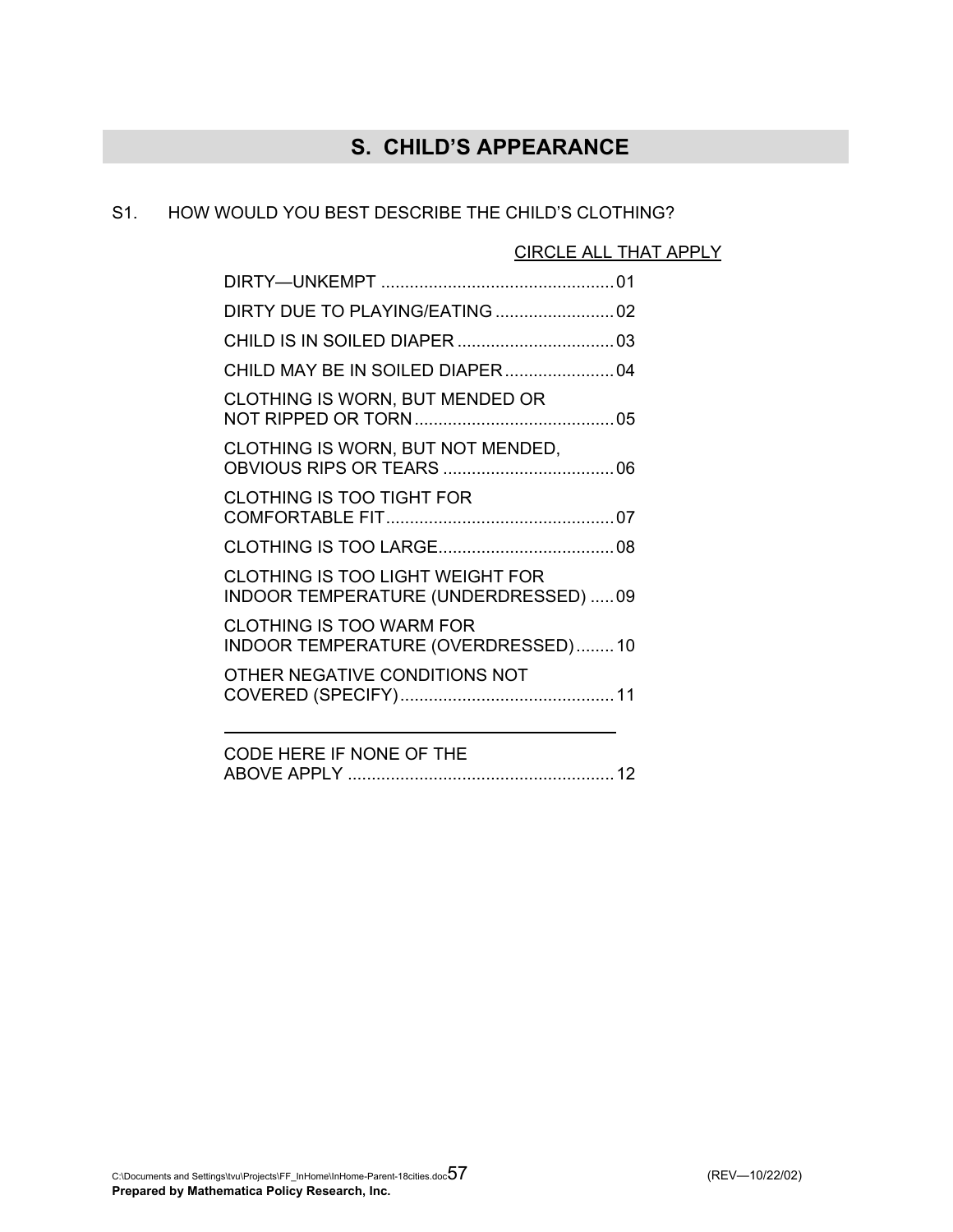### HOW WOULD YOU BEST DESCRIBE THE OVERALL HYGIENE OF THE CHILD?

### S2. WASHED/BATHED

| <b>RECENTLY BATHED BUT</b>      |  |
|---------------------------------|--|
| DIRTY AND NOT BATHED FOR        |  |
| APPEARS NOT TO HAVE BEEN BATHED |  |

### S3. HAIR

#### S4. ODOR

| EMITS NO BODY AND/OR MOUTH ODOR01   |  |
|-------------------------------------|--|
| EMITS SOME BODY AND/OR MOUTH ODOR02 |  |
| EMITS STRONG BODY AND/OR            |  |

S5. IS THERE ANYTHING ELSE ABOUT THE CHILD'S CLOTHING OR HYGIENE THAT IS PROBLEMATIC?

YES (SPECIFY) .......................................................01

 $\mathcal{L}_\mathcal{L}$  , which is a set of the set of the set of the set of the set of the set of the set of the set of the set of the set of the set of the set of the set of the set of the set of the set of the set of the set of

 \_\_\_\_\_\_\_\_\_\_\_\_\_\_\_\_\_\_\_\_\_\_\_\_\_\_\_\_\_\_\_\_\_\_\_\_\_\_\_\_ \_\_\_\_\_\_\_\_\_\_\_\_\_\_\_\_\_\_\_\_\_\_\_\_\_\_\_\_\_\_\_\_\_\_\_\_\_\_\_\_

NO ............................................................................00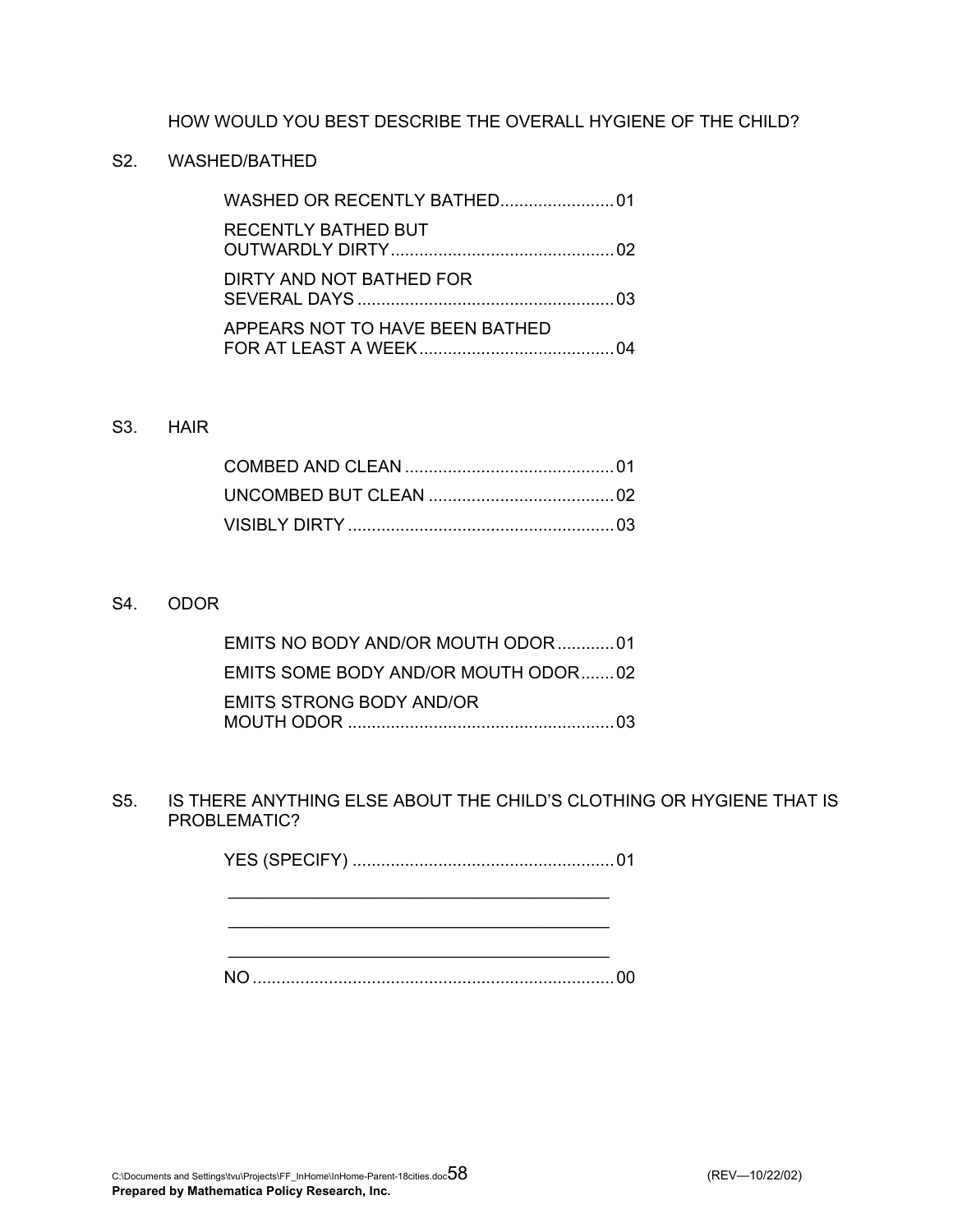### **T. HOME SCALE**

### **INTERVIEWER: PLEASE COMPLETE THIS SECTION AFTER YOU LEAVE THE RESPONDENT'S HOME.**

#### **ANSWER ON THE BASIS OF YOUR PERSONAL OBSERVATIONS OF THE HOME AND THE MOTHER/CHILD INTERACTIONS AT THE TIME OF YOUR VISIT.**

T1. PARENT SPONTANEOUSLY VOCALIZED TO CHILD TWICE (COULD HAVE BEEN SOUNDS OR RANDOM WORDS—SPONTANEOUS IS THE IMPORTANT CONCEPT, DOES NOT COUNT IF MOTHER'S VOCALIZATION WAS IN RESPONSE TO CHILD'S VOCALIZATION).

T2. PARENT RESPONDED VERBALLY TO CHILD'S VOCALIZATIONS (SOUNDS OR WORDS, IMPORTANT POINT IS THAT MOTHER DID NOT IGNORE CHILD. IF CHILD NEVER VOCALIZED TO MOTHER: SCORE AS AUTOMATIC "DID NOT RESPOND").

| <b>RESPONDED</b> |  |
|------------------|--|
|                  |  |

T3. PARENT TOLD CHILD THE NAME OF AN OBJECT OR PERSON DURING VISIT (MOTHER'S SENSITIVITY TO CHILD'S SEARCH FOR NAMES OF OBJECTS AROUND (HIM/HER)—NEED NOT BE AS DIRECT AS "THIS IS AN APPLE", BUT THE PARENT'S STATEMENT MUST CLEARLY LABEL SOME OBJECT OR PERSON, NOT JUST USE THE WORD IN A SENTENCE. FOR EXAMPLE, "GO GET X" SHOULD NOT COUNT BECAUSE PARENT IS NOT TEACHING CHILD THE NAME OF ANYTHING).

### **INTERVIEWER: INCLUDE BABY WORDS AS "01".**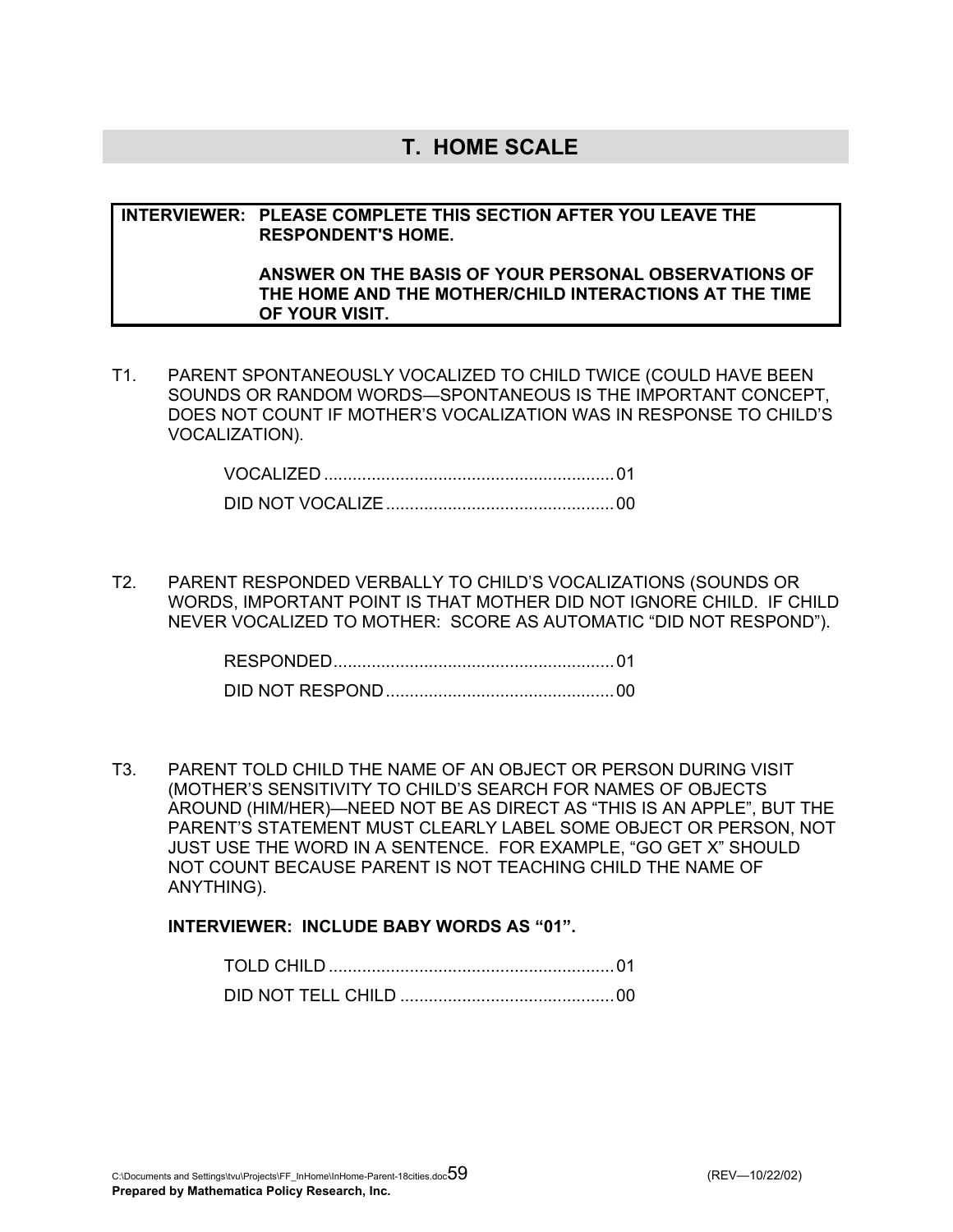T4. PARENT'S SPEECH WAS DISTINCT AND AUDIBLE (SCORE POSITIVE IF YOU COULD UNDERSTAND AND COMMUNICATE WITH MOTHER—DO NOT SCORE NEGATIVELY FOR DIALECTS). NOT DISTINCT INCLUDES SLURRED, MUMBLING OR TROUBLE ARTICULATING WORDS.

T5. PARENT INITIATED VERBAL EXCHANGES WITH VISITOR (SHOULD HAVE SPONTANEOUSLY MADE A FEW COMMENTS OR ASKED A FEW QUESTIONS OR BEEN A LITTLE WORDY AT TIMES).

| INITIATED. |  |
|------------|--|
|            |  |

T6. PARENT CONVERSED FREELY AND EASILY (REFERS TO CHARACTERISTIC SPEECH PATTERN DURING VISIT—IF TYPICALLY SPOKE IN ONE WORD SENTENCES OR HEADSHAKES, SCORE AS "00").

T7. PARENT SPONTANEOUSLY PRAISED CHILD AT LEAST TWICE (ANY ACHIEVEMENT NOTED WITH PRIDE, E.G., CAN DRESS HIMSELF, HAS A GOOD DISPOSITION. IMPORTANT THAT YOU READ THE MOTHER'S AFFECT, SOMETIMES NEGATIVE COMMENTS ARE REALLY POSITIVE REMARKS).

**INTERVIEWER: PRAISE MAY BE DIRECT TO CHILD OR TOLD TO YOU ABOUT CHILD.** 

T8. PARENT'S VOICE CONVEYS POSITIVE FEELINGS TOWARD CHILD (WAS TONE OF VOICE ANIMATED, OR FLAT AND/OR IRRITATED)?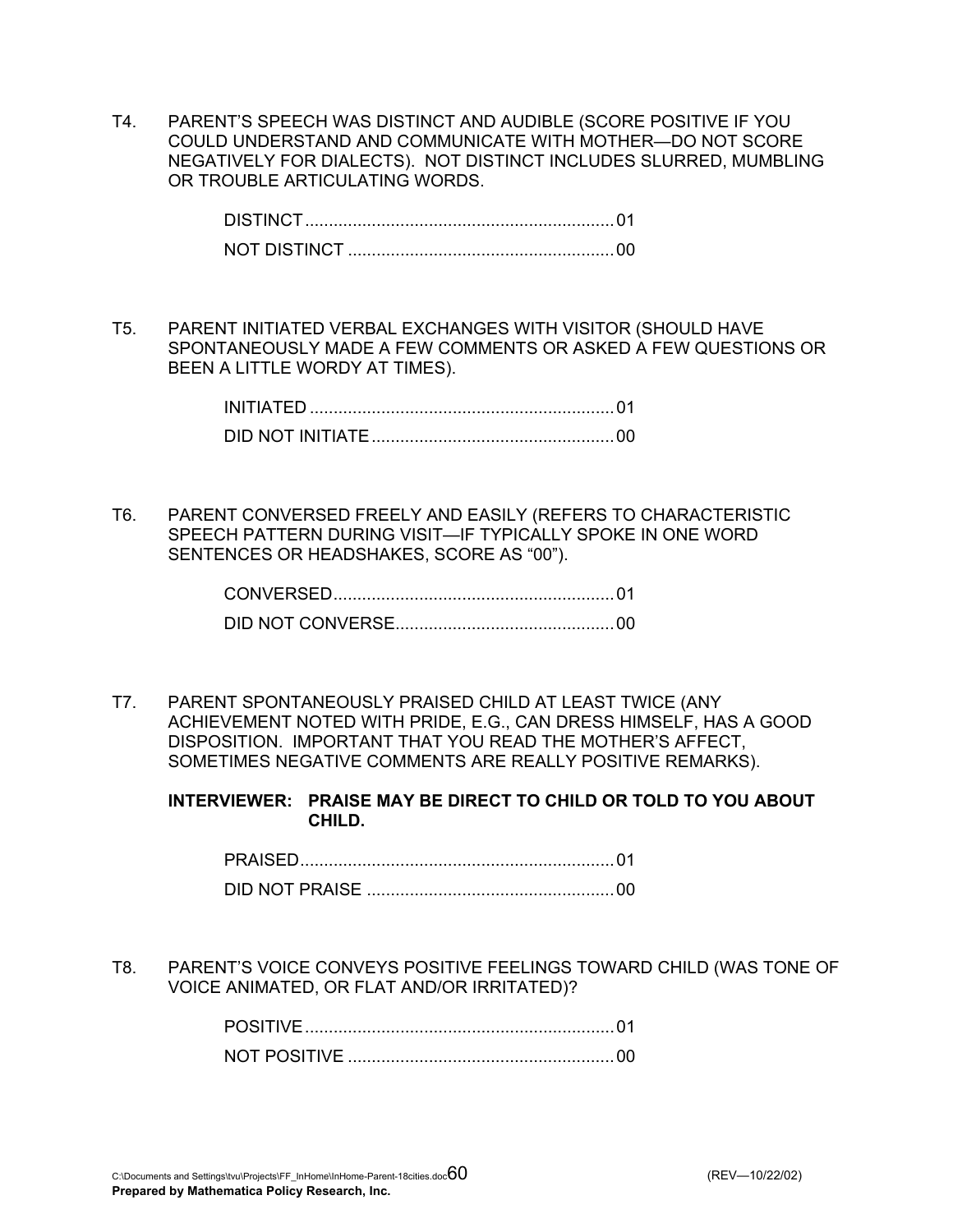T9. PARENT CARESSED OR KISSED CHILD AT LEAST ONCE (E.G., CAN INCLUDE HUGGED, STROKED HAIR, PATTED ARM OR LEG, AFFECTIONATELY REACHING OUT, BLOWING A KISS).

| CARESSED |  |
|----------|--|
|          |  |

T10. PARENT DID NOT SHOUT AT CHILD (E.G., DID NOT RAISE VOICE ABOVE LEVEL REQUIRED BY DISTANCE BETWEEN MOTHER AND CHILD).

**INTERVIEWER: DO NOT CODE MOTHER SHOUTING TO WARN CHILD OF DANGER OR STOP CHILD FROM BEING IN DANGER AS "SHOUTED."** 

| DID NOT SHOUT |  |
|---------------|--|
|               |  |

T11. PARENT DID NOT EXPRESS ANNOYANCE WITH OR HOSTILITY TOWARD CHILD (SHOULD SCORE AS "00" IF MOTHER COMPLAINED ABOUT CHILD IN A MANNER THAT DID NOT SUGGEST AN AFFECTIONATE JOKE. COULD HAVE TOLD CHILD TO STOP DOING SOMETHING SEVERAL TIMES AND STILL RECEIVE A POSITIVE SCORE IF GENERAL TONE WAS POSITIVE).

> DID NOT EXPRESS ANNOYANCE.........................01 EXPRESSED ANNOYANCE....................................00

T12. PARENT NEITHER SLAPPED NOR SPANKED CHILD DURING THE VISIT (IF UNCERTAIN ABOUT A PARTICULAR ACTION, NOTE CHILD'S BEHAVIOR—IF [HE/SHE] WHIMPERED OR CRIED OR FROWNED SCORE AS "00").

| AID NOT SI AP |  |
|---------------|--|
|               |  |

T13. PARENT DID NOT SCOLD OR CRITICIZE CHILD DURING THE VISIT; MOTHER MADE NEGATIVE COMMENT DIRECTLY TO CHILD (E.G., "YOU ARE A BAD BOY/GIRL").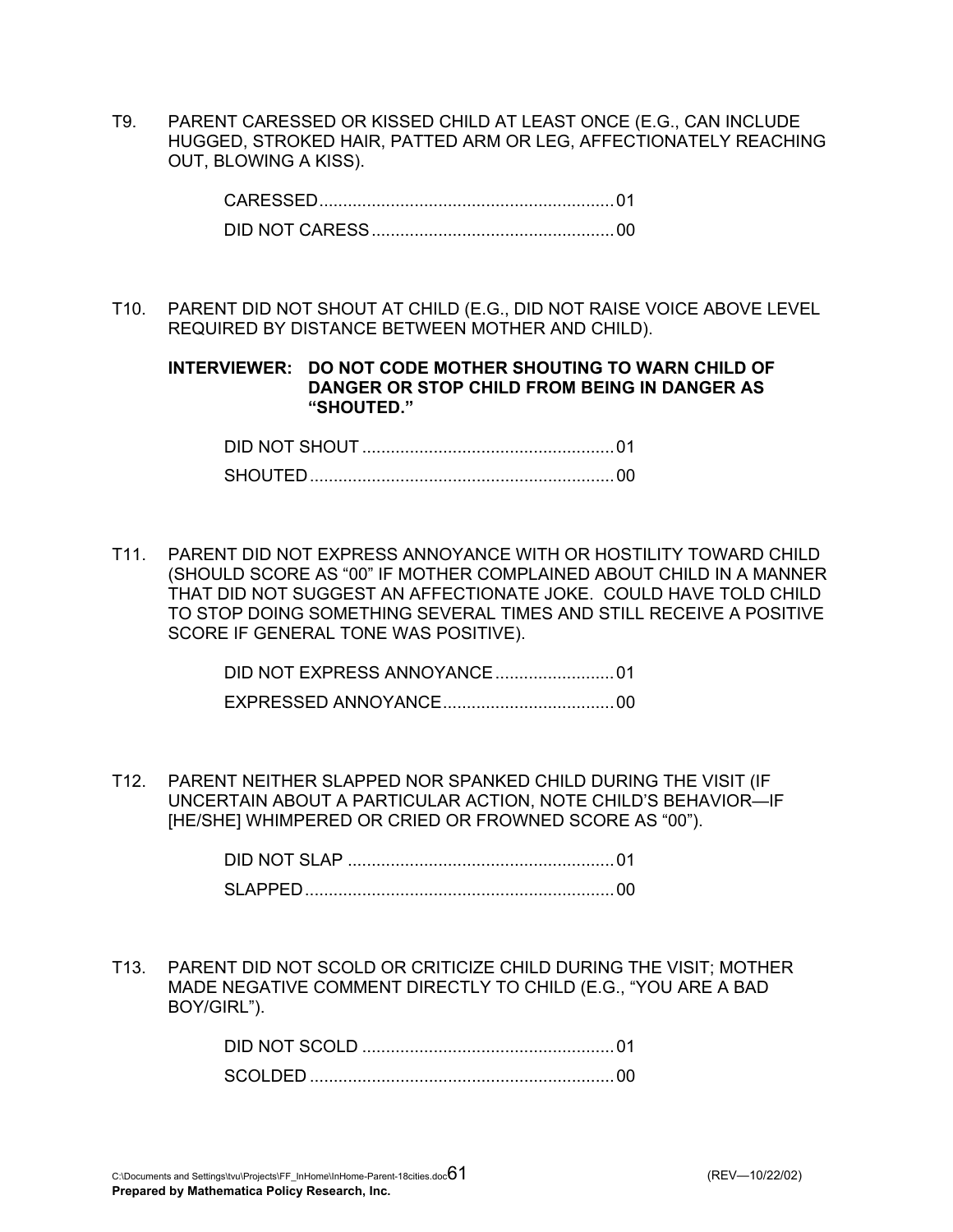T14. PARENT DID NOT INTERFERE OR RESTRICT CHILD MORE THAN 3 TIMES (RESTRICTIONS CAN BE VERBAL ("STOP THAT") AS WELL AS PHYSICAL (SLAPPED HAND, TOOK TOY AWAY, PUT CRAWLING CHILD IN CRIB OR PLAY PEN) DO NOT COUNT AS NEGATIVE ACTION TAKEN TO PREVENT CHILD FROM HARMING [HIM/HER]SELF).

T15. PARENT PROVIDED TOYS FOR CHILD DURING THE VISIT (MOTHER MADE A SPECIAL EFFORT TO HAVE SOMETHING INTERESTING FOR THE CHILD TO DO DURING THE INTERVIEW).

T16. PARENT KEPT CHILD IN VISUAL RANGE WHEN CHILD WAS NOT CARED FOR BY SOMEONE ELSE, LOOKED OFTEN AT (HIM/HER) (OFTEN MEANS ENOUGH TO ENSURE SAFETY OF CHILD AND TO KEEP SOME KIND OF INTERPERSONAL CONTACT WITH (HIM/HER).

| IN RANGE |  |
|----------|--|
|          |  |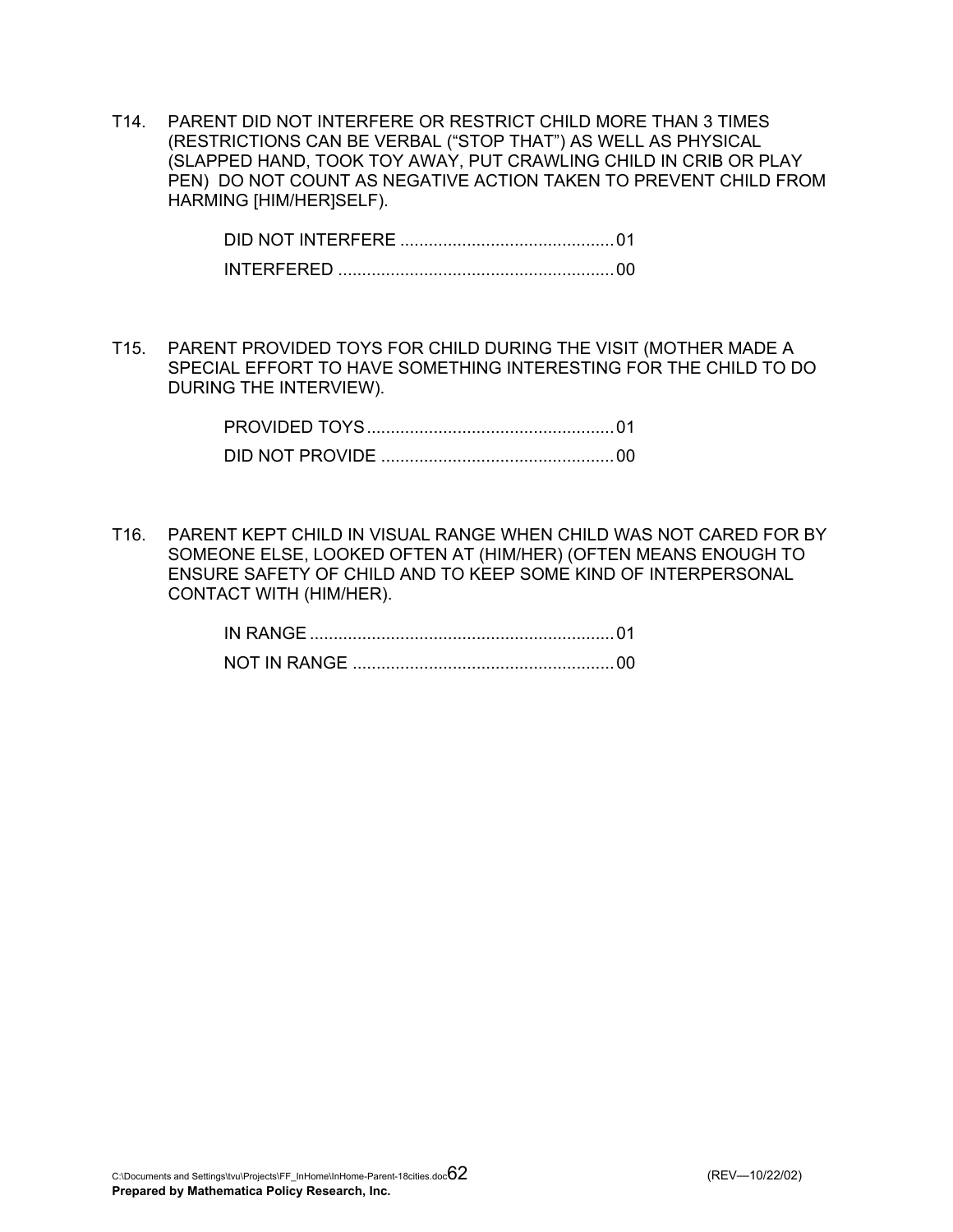## **U. CHILD EMOTION AND COOPERATION**

U1. DID THE CHILD DISPLAY POSITIVE EMOTIONS DURING THE VISIT? (POSITIVE EMOTION IS WHEN THE CHILD SEEMS HAPPY, SMILES OR LAUGHS.)

NO POSITIVE EMOTION DISPLAYED....................01

ONE OR TWO BRIFF DISPLAYS OF POSITIVE EMOTION ...............................................02

 THREE OR MORE BRIEF DISPLAYS OF POSITIVE EMOTION ...............................................03

 ONE OR TWO INTENSE, HEIGHTENED OR PROLONGED DISPLAYS OF POSITIVE EMOTION.................................................................04

 THREE OR MORE INTENSE, HEIGHTENED, OR PROLONGED DISPLAYS OF POSITIVE EMOTION.................................................................05

U2. DID THE CHILD DISPLAY NEGATIVE EMOTIONS DURING THE VISIT? (NEGATIVE EMOTION IS WHEN THE CHILD SEEMS UNHAPPY, CRIES, OR HAS A TANTRUM.)

> THREE OR MORE INTENSE, HEIGHTENED, OR PROLONGED DISPLAYS OF NEGATIVE EMOTION.................................................................01

> ONE OR TWO INTENSE, HEIGHTENED, OR PROLONGED DISPLAYS OF NEGATIVE EMOTION.................................................................02

 THREE OR MORE BRIEF DISPLAYS OF NEGATIVE EMOTION..............................................03

ONE OR TWO BRIFF DISPLAYS OF NEGATIVE EMOTION..............................................04

NO NEGATIVE EMOTION DISPLAYS.....................05

**NO U3 AND U4 IN THIS VERSION**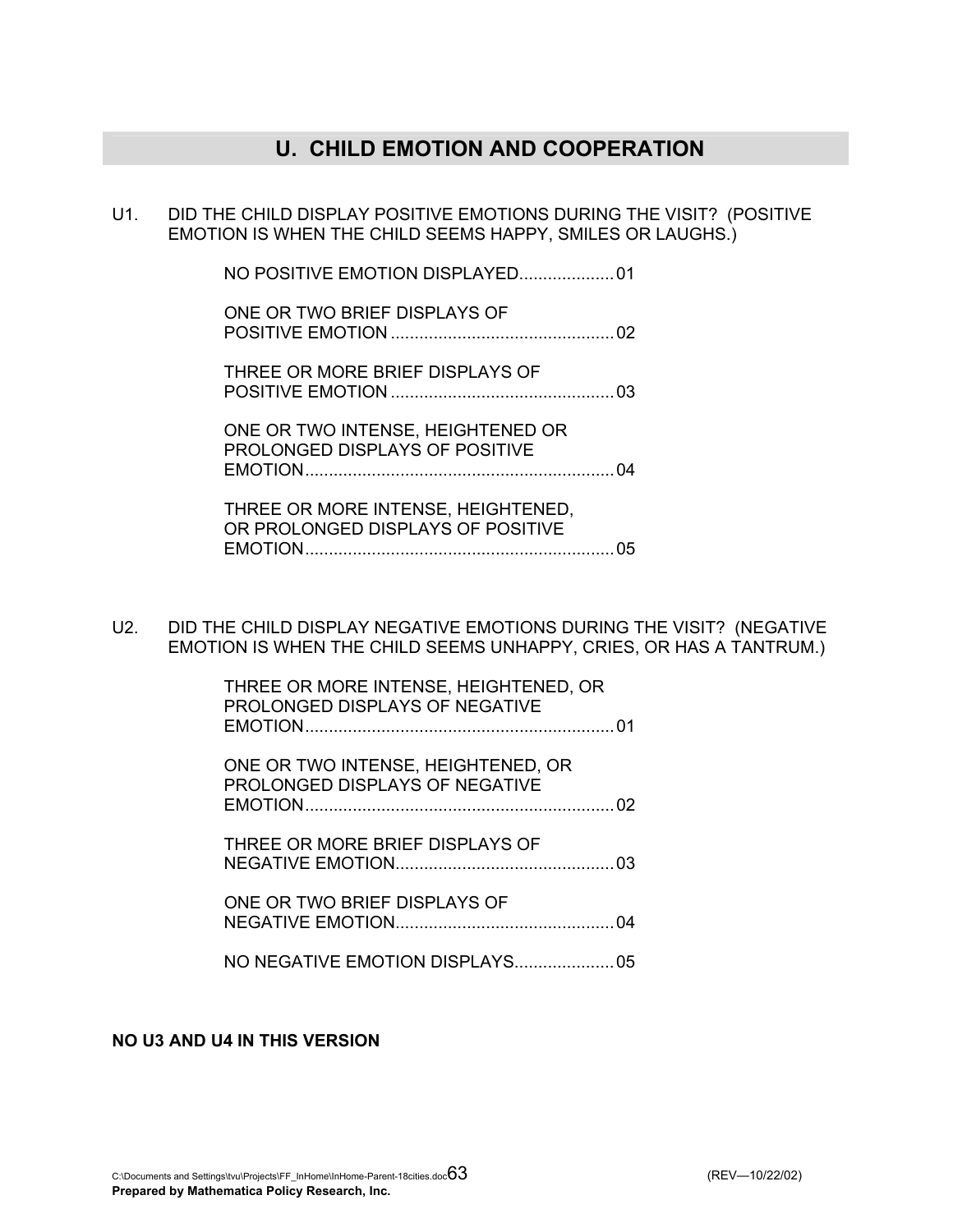U5. HOW PERSISTENT WAS THE CHILD WHEN COMPLETING THE PPVT? (PERSISTENCE MEANS THAT THE CHILD PAID ATTENTION TO THE TASK, AND DID NOT LOSE INTEREST PARTWAY THROUGH THE TASK.)

CONSISTENTLY LACKS PERSISTENCE...............01

 TYPICALLY NOT PERSISTENT; ONE OR TWO INSTANCES OF PERSISTENCE ...................02

LACKS PERSISTENCE HALF THE TIME ...............03

 TYPICALLY PERSISTENT; LACKS PERSISTENCE IN ONE OR TWO INSTANCES .....04

CONSISTENTLY COOPERATES............................05

### U6. HOW COOPERATIVE WAS THE CHILD DURING THE PPVT/TVIP?

| <b>CONSISTENTLY RESISTS SUGGESTIONS</b>                                          |  |
|----------------------------------------------------------------------------------|--|
| <b>TYPICALLY RESISTS SUGGESTIONS OR</b><br><b>REQUESTS; ONE OR TWO INSTANCES</b> |  |
| <b>RESISTS SUGGESTIONS OR REQUESTS</b><br>HALF THE TIME; COOPERATE HALF          |  |
| <b>TYPICALLY COOPERATES; ONE OR TWO</b>                                          |  |
|                                                                                  |  |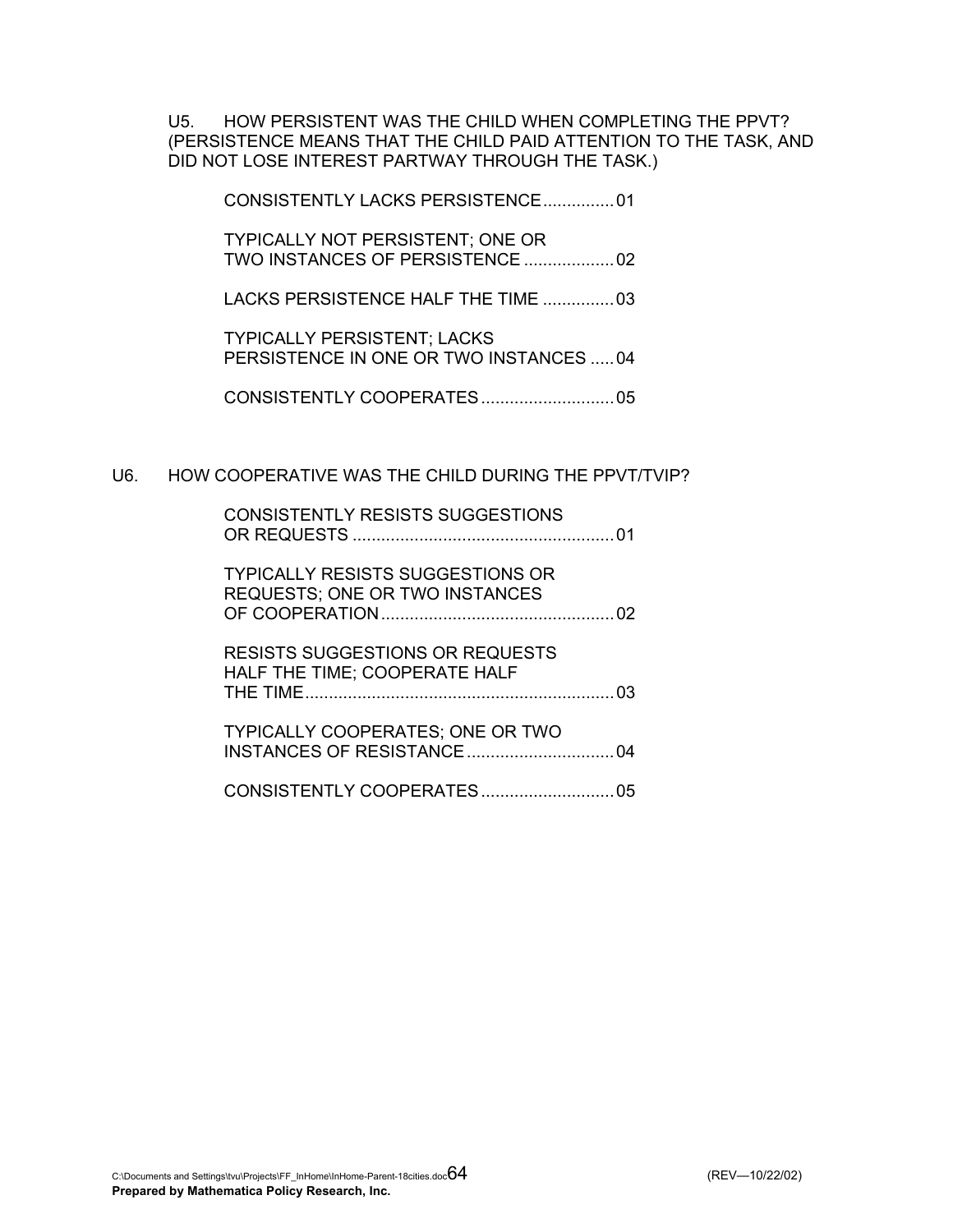### U7. HOW COOPERATIVE WAS THE CHILD WHILE BEING WEIGHED AND MEASURED?

|     | <b>CONSISTENTLY RESISTS SUGGESTIONS</b>                                          |
|-----|----------------------------------------------------------------------------------|
|     | <b>TYPICALLY RESISTS SUGGESTIONS OR</b><br><b>REQUESTS; ONE OR TWO INSTANCES</b> |
| -03 | <b>RESISTS SUGGESTIONS OR REQUESTS</b><br>HALF THE TIME; COOPERATE HALF THE      |
|     | <b>TYPICALLY COOPERATES: ONE OR TWO</b>                                          |
| 05  | CONSISTENTLY COOPERATES                                                          |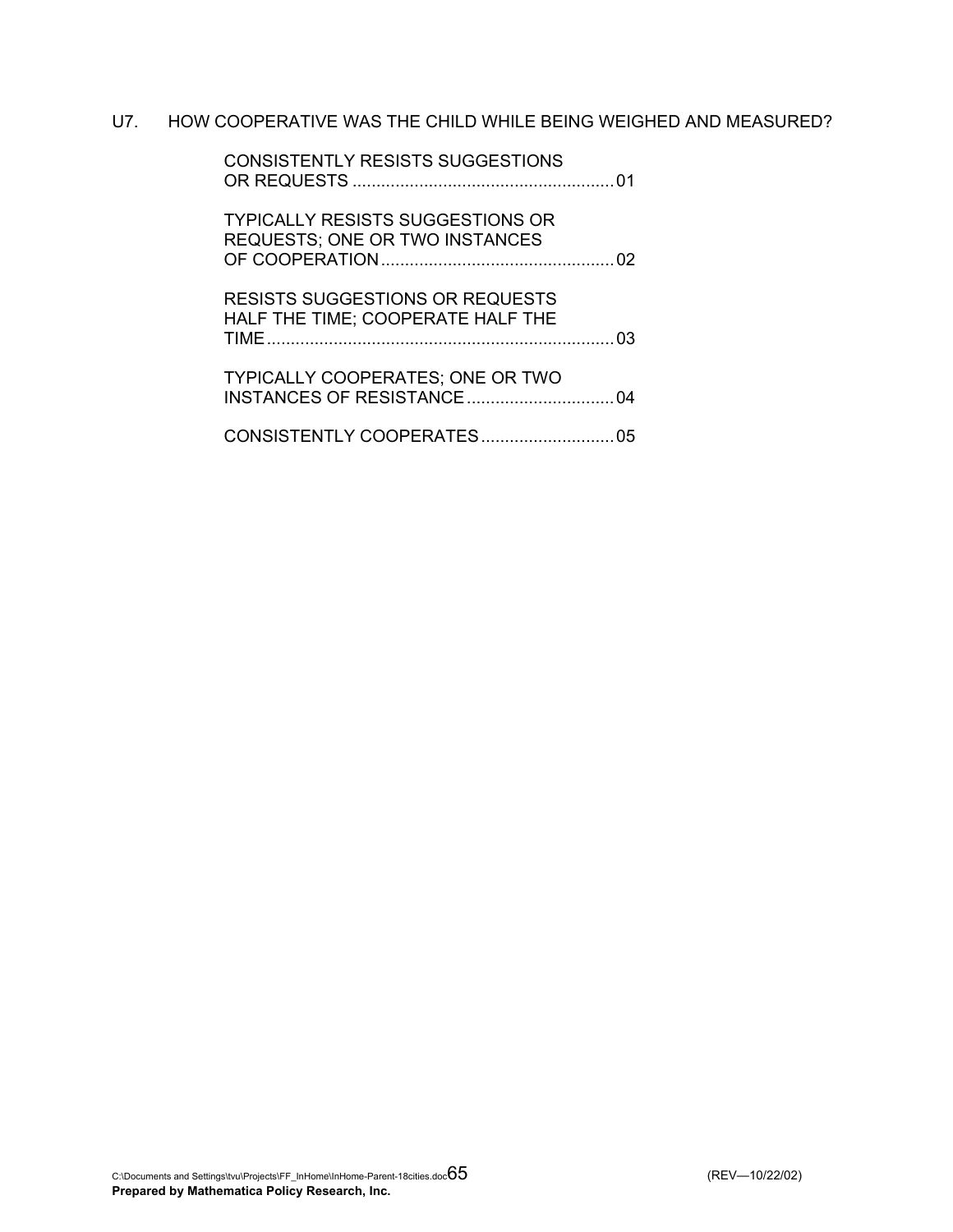# **SECTION V: ENDING**

### V1. **INTERVIEW WAS CONDUCTED IN:**

| <b>FNGLISH</b> |  |
|----------------|--|
| SPANISH        |  |

### V2. **RESPONDENT'S ATTENTION TO INTERVIEWER WAS:**

### V3. **RESPONDENT'S UNDERSTANDING OF THE QUESTIONS WAS:**

### V4. **RESPONDENT'S ABILITY TO ARTICULATE ANSWERS WAS:**